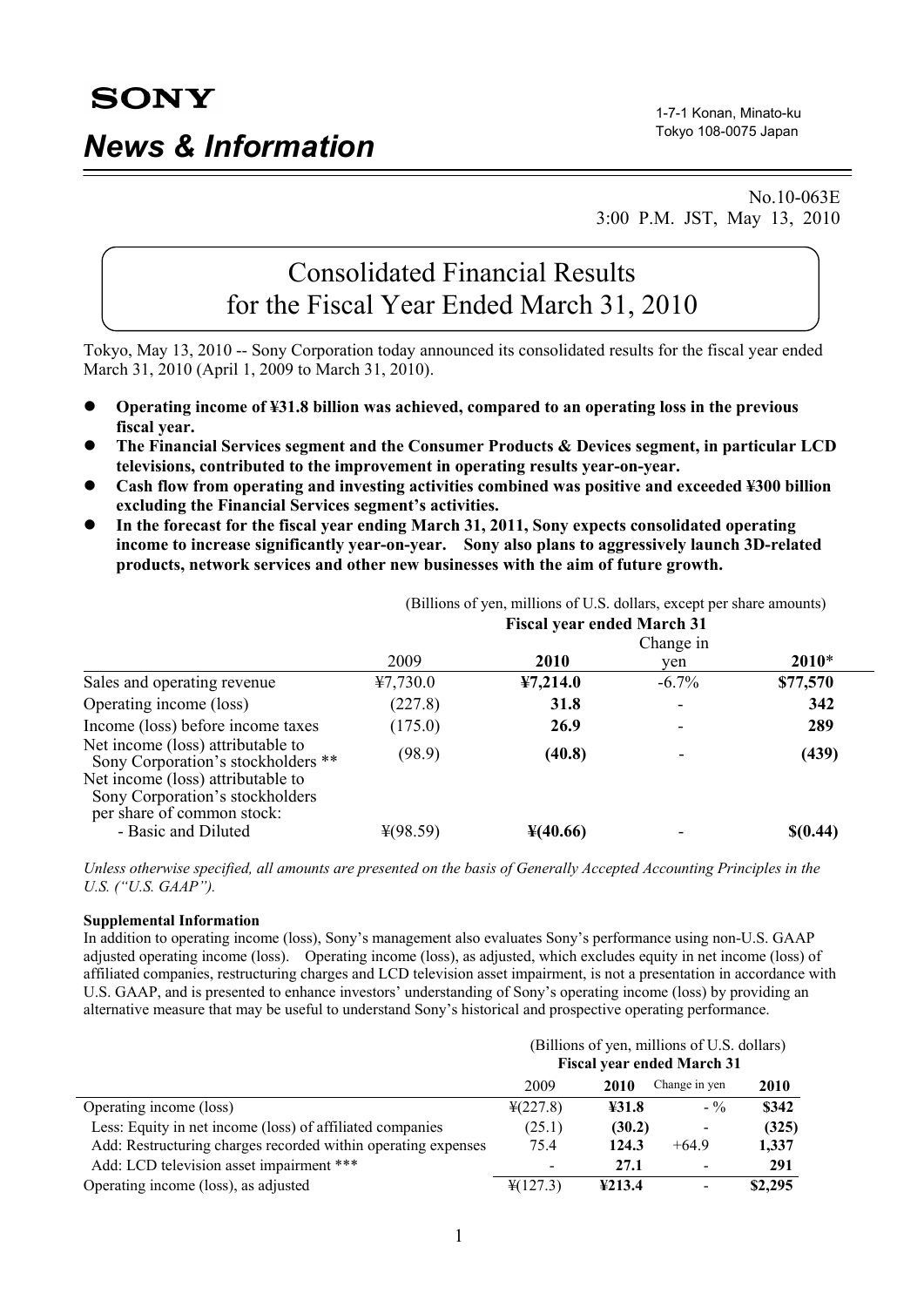Sony's management uses this measure to review operating trends, perform analytical comparisons, and assess whether its structural transformation initiatives are achieving their objectives. This supplemental non-U.S. GAAP measure should be considered in addition to, not as a substitute for, Sony's operating income (loss) in accordance with U.S. GAAP.

*\* U.S. dollar amounts have been translated from yen, for convenience only, at the rate of ¥93=U.S. \$1, the approximate Tokyo foreign exchange market rate as of March 31, 2010.* 

*\*\* Net income (loss) attributable to Sony Corporation's stockholders is equivalent to net income (loss) in the consolidated financial statements for the fiscal years ended March 31, 2009 and prior. Modification of the presentation format of the consolidated statement of income is required by new accounting guidance for noncontrolling interests in consolidated financial statements, which Sony adopted effective April 1, 2009.* 

*\*\*\* The ¥27.1 billion loss on impairment, a non-cash charge recorded within operating income, primarily reflects a decrease in the estimated fair value of property, plant and equipment and certain intangible assets. Management's strategic plans updated in the fourth quarter of the fiscal year ended March 31, 2010 resulted in decreases in the assets' estimated service periods and corresponding estimated future cash flows leading to the impairment charge. Sony has excluded the loss on impairment from restructuring charges as it is not directly related to Sony's ongoing restructuring initiatives. Sony defines restructuring initiatives as activities initiated by Sony, such as exiting a business or product category or implementing a headcount reduction program, which are designed to generate a positive impact on future profitability.* 

# **Consolidated Results for the Fiscal Year Ended March 31, 2010**

**Sales and operating revenue ("sales")** was ¥7,214.0 billion (\$77,570 million), a decrease of 6.7% compared to the previous fiscal year ("year-on-year") primarily due to a decrease in sales in the Consumer Products & Devices ("CPD") segment, partially offset by an increase in revenue in the Financial Services segment.

During the fiscal year ended March 31, 2010, the average rate of the yen was ¥91.8 against the U.S. dollar and ¥129.7 against the euro, which was 8.4% and 9.5% higher, respectively, than the prior year. On a local currency basis, sales decreased 1% year-on-year. For references to sales on a local currency basis, see Note on page 10.

**Operating income** was ¥31.8 billion (\$342 million), an improvement of ¥259.6 billion year-on-year. Operating results improved significantly primarily due to an improvement in operating results in the Financial Services segment, and both an improvement in the cost of sales ratio and a reduction in selling, general and administrative expenses mainly in the CPD segment. Excluding equity in net loss of affiliated companies, restructuring charges and a non-cash charge related to LCD television asset impairment, operating income on an as adjusted basis improved ¥340.7 billion to ¥213.4 billion (\$2,295 million).

**Equity in net loss of affiliated companies,** recorded within operating income, was ¥30.2 billion (\$325 million), an increased loss of ¥5.1 billion year-on-year. Sony recorded equity in net loss for Sony Ericsson Mobile Communication AB ("Sony Ericsson") of ¥34.5 billion (\$371 million) compared to equity in net loss of ¥30.3 billion in the previous fiscal year. Equity in net income for S-LCD Corporation ("S-LCD"), a joint venture with Samsung Electronics Co., Ltd., decreased ¥6.5 billion year-on-year to ¥0.4 billion (\$4 million).

The net effect of **other income and expenses** was an expense of ¥4.9 billion (\$53 million), a deterioration of ¥57.7 billion year-on-year, primarily due to the recording of a net foreign exchange loss in the current fiscal year versus a significant net foreign exchange gain recorded in the prior fiscal year.

**Income before income taxes** of ¥26.9 billion (\$289 million) was recorded, an improvement of ¥201.9 billion year-on-year.

**Income taxes:** During the current fiscal year, Sony recorded ¥14.0 billion (\$150 million) of income taxes resulting in an effective tax rate of 51.9%. This was primarily due to the impact of equity investments reported net of income taxes, partially offset by lower effective tax rates on profits in the insurance business.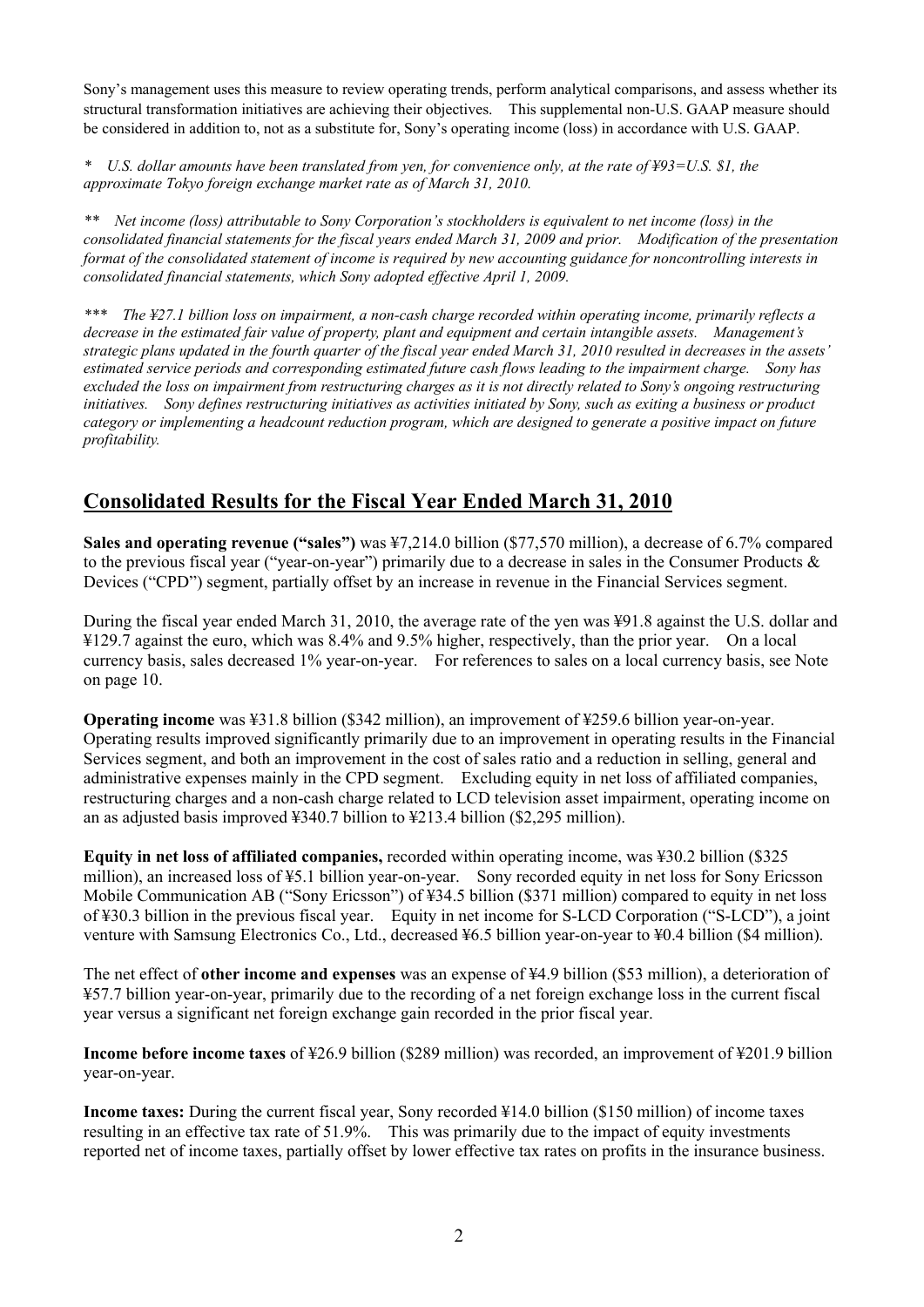**Net loss attributable to Sony Corporation's stockholders**, which excludes net income attributable to noncontrolling interests, was ¥40.8 billion (\$439 million), a ¥58.1 billion improvement year-on-year.

# **Operating Performance Highlights by Business Segment**

Sony realigned its reportable segments from the first quarter of the fiscal year ended March 31, 2010 to reflect its reorganization as of April 1, 2009, primarily repositioning operations previously reported within the Electronics and Game segments and establishing the **CPD**, **Networked Products & Services ("NPS")** and **B2B & Disc Manufacturing ("B2B & Disc")** segments. The CPD segment includes products such as televisions, digital imaging, audio and video, semiconductors and components. The equity results of S-LCD are also included within the CPD segment. The NPS segment includes the game business as well as PCs and other networked businesses. The B2B & Disc segment is comprised of the B2B business, including broadcast- and professional-use products, as well as Blu-ray Disc<sup>TM</sup>, DVD and CD disc manufacturing.

Additionally, **Music** is a new reportable segment effective from the first quarter of the fiscal year ended March 31, 2010. The Music segment includes Sony Music Entertainment ("SME"), Sony Music Entertainment (Japan) Inc. ("SMEJ"), and a 50% owned U.S.-based joint venture in the music publishing business, Sony/ATV Music Publishing LLC ("Sony/ATV").

**Pictures** and **Financial Services** continue to be reportable segments. The equity earnings from Sony Ericsson are presented as a separate segment.

In connection with this realignment, both the sales and operating income (loss) of each segment in the fiscal year ended March 31, 2009 have been restated to conform to the presentation for the fiscal year ended March 31, 2010.

*"Sales and operating revenue" in each business segment represents sales and operating revenue recorded before intersegment transactions are eliminated. "Operating income (loss)" in each business segment represents operating income (loss) reported before intersegment transactions are eliminated and excludes unallocated corporate expenses.* 

|                             | <b>Fiscal year ended March 31</b> |                  |                  |                  |  |
|-----------------------------|-----------------------------------|------------------|------------------|------------------|--|
|                             |                                   |                  | Change in        |                  |  |
| Sales and operating revenue | 2009<br>44,031.5                  | 2010<br>43,227.7 | ven<br>$-19.9\%$ | 2010<br>\$34,707 |  |
| Operating income (loss)     | 115.1)                            | (46.5)           |                  | (500)            |  |

(Billions of yen, millions of U.S. dollars)

# *Consumer Products & Devices*

*Unless otherwise specified, all amounts are on a U.S. GAAP basis.* 

**Sales** decreased by 19.9% year-on-year (a decrease of 14% on a local currency basis) to ¥3,227.7 billion (\$34,707 million). Sales to outside customers decreased 18.8% year-on-year. This was primarily as a result of unfavorable foreign currency exchange rates, a decrease in sales of BRAVIATM LCD televisions due to a decline in unit selling prices and a decrease in sales of Handycam® video cameras and Cyber-shot<sup>™</sup> compact digital cameras due to the contraction of these markets.

**Operating loss** of ¥46.5 billion (\$500 million) was recorded, an improvement of ¥68.6 billion year-on-year. This was driven by an improvement in the cost of sales ratio and a reduction in selling, general and administrative expenses, partially offset by a decrease in gross profit due to lower sales, unfavorable foreign currency exchange rates and an increase in restructuring charges. Restructuring charges were ¥72.0 billion (\$774 million) compared with ¥49.3 billion recorded in the prior fiscal year. In the fiscal year ended March 31, 2010, a ¥27.1 billion (\$291 million) non-cash charge related to LCD television asset impairment, not included in restructuring charges, was recorded. (For reference to LCD television asset impairment, see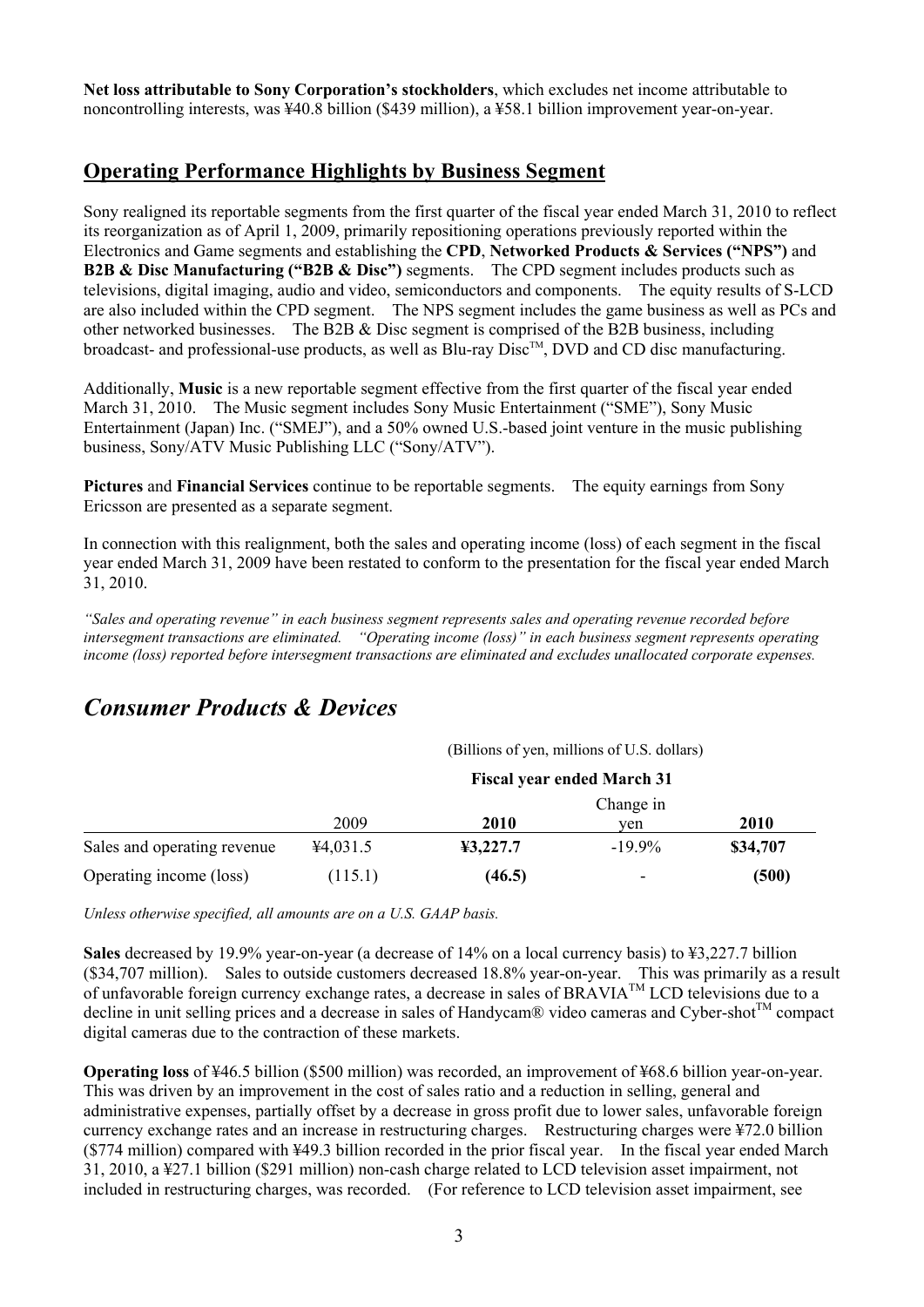footnote \*\*\* on page 2.) Products contributing to the improvement in operating results (excluding restructuring charges) include BRAVIA LCD televisions and Cyber-shot compact digital cameras, reflecting the benefits of cost reduction activities that exceeded the impact of the decrease in sales, and images sensors, that saw an increase in sales. This was partially offset by lower operating results for system LSIs for the game business which were affected by lower sales resulting from price reductions driven by cost saving efforts.

# *Networked Products & Services*

|                             | (Billions of yen, millions of U.S. dollars) |                                   |           |          |  |
|-----------------------------|---------------------------------------------|-----------------------------------|-----------|----------|--|
|                             |                                             | <b>Fiscal year ended March 31</b> |           |          |  |
|                             |                                             |                                   | Change in |          |  |
|                             | 2009                                        | 2010                              | ven       | 2010     |  |
| Sales and operating revenue | 41,755.6                                    | 41,575.8                          | $-10.2\%$ | \$16,945 |  |
| Operating income (loss)     | (87.4)                                      | (83.1)                            | ٠         | (893)    |  |

*Unless otherwise specified, all amounts are on a U.S. GAAP basis.* 

**Sales** decreased 10.2% year-on-year (a 5% decrease on a local currency basis) to ¥1,575.8 billion (\$16,945 million), primarily due to a decrease in sales in the game business and of  $VAIO<sup>TM</sup> PCs$ . Sales in the game business decreased mainly due to unfavorable foreign currency exchange rates, decreases in unit sales of PSP® (PlayStation Portable) ("PSP") hardware and of PlayStation®2 ("PS2") software. This decrease was partially offset by increased unit sales of PlayStation®3 ("PS3") software, driven by the expanded PS3 platform as a result of the launch of a new model. Approximately 13.0 million units of PS3 hardware were sold in the current fiscal year, compared to approximately 10.1 million units in the previous fiscal year. Approximately 9.9 million PSP units were sold in the current fiscal year, compared to approximately 14.1 million units in the prior fiscal year. Approximately 7.3 million PS2 units were sold in the current fiscal year, compared to approximately 7.9 million units in the previous fiscal year.

An **operating loss** of ¥83.1 billion (\$893 million) was recorded, an improvement of ¥4.4 billion year-on-year, due to improved profitability from products including Walkman® digital music players. This improvement was partially offset by deterioration in the game business. Lower unit sales of PS2 software and of PSP hardware mainly contributed to this deterioration, partially offset by the cost reduction of PS3 hardware and increased unit sales of PS3 software.

# *B2B & Disc Manufacturing*

(Billions of yen, millions of U.S. dollars)

|                             | <b>Fiscal year ended March 31</b> |        |           |             |  |  |
|-----------------------------|-----------------------------------|--------|-----------|-------------|--|--|
|                             |                                   |        | Change in |             |  |  |
|                             | 2009                              | 2010   | ven       | <b>2010</b> |  |  |
| Sales and operating revenue | 4560.0                            | ¥504.2 | $-10.0\%$ | \$5,422     |  |  |
| Operating income (loss)     | 6.5                               | (7.2)  | ۰         | (78)        |  |  |

*Unless otherwise specified, all amounts are on a U.S. GAAP basis.* 

**Sales** decreased 10.0% year-on-year (a 2% decrease on a local currency basis) to ¥504.2 billion (\$5,422 million). Sales to outside customers decreased 13.0% year-on-year. This decrease was primarily due to unfavorable foreign currency exchange rates and a decrease in sales of broadcast- and professional-use products in developed countries reflecting a deterioration in the business environment. Unit selling price declines in the disc manufacturing business also contributed to the decrease in overall segment sales.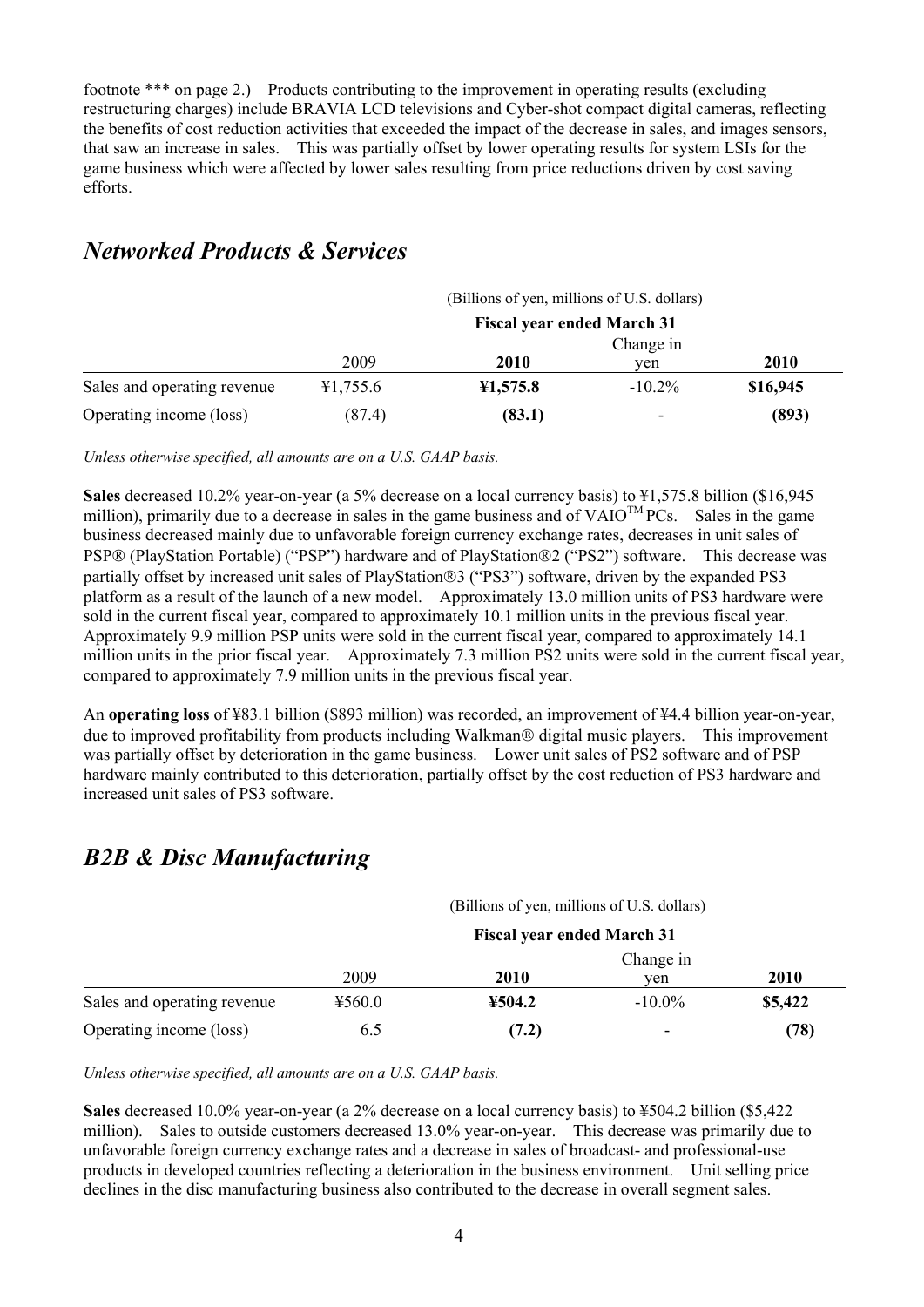An **operating loss** of ¥7.2 billion (\$78 million) was recorded compared to operating income of ¥6.5 billion in the previous fiscal year. This was due to deterioration in the profitability of broadcast- and professional-use products and in the disc manufacturing business brought on by the factors noted above.

\* \* \* \* \*

**Total Inventory** for the CPD, NPS and B2B & Disc segments, as of March 31, 2010, was ¥570.0 billion (\$6,129 million), a decrease of ¥174.3 billion, or 23.4% as compared with the level as of March 31, 2009. Inventory increased by ¥9.3 billion, or 1.7% compared with the level as of December 31, 2009.

# *Pictures*

|                             | (Billions of yen, millions of U.S. dollars) |        |                  |         |  |  |
|-----------------------------|---------------------------------------------|--------|------------------|---------|--|--|
|                             | <b>Fiscal Year ended March 31</b>           |        |                  |         |  |  |
|                             | 2009                                        | 2010   | Change in<br>ven | 2010    |  |  |
| Sales and operating revenue | ¥717.5                                      | 4705.2 | $-1.7\%$         | \$7,583 |  |  |
| Operating income            | 29.9                                        | 42.8   | $+43.1$          | 460     |  |  |

*Unless otherwise specified, all amounts are on a U.S. GAAP basis. The results presented above are a yen-translation of the results of Sony Pictures Entertainment ("SPE"), a U.S- based operation that aggregates the results of its worldwide subsidiaries on a U.S. dollar basis. Management analyzes the results of SPE in U.S. dollars, so discussion of certain portions of its results is specified as being on "a U.S. dollar basis."* 

**Sales** decreased 1.7% year-on-year (a 7% increase on a U.S. dollar basis) due to the appreciation of the yen against the U.S. dollar. On a U.S. dollar basis, motion picture revenues increased primarily due to higher worldwide theatrical and home entertainment revenues from the current year's film slate which included strong performances from *2012, Angels & Demons* and *Michael Jackson's This Is It.* This was partially offset by a decrease in home entertainment revenues from prior year's films. Television revenues increased on a U.S. dollar basis primarily due to higher advertising revenues from a number of international channels, including a significant increase in India from the broadcasting of the Indian Premier League cricket competition.

**Operating income** increased 43.1% year-on-year. This increase was primarily due to the recognition of gains on the sale of a portion of SPE's equity interest in both a Latin American premium pay television business (HBO Latin America) and a U.S. cable network (Game Show Network), as well as the sale of all of its equity interest in a Central European premium pay television business (HBO Central Europe). The total gain recognized from these sales was ¥30.3 billion (\$326 million). The current year's operating results were negatively impacted by the decrease in home entertainment revenues noted above and the write-off of certain development costs.

# *Music*

(Billions of yen, millions of U.S. dollars)

|                             | <b>Fiscal Year ended March 31</b> |        |           |         |  |
|-----------------------------|-----------------------------------|--------|-----------|---------|--|
|                             |                                   |        |           |         |  |
|                             | 2009                              | 2010   | ven       | 2010    |  |
| Sales and operating revenue | 4387.1                            | 4522.6 | $+35.0\%$ | \$5,620 |  |
| Operating income            | 27.8                              | 36.5   | $+31.1$   | 393     |  |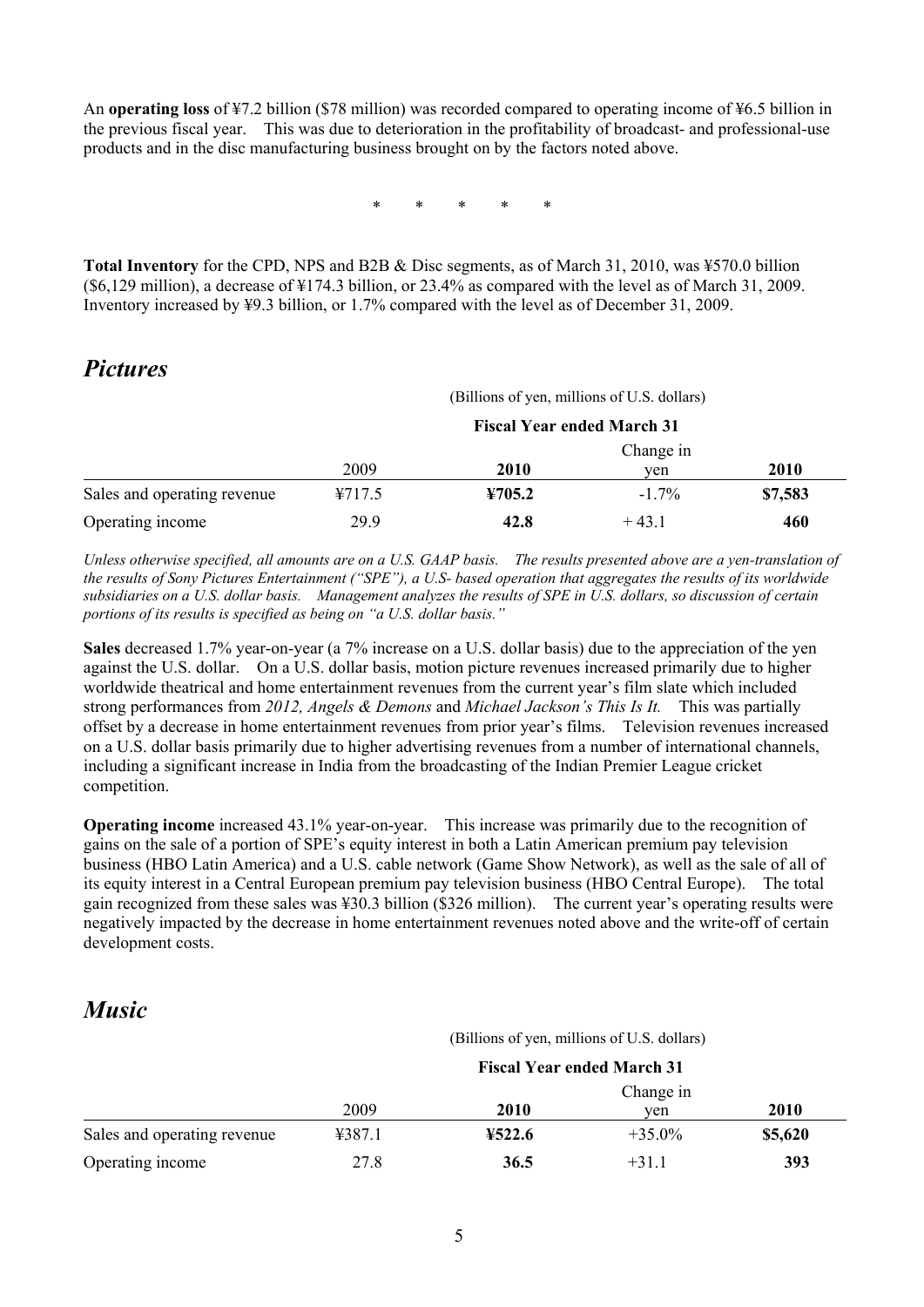*Unless otherwise specified, all amounts are reported on a U.S. GAAP basis. The results presented above include the yen-translated results of SME, a U.S.-based operation which aggregates the results of its worldwide subsidiaries on a U.S. dollar basis, the results of SMEJ, a Japan-based music company which aggregates its results in yen, and the yen-translated consolidated results of Sony/ATV, a 50% owned U.S- based joint venture in the music publishing business which aggregates the results of its worldwide subsidiaries on a U.S. dollar basis.* 

**Sales** increased 35.0% year-on-year primarily because results for the current fiscal year include the full year results for SME which was consolidated as a wholly-owned subsidiary beginning October 1, 2008.

On a pro forma basis, had SME been fully consolidated for the previous fiscal year, sales in the Music segment for the previous fiscal year would have been ¥549.1 billion. Compared with these pro forma sales, Music segment sales during the current fiscal year decreased 5% (virtually flat year-on-year in total segment sales when converting sales of SME and Sony/ATV on a constant U.S. dollar basis). Although full year sales were favorably impacted by a number of new releases and strong sales of Michael Jackson catalog product, sales decreased due to the appreciation of the yen against the U.S. dollar as well as the continued contraction of the physical music market.

In addition to Michael Jackson's catalog albums, best-selling new releases during the year included Susan Boyle's *I Dreamed a Dream*, the *Michael Jackson's This Is It* soundtrack, Alicia Keys' *The Element of Freedom* and *Glee the Music Vol. 1 & 2,* music collections from the hit U.S. television show, *Glee*. In Japan, best-selling albums included Michael Jackson's catalog albums and ikimono-gakari's *HAJIMARI NO UTA*.

**Operating income** increased 31.1% year-on-year. Results for the first half of the previous fiscal year included equity in net loss of ¥6.0 billion for SONY BMG MUSIC ENTERTAINMENT. On a pro forma basis, had SME been fully consolidated for the previous fiscal year, operating income for the Music segment for the previous fiscal year would have been ¥21.3 billion. Compared with this pro forma operating income, Music segment operating income during the current fiscal year increased 72% (a 78% increase in total segment operating income, when converting operating income of SME and Sony/ATV on a constant U.S. dollar basis). This increase was primarily due to improved results from SME and SMEJ. The improved results at SME were primarily due to the contribution from hit releases, Michael Jackson catalog product sales, growth in new music related businesses (such as concerts, film and television, and sponsorships), as well as a year-on-year decrease in overhead and restructuring costs. Results at SMEJ improved mainly due to the contribution from hit releases as well as year-on-year decreases in advertisement expenses and restructuring charges.

# *Financial Services*

|                            | <b>Fiscal year ended March 31</b> |        |                  |         |  |
|----------------------------|-----------------------------------|--------|------------------|---------|--|
|                            | 2009                              | 2010   | Change in        | 2010    |  |
| Financial services revenue | 4538.2                            | ¥851.4 | ven<br>$+58.2\%$ | \$9,155 |  |
| Operating income (loss)    | (31.2)                            | 162.5  | -                | 1,747   |  |

(Billions of yen, millions of U.S. dollars)

*In Sony's Financial Services segment, the results include Sony Financial Holdings, Inc. ("SFH") and SFH's consolidated subsidiaries such as Sony Life Insurance Co., Ltd. ("Sony Life"), Sony Assurance Inc. and Sony Bank Inc. ("Sony Bank"), as well as the results for Sony Finance International Inc. ("SFI"). Unless otherwise specified, all amounts are reported on a U.S. GAAP basis. Therefore, the results of Sony Life shown below differ from the results that SFH and Sony Life disclose on a Japanese statutory basis.* 

**Financial services revenue** increased 58.2% year-on-year to ¥851.4 billion (\$9,155 million) mainly due to an increase in revenue at Sony Life. Revenue at Sony Life was ¥740.4 billion (\$7,962 million), a ¥309.9 billion or 72.0% increase year-on-year. Revenue increased significantly year-on-year mainly due to an improvement in net gains from investments in the separate account, an improvement in net valuation gains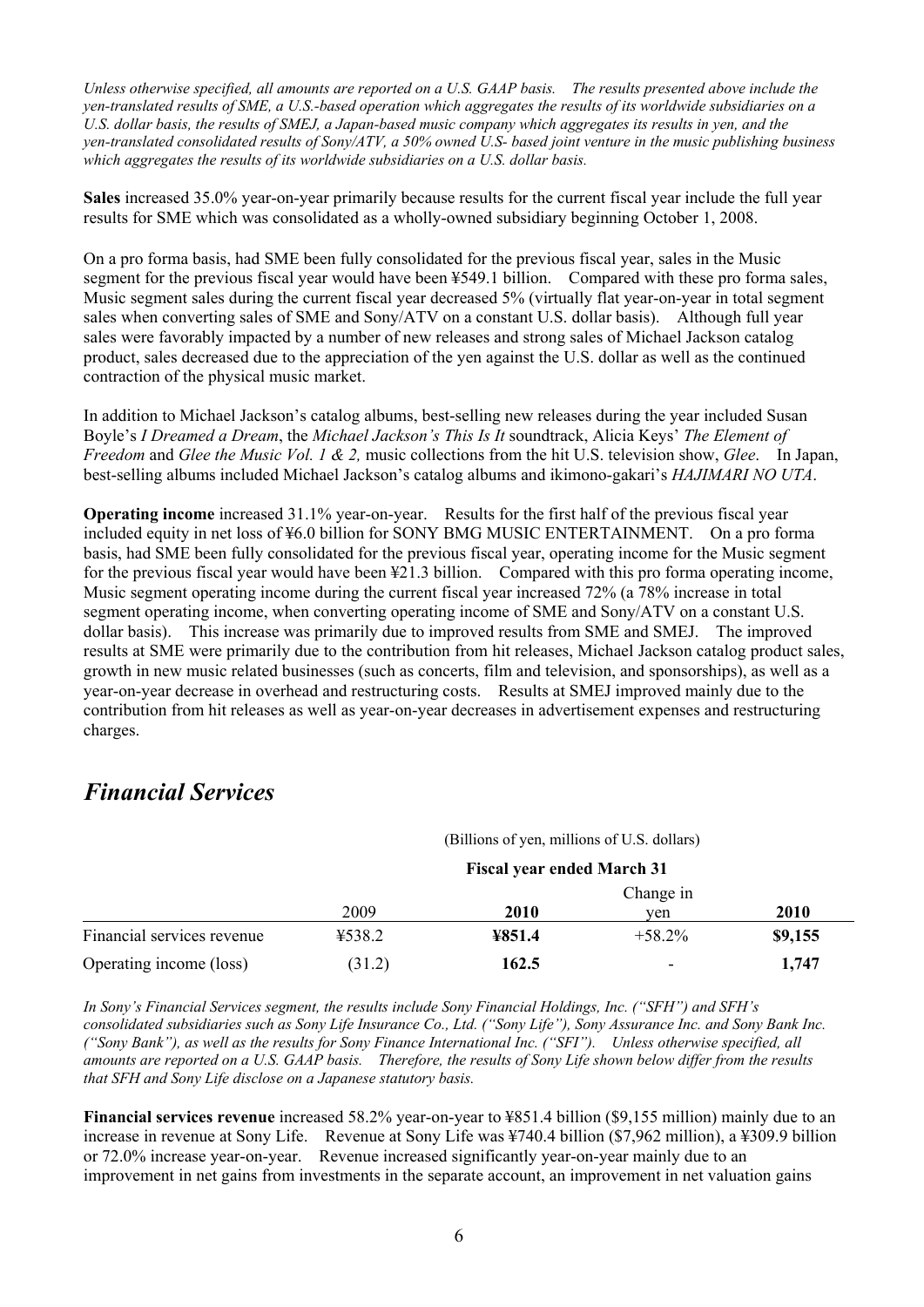from investments in convertible bonds in the general account and a significant decrease in impairment losses on equity securities in the general account, all as a result of the significant rise in the Japanese stock market in the current fiscal year, as compared with a significant decline following the global financial crisis in the previous fiscal year. Revenue from insurance premiums at Sony Life increased, reflecting a steady increase in policy amount in force.

**Operating income** of ¥162.5 billion (\$1,747 million) was recorded, compared to an operating loss of ¥31.2 billion in the previous fiscal year mainly as a result of a significant improvement in operating results at Sony Life. Operating income in the current fiscal year at Sony Life was  $\frac{166.6 \text{ billion}}{1,792 \text{ million}}$ , as compared to an operating loss of ¥29.8 billion in the previous fiscal year, mainly due to the improvement in net valuation gains from investments in convertible bonds in the general account, a decrease in the provision of policy reserves because of the revision of the future investment yield of variable life insurance products in the separate account and the significant decrease in impairment losses on equity securities in the general account, all as a result of the improved situation in the Japanese stock market mentioned above.

# *Sony Ericsson Mobile Communications AB*

*The following operating results for Sony Ericsson, which is accounted for by the equity method as Sony Corporation's ownership percentage is 50%, are not consolidated in Sony's consolidated financial statements. However, Sony believes that this disclosure provides additional useful analytical information to investors regarding operating performance of Sony.* 

|                             | (Millions of euro)         |           |                          |  |  |
|-----------------------------|----------------------------|-----------|--------------------------|--|--|
|                             | <b>Year ended March 31</b> |           |                          |  |  |
|                             | 2009                       | 2010      | Change in euro           |  |  |
| Sales and operating revenue | €10,278                    | € $6,457$ | $-37.2%$                 |  |  |
| Income (loss) before taxes  | (633)                      | (654)     | ٠                        |  |  |
| Net income (loss)           | (489)                      | (522)     | $\overline{\phantom{0}}$ |  |  |

*Unless otherwise specified, all amounts are on a U.S. GAAP basis.* 

Sales for the year ended March 31, 2010 decreased 37.2% year-on-year, mainly driven by significantly lower unit shipments as a result of continued challenging market conditions in all regions. Despite the significantly lower sales, the loss before taxes increased only slightly to  $\epsilon$ 654 million compared to the previous year, primarily due to a year-on-year reduction in research and development expenses, as well as selling and administrative expenses. As a result, Sony recorded equity in net loss of Sony Ericsson of ¥34.5 billion (\$371 million) for the current fiscal year, compared to a loss of ¥30.3 billion in the prior fiscal year.

# **Cash Flows**

*For Consolidated Statements of Cash Flows, charts showing Sony's cash flow information for all segments, all segments excluding the Financial Services segment and the Financial Services segment alone, please refer to pages F-5 and F-14 respectively.* 

**Operating Activities:** During the fiscal year ended March 31, 2010, there was a net cash inflow of ¥912.9 billion (\$9,816 million) from operating activities, an increase of ¥505.8 billion, or 124.2% year-on-year.

For all segments excluding the Financial Services segment, there was a net cash inflow of ¥570.2 billion (\$6,131 million) for the current fiscal year, an increase of ¥457.5 billion, or 406.0% year-on-year. The major cash inflow factors included a cash contribution from net income after taking into account depreciation and amortization (including amortization of film costs), an increase in notes and accounts payable, trade, and a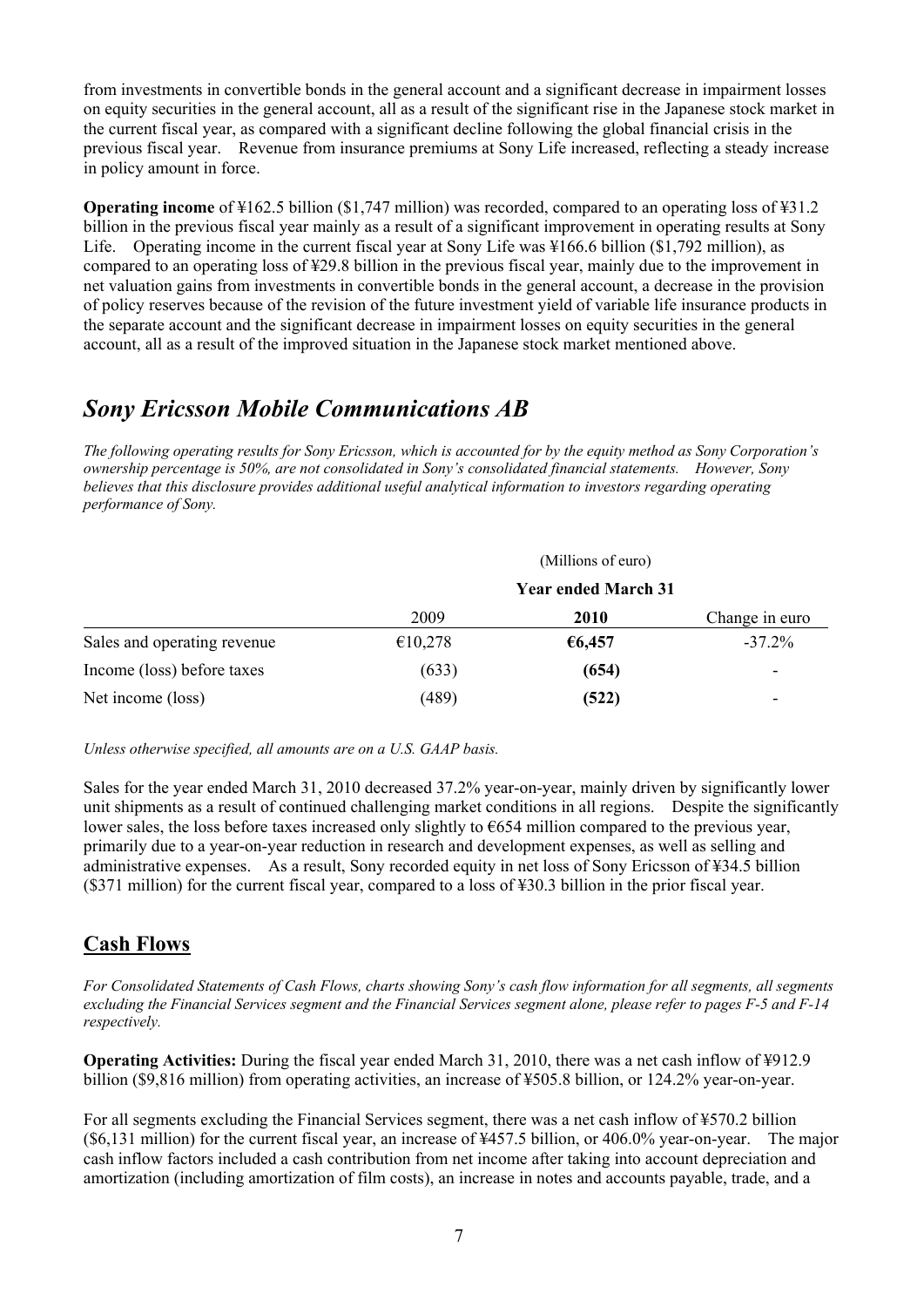decrease in inventories. This exceeded cash outflow, which included increases in film costs and in notes and accounts receivable, trade. Compared with the prior fiscal year, the net cash inflow increased mainly due to an increase in notes and accounts payable, trade in the current fiscal year compared to a decrease in the prior fiscal year and lower tax payments. This increase was partially offset by an increase in notes and accounts receivable, trade in the current fiscal year compared to a decrease in the prior fiscal year.

The Financial Services segment had a net cash inflow of ¥348.0 billion (\$3,742 million), an increase of ¥47.9 billion, or 16.0% year-on-year. For the current fiscal year, net cash inflow was generated primarily due to an increase in revenue from insurance premiums as a result of a steady increase in policy amount in force at Sony Life. Compared with the prior fiscal year, net cash inflow increased primarily reflecting the increase in revenue from insurance premiums at Sony Life noted above.

**Investing Activities:** During the current fiscal year, Sony used ¥746.0 billion (\$8,022 million) of net cash in investing activities, a decrease of ¥335.3 billion, or 31.0% year-on-year.

For all segments excluding the Financial Services segment, there was ¥247.9 billion (\$2,666 million) of net cash used, a decrease of ¥239.5 billion, or 49.1% year-on-year. During the current fiscal year, net cash was used mainly for purchases of manufacturing equipment. The net cash used decreased year-on-year primarily as a result of lower investments in and purchases of manufacturing equipment, although the prior fiscal year benefited from proceeds generated mainly from the sale of semiconductor fabrication equipment.

The Financial Services segment used ¥475.7 billion (\$5,115 million) of net cash, a decrease of ¥126.6 billion, or 21.0% year-on-year. Payments for investments and advances, carried out primarily at Sony Life and Sony Bank, where operations are expanding, exceeded proceeds from the maturities of marketable securities, sales of securities investments and collections of advances. The net cash used within the Financial Services segment decreased year-on-year primarily due to a decrease in investments at Sony Bank.

In all segments excluding the Financial Services segment, net cash generated by operating and investing activities combined\* for the current fiscal year was ¥322.3 billion (\$3,465 million), an improvement of ¥697.1 billion compared to net cash used in the prior fiscal year.

**Financing Activities:** During the current fiscal year, ¥365.0 billion (\$3,925 million) of net cash was provided by financing activities, an increase of ¥97.6 billion, or 36.5% year-on-year. For all segments excluding the Financial Services segment, there was a ¥98.6 billion (\$1,061 million) net cash inflow, an increase of ¥88.7 billion or 891.7% year-on year. This was primarily due to issuances of long-term corporate bonds and borrowings from banks in the current fiscal year, which were partially offset by net repayments of short-term borrowings including commercial paper. In June 2009, Sony Corporation issued domestic straight bonds totaling ¥220 billion (\$2,366 million) in Japan with maturities ranging from 3 to 10 years. In the Financial Services segment, financing activities generated ¥238.6 billion (\$2,566 million) of net cash, a decrease of ¥21.7 billion, or 8.3% year-on-year, primarily due to a decrease in short-term borrowings, net for the current fiscal year compared to an increase for the prior fiscal year.

**Total Cash and Cash Equivalents:** Accounting for the above factors and the effect of fluctuations in exchange rates, the total outstanding balance of cash and cash equivalents at March 31, 2010 was ¥1,191.6 billion (\$12,813 million). The outstanding balance of cash and cash equivalents of all segments excluding the Financial Services segment was ¥984.9 billion (\$10,590 million), an increase of ¥419.9 billion, or 74.3%, compared with the balance as of March 31, 2009. Sony believes it continues to maintain sufficient liquidity through access to a total, translated into yen, of ¥788.5 billion of unused committed lines of credit with financial institutions in addition to the cash and cash equivalents balance at March 31, 2010. Within the Financial Services segment, the outstanding balance of cash and cash equivalents was ¥206.7 billion (\$2,223) million), an increase of ¥110.9 billion, or 115.8%, compared with the balance as of March 31, 2009.

*\* Sony has included the information for cash flow from operating and investing activities combined excluding the Financial Services segment's activities, as management frequently monitors this financial measure, and believes this non-GAAP measurement is important for use in evaluating Sony's ability to generate cash to maintain liquidity and fund debt principal and dividend payments from business activities other than its Financial Services segment. This information is derived from the reconciliations prepared in the section Condensed Statements of Cash Flows on page*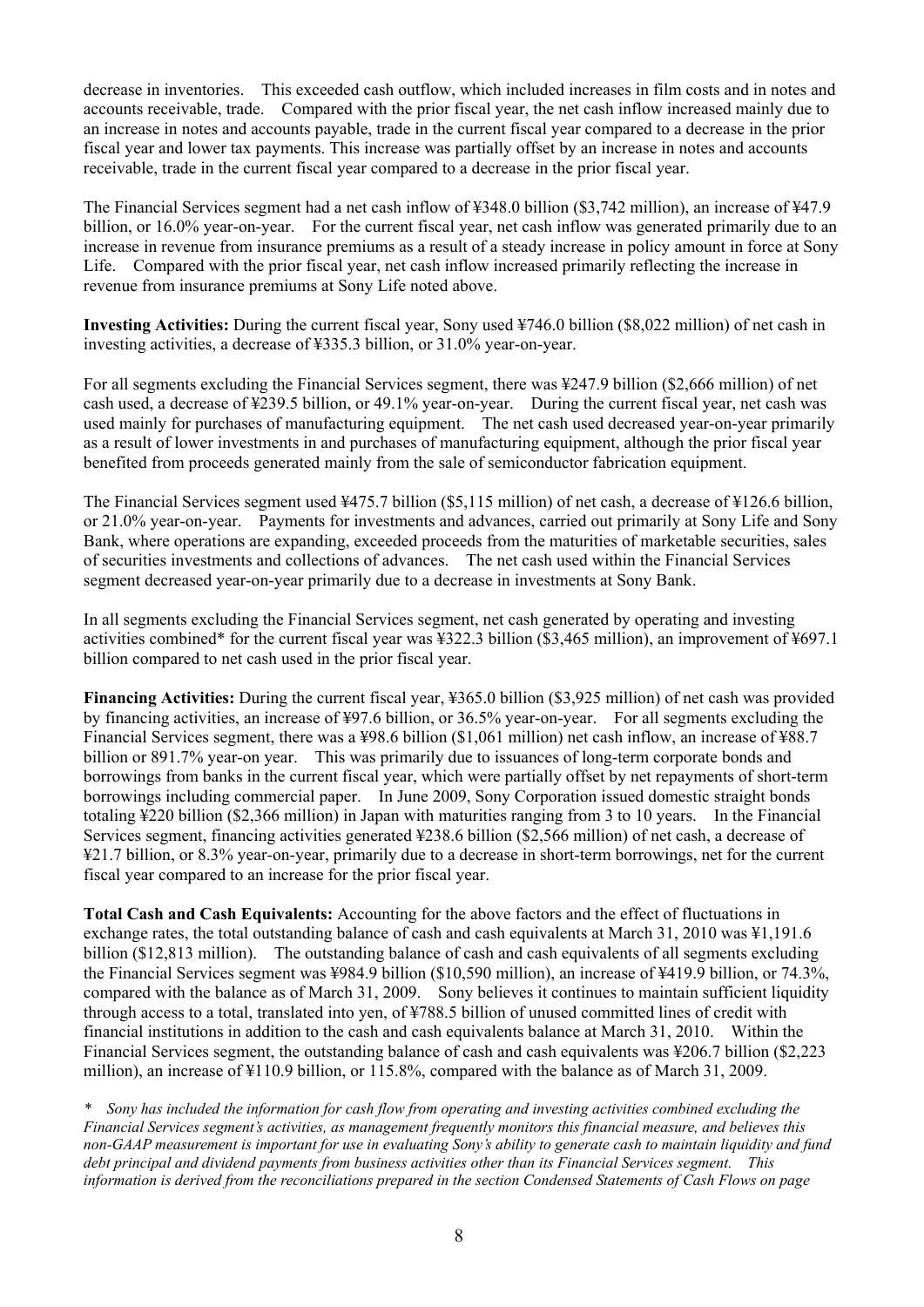*F-14. This information and the separate condensed presentations shown below are not required or prepared in accordance with U.S. GAAP. The Financial Services segment's cash flow is excluded from the measure because SFH, which constitutes a majority of the Financial Services segment, is a separate publicly traded entity in Japan with a significant minority interest and it, as well as its subsidiaries, secure liquidity on their own. This measure may not be comparable to those of other companies. This measure has limitations, because it does not represent residual cash flows available for discretionary expenditures principally due to the fact that the measure does not deduct the principal payments required for debt service. Therefore, Sony believes it is important to view this measure as supplemental to its entire statement of cash flows and together with Sony's disclosures regarding investments, available credit facilities and overall liquidity.* 

*A reconciliation of the differences between the Consolidated Statement of Cash Flows reported and cash flows from operating and investing activities combined excluding the Financial Services segment's activities is as follows:* 

|                                                                                                                                                    | (Billions of yen, millions of U.S. dollars)<br><b>Fiscal year ended March 31</b> |                  |                  |
|----------------------------------------------------------------------------------------------------------------------------------------------------|----------------------------------------------------------------------------------|------------------|------------------|
|                                                                                                                                                    |                                                                                  |                  |                  |
|                                                                                                                                                    | 2009                                                                             | 2010             | 2010             |
| Net cash provided by operating activities reported<br>in the consolidated statements of cash flows                                                 | ¥407.2                                                                           | 4912.9           | \$9,816          |
| Net cash used in investing activities reported in the<br>consolidated statements of cash flows                                                     | (1,081.3)<br>(674.1)                                                             | (746.0)<br>166.9 | (8,022)<br>1,794 |
|                                                                                                                                                    |                                                                                  |                  |                  |
| Less: Net cash provided by operating activities<br>within the Financial Services segment<br>Less: Net cash used in investing activities within the | 300.1                                                                            | 348.0            | 3,742            |
| Financial Services segment                                                                                                                         | (602.4)                                                                          | (475.7)          | (5,115)          |
| Eliminations **                                                                                                                                    | (3.0)                                                                            | 27.7             | 298              |
| Cash flow from operating and investing activities<br>combined excluding the Financial Services<br>segment's activities                             | ¥ (374.8)                                                                        | 4322.3           | \$3,465          |

*\*\* Eliminations primarily consist of intersegment loans and dividend payments. Intersegment loans are between Sony Corporation and SFI, an entity included within the Financial Services segment.* 

## **Consolidated Results for the Fourth Quarter ended March 31, 2010**

**Sales** were ¥1,715.1 billion (\$18,442 million), an increase of 12.5% compared with the same quarter of the previous fiscal year.

During the quarter ended March 31, 2010, the average rate of the yen was ¥89.7 against the U.S. dollar and ¥124.1 against the euro, which was 3.2% higher and 3.1% lower, respectively, than the prior fiscal year's fourth quarter. On a local currency basis, consolidated sales increased 12% year-on-year. For references to sales on a local currency basis, see Note on page 10.

In the CPD segment, sales increased significantly due to increased sales of imaging sensors, small to mid-sized LCD panels and system LSIs for the game business, although sales of BRAVIA LCD televisions decreased. In the NPS segment, sales increased significantly due to higher sales of VAIO PCs and in the game business and other products. In the B2B & Disc segment, sales increased mainly due to higher disc manufacturing sales and sales of broadcast- and professional-use products. In the Pictures segment, sales increased primarily due to higher worldwide home entertainment revenues from films including *Michael Jackson's This Is It* and *2012*. In the Music segment, sales increased due to the strong sales of a number of recent releases including Sade's new studio release, *Soldier of Love*, new breakthrough artist Ke\$ha's debut release, *Animal* and Usher's recent release, *Raymond v Raymond*. In the Financial Services segment, revenue increased significantly due primarily to an improvement in net valuation gains from investments in convertible bonds in the general account, an improvement in net gains from investments in the separate account, an increase in revenue from insurance premiums and improvement in net gains from other investments in the general account at Sony Life.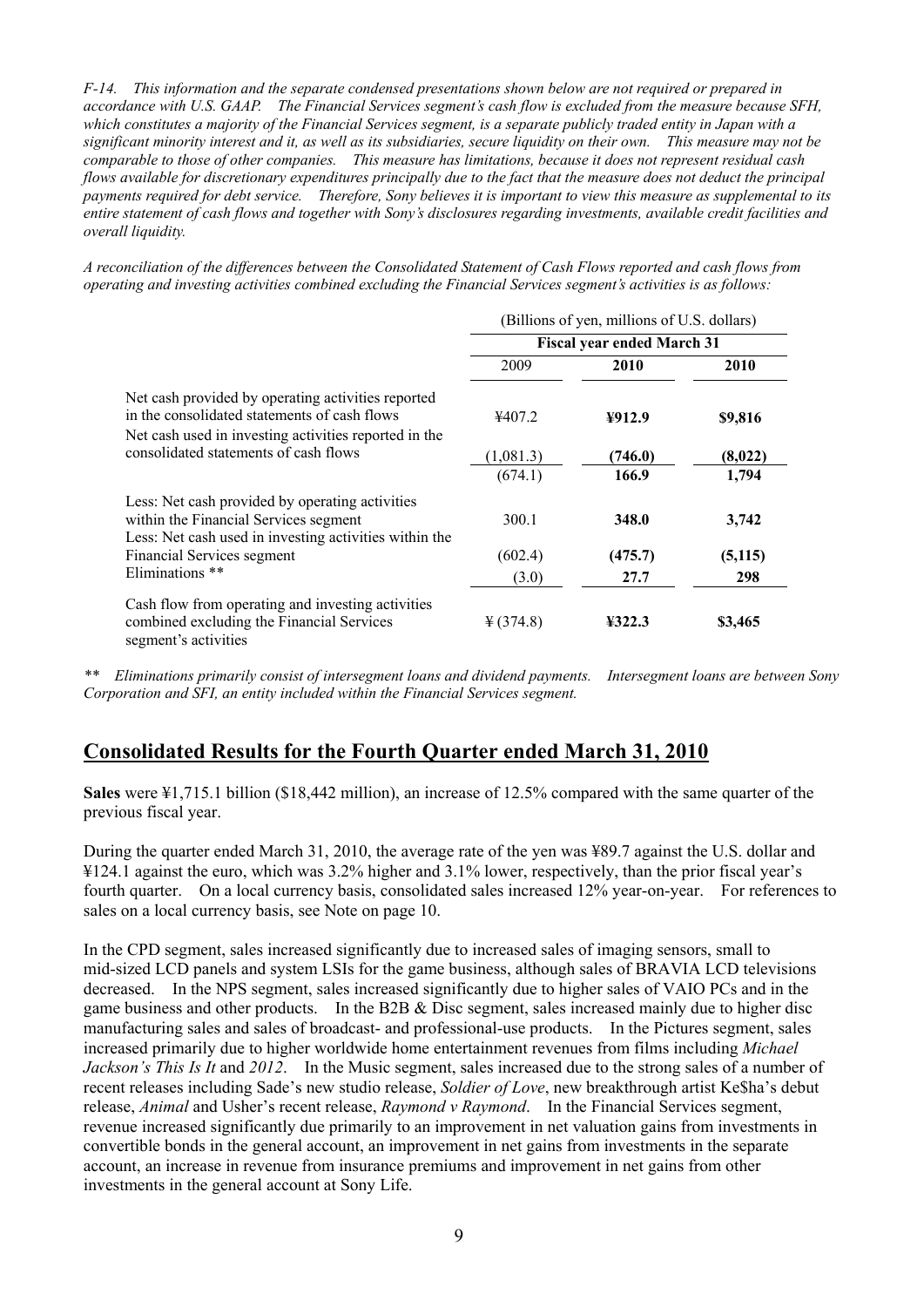An **operating loss** of ¥56.0 billion (\$603 million) was reported, compared to an operating loss of ¥294.3 billion in the same quarter of the previous fiscal year. The primary factors causing the improved results include an improvement in the cost of sales ratio and a reduction in selling, general and administrative expenses primarily in the CPD segment and an improvement in operating results in the Financial Services segment.

In the CPD segment, operating loss improved significantly due to higher profitability in imaging sensors, Cyber-Shot compact digital cameras and other products, although BRAVIA LCD televisions profitability decreased due to the recording of a ¥27.1 billion non-cash charge related to LCD television asset impairment and the impact of sales declines. (For reference to LCD television asset impairment, see footnote \*\*\* on page 2.) In the NPS segment, operating loss decreased due to an improvement in the operating results of the game business, VAIO PCs and other products. In the B2B & Disc segment, operating loss decreased mainly due to an improvement in the profitability of broadcast- and professional-use products and disc manufacturing both from higher sales. In the Pictures segment, operating income increased significantly due to the sale of a portion of SPE's equity interest in HBO Latin America and the sale of all of its equity interest in HBO Central Europe. The total gain recognized from these sales was ¥22.0 billion (\$236 million). Despite increased sales, an operating loss was recorded for the Music segment compared to operating income in the prior fiscal year's fourth quarter, primarily due to higher talent costs as well as higher restructuring costs associated with the latest initiatives to reduce the worldwide cost structure. In the Financial Services segment, operating income significantly increased due to the above-noted factors in the general account at Sony Life and the decrease in provisions of policy reserves because of the revision of the future investment yield of variable life insurance products in the separate account.

Restructuring charges, recorded as operating expenses, amounted to ¥44.1 billion (\$474 million) for the current quarter compared to  $\frac{1}{2}61.9$  billion for the same quarter of the previous fiscal year.

**Equity in net income of affiliated companies,** recorded within operating loss, was ¥3.1 billion (\$33 million) compared to equity in net loss of ¥17.7 billion in the same quarter of the previous fiscal year. Equity in net income of Sony Ericsson was ¥1.1 billion (\$11 million), compared to a loss of ¥17.8 billion in the same quarter of the previous fiscal year. This improvement was primarily due to a more favorable product mix, the positive impact of the cost reduction program and the benefit from the resolution of certain royalty matters during the current quarter. Equity in net income for S-LCD increased ¥0.6 billion compared to the same quarter of the prior fiscal year to ¥1.4 billion (\$15 million) in the current quarter.

The net effect of **other income and expenses** improved by ¥26.4 billion (\$284 million) primarily due to the recording of a net foreign exchange gain in the current quarter versus a significant net foreign exchange loss in the prior year's fourth quarter.

**Loss before income taxes** was ¥47.0 billion (\$505 million), compared to a loss of ¥311.6 billion in the same quarter of the previous fiscal year due to the improvement in operating results as discussed above.

**Income taxes:** Sony recorded an income tax benefit amounting to ¥5.4 billion (\$58 million). In the fourth quarter of the current fiscal year, the effective tax rate was 11.5% mainly due to an increase in tax reserves.

**Net loss attributable to Sony Corporation's stockholders** was ¥56.6 billion (\$608 million), compared to a loss of ¥165.1 billion in the same quarter of the previous fiscal year.

## **Note**

Sales on a local currency basis described herein reflect sales obtained by applying the yen's monthly average exchange rates in the previous fiscal year and the same quarter of the previous fiscal year to local currency-denominated monthly sales in the current fiscal year and the current quarter. Sales on a local currency basis are not reflected in Sony's consolidated financial statements and are not measures in accordance with U.S. GAAP. Sony does not believe that these measures are a substitute for U.S. GAAP measures. However, Sony believes that disclosing sales information on a local currency basis provides additional useful analytical information to investors regarding the operating performance of Sony.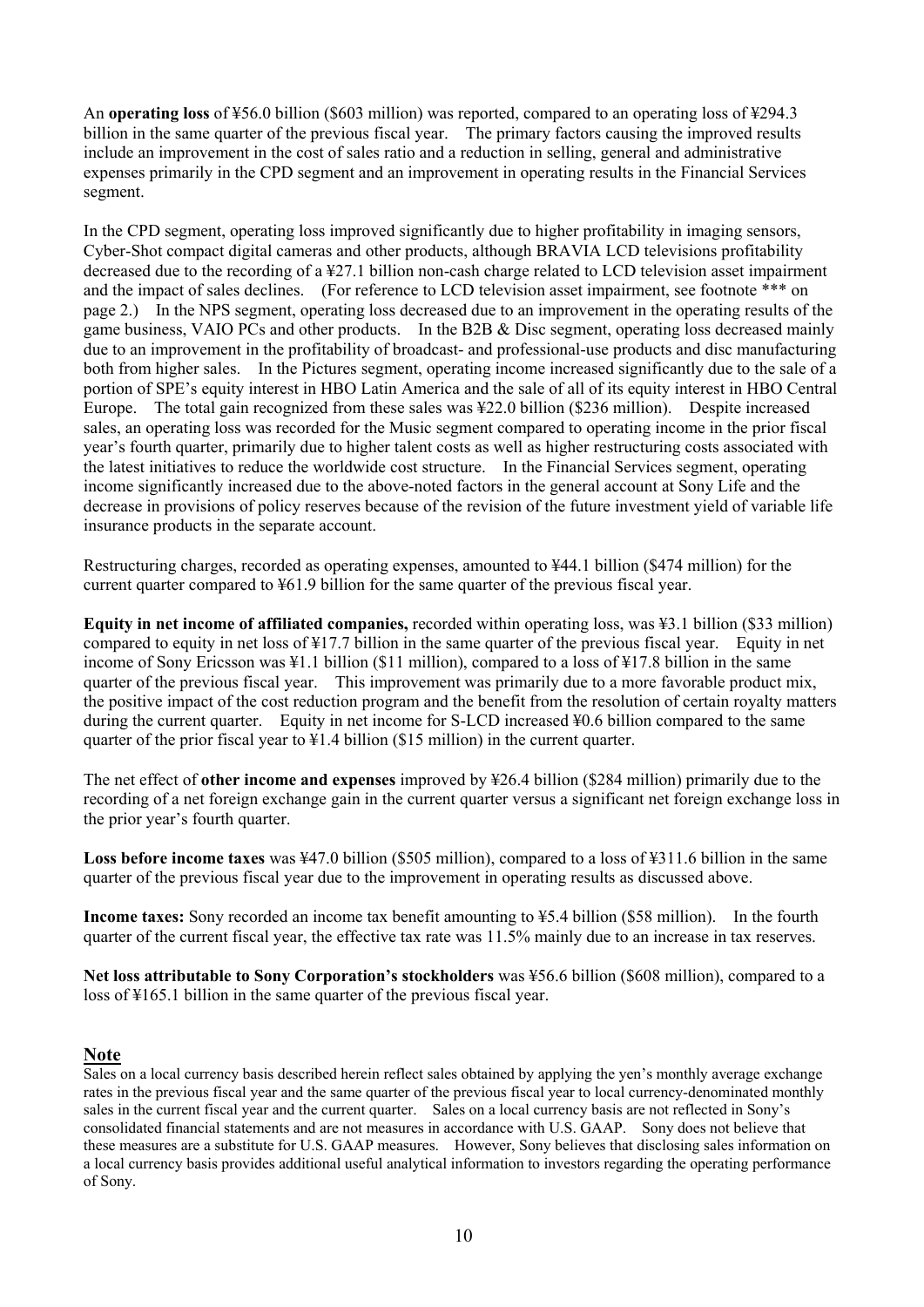# **Rewarding Shareholders**

Sony believes that continuously increasing corporate value and providing dividends are essential to rewarding shareholders. It is Sony's policy to utilize retained earnings, after ensuring the perpetuation of stable dividends, to carry out various investments that contribute to an increase in corporate value such as those that ensure future growth and strengthen competitiveness.

A year-end dividend of ¥12.5 (\$0.13) per share (the same as the amount paid in the previous fiscal year) will be payable as of June 2, 2010. Sony has already paid an interim dividend in December 2009 of ¥12.5 (\$0.13) per share to each shareholder bringing the total annual dividend to ¥25 (\$0.27) per share.

With regards to the annual dividend for the fiscal year ending March 31, 2011, Sony has not yet decided on the amount and will make this decision based on future financial results and cash flows.

# **Outlook for the Fiscal Year ending March 31, 2011**

The forecast for consolidated results for the fiscal year ending March 31, 2011 are as follows:

|                                                                      | (Billions of yen)       |                               |                |  |
|----------------------------------------------------------------------|-------------------------|-------------------------------|----------------|--|
|                                                                      |                         | Change from<br>March 31, 2010 | March 31, 2010 |  |
|                                                                      | <b>Current Forecast</b> | Results                       | Results        |  |
| Sales and operating revenue                                          | 47,600                  | $+5\%$                        | 47,214.0       |  |
| Operating income                                                     | <b>160</b>              | 404                           | 31.8           |  |
| Income before income taxes                                           | 140                     | 420                           | 26.9           |  |
| Net income (loss) attributable to<br>Sony Corporation's stockholders | 50                      | ۰                             | (40.8)         |  |

## **Supplemental Information**

In addition to operating income, Sony's management also evaluates Sony's performance using non-U.S. GAAP adjusted operating income. Operating income, as adjusted, which excludes equity in net income (loss) of affiliated companies, restructuring charges and LCD television asset impairment, is not a presentation in accordance with U.S. GAAP, and is presented to enhance investors' understanding of Sony's operating income by providing an alternative measure that may be useful to understand Sony's historical and prospective operating performance.

|                                                               | (Billions of yen) |                |                |
|---------------------------------------------------------------|-------------------|----------------|----------------|
|                                                               |                   | Change from    |                |
|                                                               | Current           | March 31, 2010 | March 31, 2010 |
|                                                               | Forecast          | Results        | Results        |
| Operating income                                              | ¥160              | $+404%$        | 431.8          |
| Less: Equity in net income (loss) of affiliated companies     | 10                |                | (30.2)         |
| Add: Restructuring charges recorded within operating expenses | 80                | $-36$          | 124.3          |
| Add: LCD television asset impairment                          |                   |                | 27.1           |
| Operating income, as adjusted                                 | ¥230              | $+8%$          | 4213.4         |

Sony's management uses this measure to review operating trends, perform analytical comparisons and assess whether its structural transformation initiatives are achieving its objectives. This supplemental non-U.S. GAAP measure should be considered in addition to, not as a substitute for, Sony's operating income (loss) in accordance with U.S. GAAP.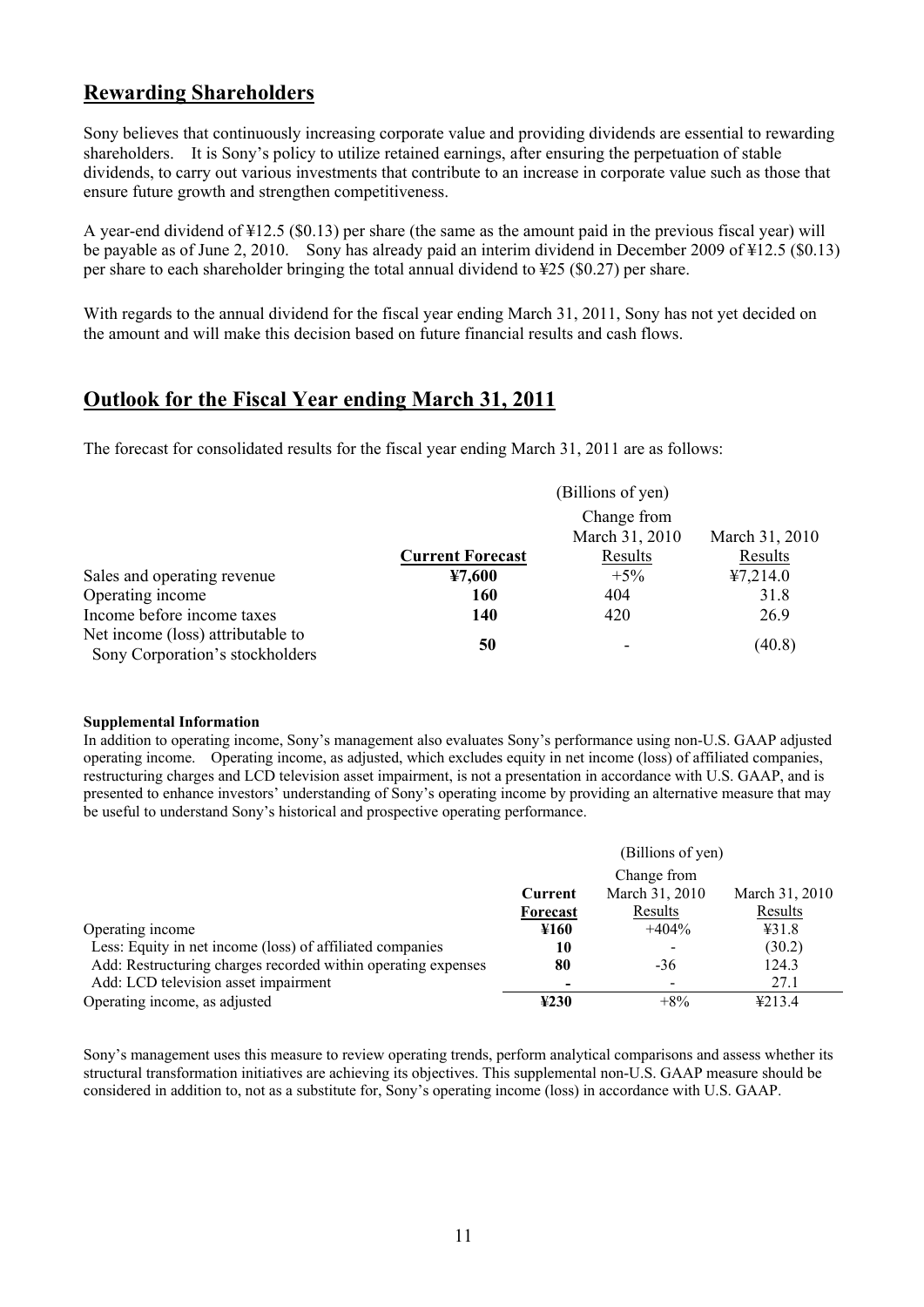|                                                                      |                                           | (Billions of yen)                        |                           |
|----------------------------------------------------------------------|-------------------------------------------|------------------------------------------|---------------------------|
|                                                                      | <b>Current</b><br><b>Forecast</b>         | Change from<br>March 31, 2010<br>Results | March 31, 2010<br>Results |
| Capital expenditures<br>(addition to Property, Plant and Equipment)* | $\textcolor{blue}{\textbf{\texttt{220}}}$ | $+14%$                                   | ¥192.7                    |
| Depreciation and amortization**                                      | 340                                       | -8                                       | 371.0                     |
| [for Property, Plant and Equipment (included above)                  | 230                                       | $-12$                                    | 260.2]                    |
| Research and development expenses                                    | 450                                       | $+4$                                     | 432.0                     |

*\* Investments in equity affiliates are not included within the forecast for capital expenditures.* 

*\*\* The forecast for depreciation and amortization includes amortization expenses for intangible assets and for deferred insurance acquisition costs* 

Assumed foreign currency exchange rates: approximately ¥90 to the U.S. dollar and approximately ¥125 to the euro.

This forecast is based on management's current expectations and is subject to uncertainties and changes in circumstances. Actual results may differ materially from those included in this forecast due to a variety of factors. See "Cautionary Statement" below.

As is Sony's policy, the effects of gains and losses on investments held by Sony Life, due to market fluctuations for the fiscal year ending March 31, 2011, have not been incorporated within the above forecast as Sony cannot predict where the financial markets will be after April 1, 2010. Accordingly, these market fluctuations could further impact the current forecast.

Restructuring charges are expected to be approximately ¥80 billion for the Sony group in the fiscal year ending March 31, 2011 compared to ¥124.3 billion recorded in the fiscal year ended March 31, 2010. This amount is recorded as an operating expense in the above forecast for operating income.

Equity in net income of affiliated companies is expected to be recorded in the fiscal year ending March 31, 2011, compared with equity in net loss in the fiscal year ended March 31, 2010, primarily due to an expected significant improvement at Sony Ericsson.

The forecast for each business segment is as follows:

## CPD

Despite unfavorable foreign currency exchange rates, a significant increase in sales is expected and operating income is expected to be recorded compared to a loss in the fiscal year ended March 31, 2010, mainly due to expected improved performance in the television business as a result of a significant increase in unit sales and ongoing structural transformation initiatives resulting in cost reductions.

## NPS

Sales are expected to increase due to an expected increase in sales of VAIO PCs, network services, Digital Readers and other products. Operating loss is also expected to decrease significantly due to an expected improvement in the results in the game business and VAIO PCs.

## B2B & Disc Manufacturing

A slight increase in sales is expected primarily due to an increase in B2B business sales. Operating loss is expected to be almost unchanged year-on-year primarily due to expected unfavorable foreign currency exchange rates.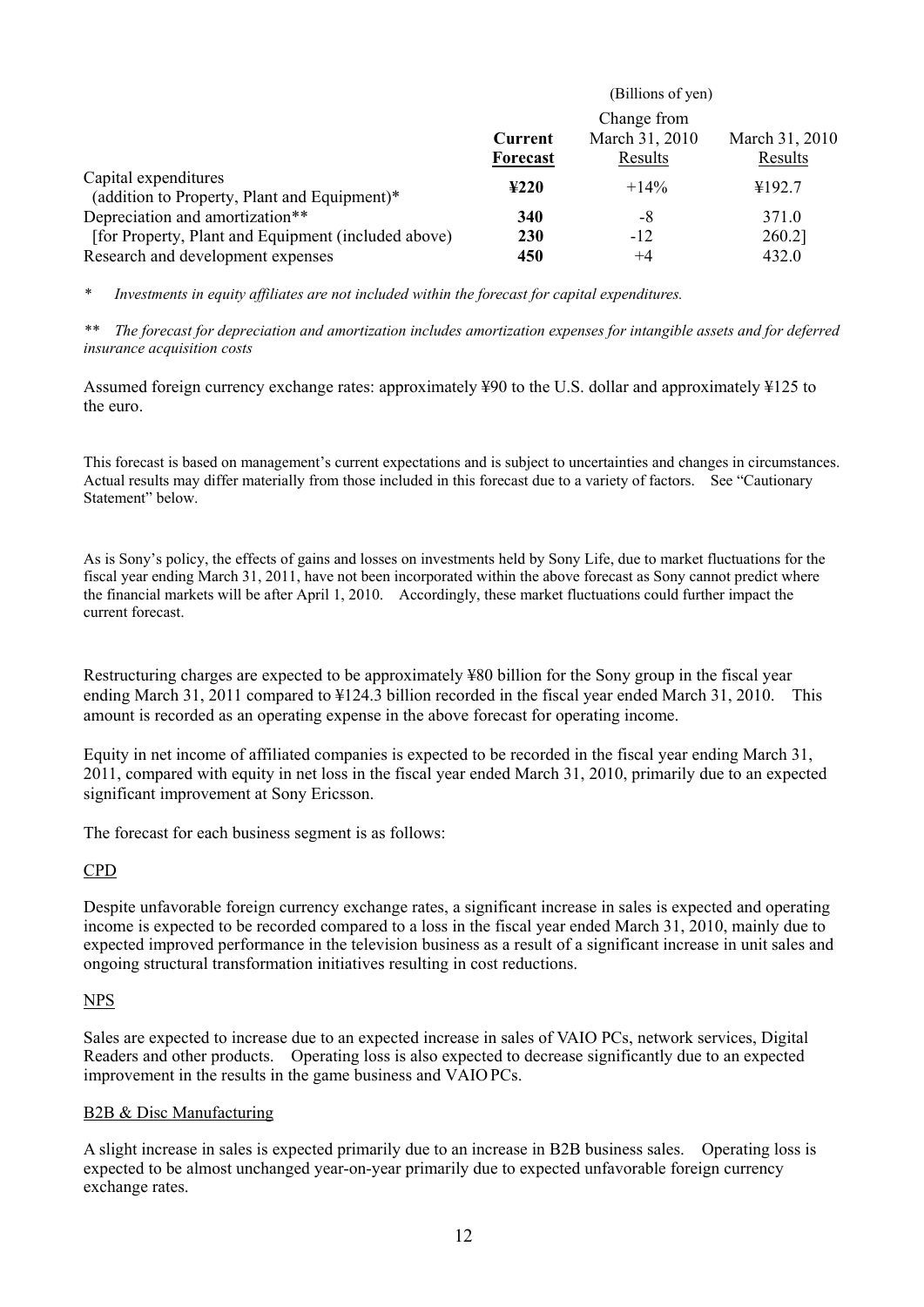## Pictures

Sales are expected to decrease primarily due to lower worldwide theatrical and home entertainment revenues, partially offset by an increase in advertising and subscription revenues from SPE's international channels. Operating income is also expected to decrease due to the absence of gains on the sale of assets recognized in the fiscal year ended March 31, 2010 and the factors contributing to the decrease in sales mentioned above.

## Music

Sales are expected to decrease and operating income is expected to decrease slightly primarily due to the ongoing decline in the physical music market and lower contribution from Michael Jackson catalog product compared to the fiscal year ended March 31, 2010.

## Financial Services

In the fiscal year ended March 31, 2010, operating results in the Financial Services segment improved significantly due to an approximately ¥30 billion positive impact at Sony Life as a result of improvements in the Japanese stock market and due to active changes in the composition of the investment portfolio at Sony Life reflecting the market improvement. Revenue and operating income are expected to decrease in the fiscal year ending March 31, 2011, as due to Sony's policy, the effects of gains and losses on investments held by Sony Life due to market fluctuations for the fiscal year ending March 31, 2011, have not been incorporated within the above forecast. The expected decrease in revenue and operating income for the fiscal year ending March 31, 2011 also reflects an expected decrease in net gains from investments in the general account as well as anticipated increases in operating expenses and insurance payments at Sony Life.

## Business Direction for the Fiscal Year ending March 31, 2011

For the fiscal year ending March 31, 2011, Sony plans to aggressively pursue the following initiatives in order to create future revenue sources. Sony plans to launch 3D-related products and network services and plans to develop other new businesses to realize future growth. Sony also plans to continue to enhance profitable business structures through proactive transformation initiatives and cost reductions.

## **Cautionary Statement**

Statements made in this release with respect to Sony's current plans, estimates, strategies and beliefs and other statements that are not historical facts are forward-looking statements about the future performance of Sony. Forward-looking statements include, but are not limited to, those statements using words such as "believe," "expect," "plans," "strategy," "prospects," "forecast," "estimate," "project," "anticipate," "aim," "intend," "seek," "may," "might," "could" or "should," and words of similar meaning in connection with a discussion of future operations, financial performance, events or conditions. From time to time, oral or written forward-looking statements may also be included in other materials released to the public. These statements are based on management's assumptions and beliefs in light of the information currently available to it. Sony cautions you that a number of important risks and uncertainties could cause actual results to differ materially from those discussed in the forward-looking statements, and therefore you should not place undue reliance on them. You also should not rely on any obligation of Sony to update or revise any forward-looking statements, whether as a result of new information, future events or otherwise. Sony disclaims any such obligation. Risks and uncertainties that might affect Sony include, but are not limited to (i) the global economic environment in which Sony operates and the economic conditions in Sony's markets, particularly levels of consumer spending; (ii) exchange rates, particularly between the yen and the U.S. dollar, the euro and other currencies in which Sony makes significant sales and incurs production costs, or in which Sony's assets and liabilities are denominated; (iii) Sony's ability to continue to design and develop and win acceptance of, as well as achieve sufficient cost reductions for, its products and services, including platforms within the game business, which are offered in highly competitive markets characterized by continual new product introductions, rapid development in technology and subjective and changing consumer preferences; (iv) Sony's ability and timing to recoup large-scale investments required for technology development and increasing production capacity; (v) Sony's ability to successfully implement business restructuring and transformation efforts; (vi) Sony's ability to successfully implement its hardware, software, and content integration strategy and to develop and implement successful sales and distribution strategies in light of the Internet and other technological developments; (vii) Sony's continued ability to devote sufficient resources to research and development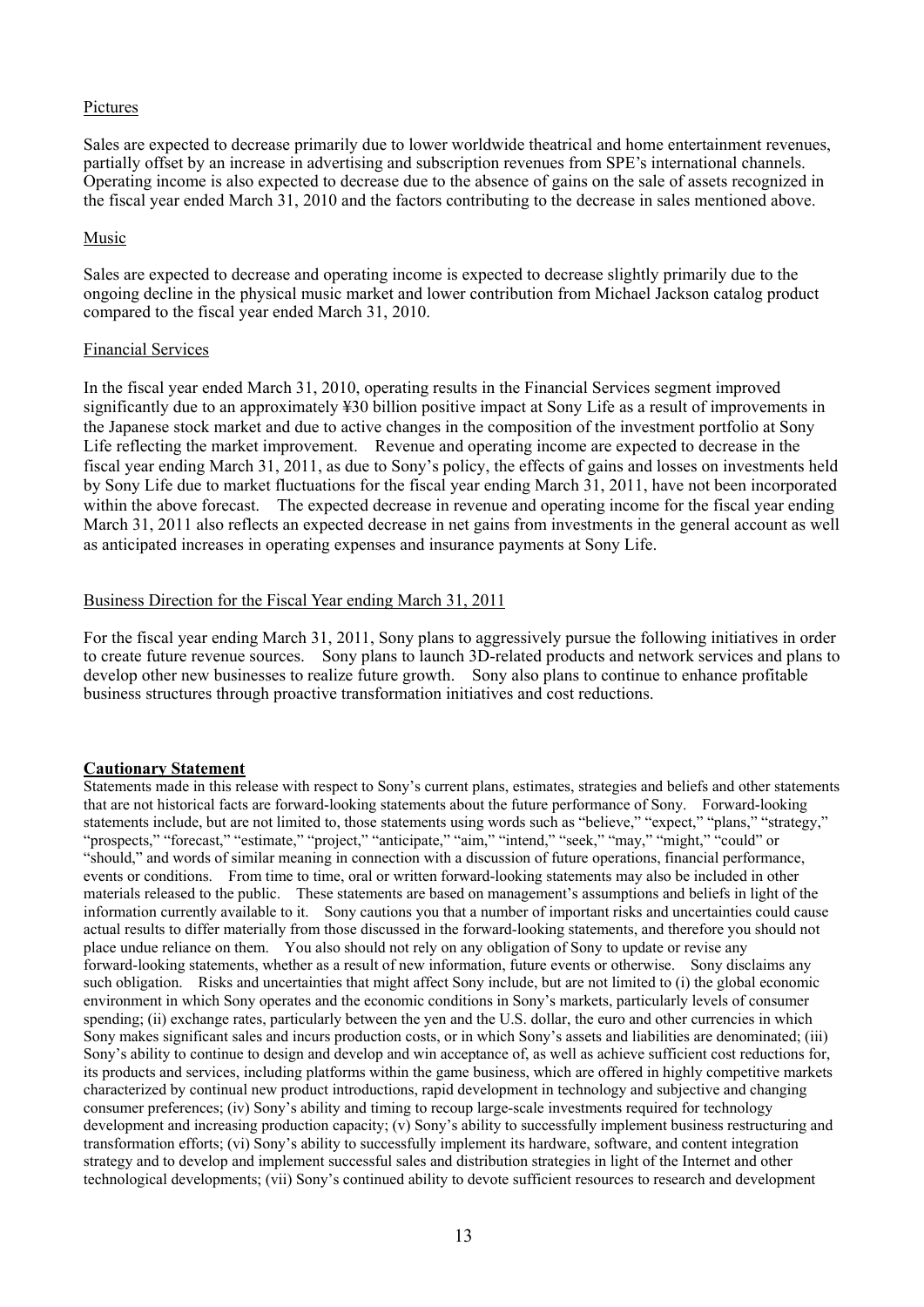and, with respect to capital expenditures, to correctly prioritize investments; (viii) Sony's ability to maintain product quality; (ix) Sony's ability to secure adequate funding to finance restructuring activities and capital investments given the current state of global capital markets; (x) the success of Sony's joint ventures and alliances; (xi) the outcome of pending legal and/or regulatory proceedings; (xii) shifts in customer demand for financial services such as life insurance and Sony's ability to successfully conduct asset liability management in the Financial Services segment; and (xiii) the impact of unfavorable conditions or developments (including market fluctuations or volatility) in the Japanese equity markets on the revenue and operating income of the Financial Services segment. Risks and uncertainties also include the impact of any future events with material adverse impacts.

Investor Relations Contacts:

Tokyo New York London Gen Tsuchikawa Sam Levenson Yas Hasegawa<br>
+81-(0)3-6748-2180 +1-212-833-6722 +44-(0)20-7426

 $+81-(0)3-6748-2180$   $+1-212-833-6722$   $+44-(0)20-7426-8696$ 

Home Page: http://www.sony.net/IR/ Presentation Slides: http://www.sony.net/SonyInfo/IR/financial/fr/09q4\_sonypre.pdf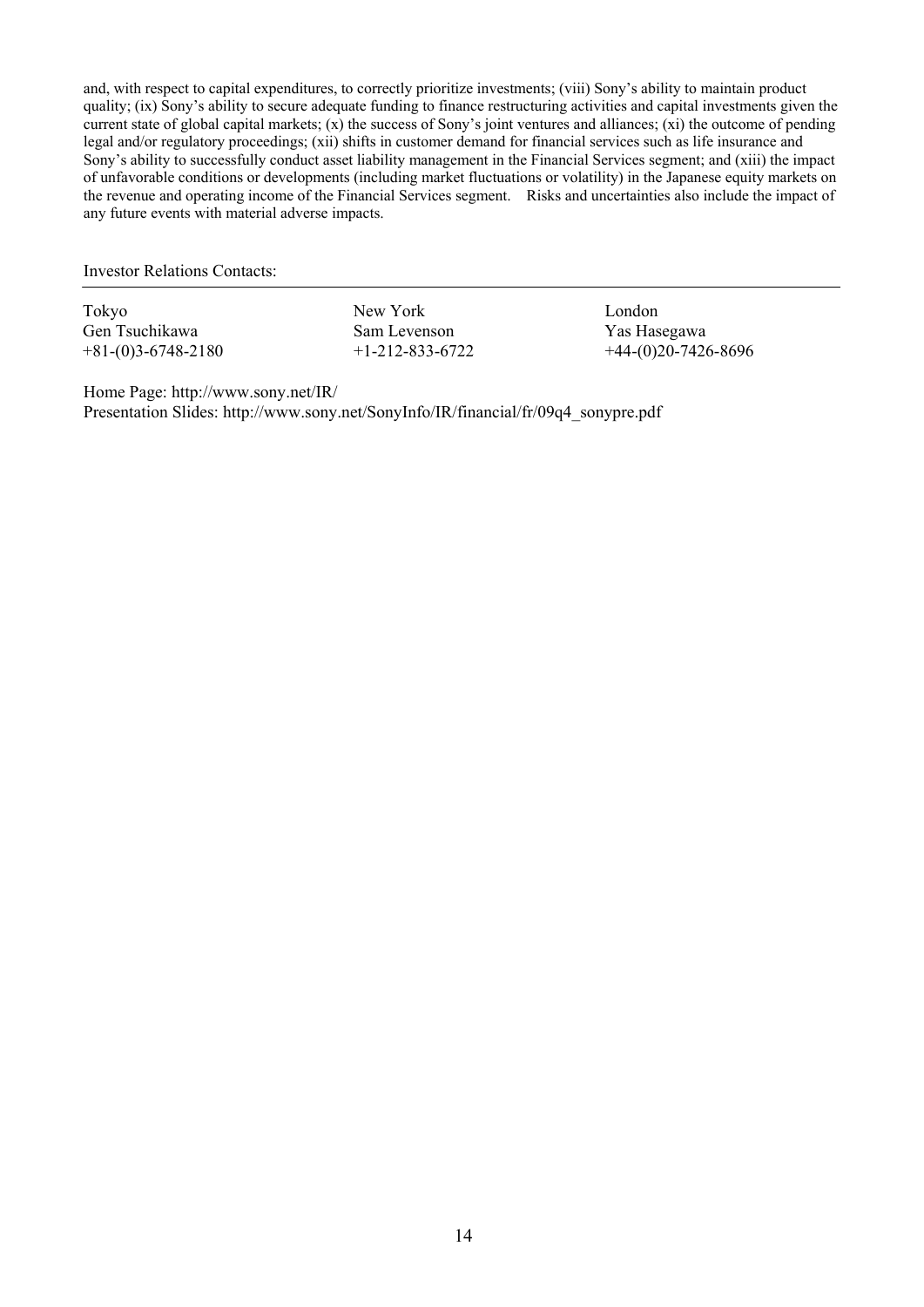#### **Consolidated Financial Statements Consolidated Balance Sheets**

|                                                   | (Millions of yen, millions of U.S. dollars) |                |   |               |   |                              |               |           |
|---------------------------------------------------|---------------------------------------------|----------------|---|---------------|---|------------------------------|---------------|-----------|
| <b>ASSETS</b>                                     |                                             | 2009           |   | 2010          |   | March 31<br>Change from 2009 |               | 2010      |
| Current assets:                                   |                                             |                |   |               |   |                              |               |           |
| Cash and cash equivalents                         | ¥                                           | 660,789        | ¥ | $1,191,608$ ¥ |   | $+530,819$                   | $+80.3 \%$ \$ | 12,813    |
| Marketable securities                             |                                             | 466,912        |   | 579,493       |   | $+112,581$                   | $+24.1$       | 6,231     |
| Notes and accounts receivable, trade              |                                             | 963,837        |   | 996,100       |   | $+32,263$                    | $+3.3$        | 10,711    |
| Allowance for doubtful accounts and sales returns |                                             | (110, 383)     |   | (104, 475)    |   | $+5,908$                     | $-5.4$        | (1, 123)  |
| Inventories                                       |                                             | 813,068        |   | 645,455       |   | $-167,613$                   | $-20.6$       | 6,940     |
| Deferred income taxes                             |                                             | 189,703        |   | 197,598       |   | $+7,895$                     | $+4.2$        | 2,125     |
| Prepaid expenses and other current assets         |                                             | 636,709        |   | 627,093       |   | $-9,616$                     | $-1.5$        | 6,742     |
|                                                   |                                             | 3,620,635      |   | 4,132,872     |   | $+512,237$                   | $+14.1$       | 44,439    |
| Film costs                                        |                                             | 306,877        |   | 310,065       |   | $+3,188$                     | $+1.0$        | 3,334     |
| Investments and advances:                         |                                             |                |   |               |   |                              |               |           |
| Affiliated companies                              |                                             | 236,779        |   | 229,051       |   | $-7,728$                     | $-3.3$        | 2,463     |
| Securities investments and other                  |                                             | 4,561,651      |   | 5,070,342     |   | $+508,691$                   | $+11.2$       | 54,520    |
|                                                   |                                             | 4,798,430      |   | 5,299,393     |   | $+500,963$                   | $+10.4$       | 56,983    |
| Property, plant and equipment:                    |                                             |                |   |               |   |                              |               |           |
| Land                                              |                                             | 155,665        |   | 153,067       |   | $-2,598$                     | $-1.7$        | 1,646     |
| <b>Buildings</b>                                  |                                             | 911,269        |   | 897,054       |   | $-14,215$                    | $-1.6$        | 9,646     |
| Machinery and equipment                           |                                             | 2,343,839      |   | 2,235,032     |   | $-108,807$                   | $-4.6$        | 24,033    |
| Construction in progress                          |                                             | 100,027        |   | 71,242        |   | $-28,785$                    | $-28.8$       | 766       |
| Less-Accumulated depreciation                     |                                             | (2, 334, 937)  |   | (2,348,444)   |   | $-13,507$                    | $+0.6$        | (25, 253) |
|                                                   |                                             | 1,175,863      |   | 1,007,951     |   | $-167,912$                   | $-14.3$       | 10,838    |
| Other assets:                                     |                                             |                |   |               |   |                              |               |           |
| Intangibles, net                                  |                                             | 396,348        |   | 378,917       |   | $-17,431$                    | $-4.4$        | 4,074     |
| Goodwill                                          |                                             | 443,958        |   | 438,869       |   | $-5,089$                     | $-1.1$        | 4,719     |
| Deferred insurance acquisition costs              |                                             | 400,412        |   | 418,525       |   | $+18,113$                    | $+4.5$        | 4,500     |
| Deferred income taxes                             |                                             | 359,050        |   | 403,537       |   | $+44,487$                    | $+12.4$       | 4,339     |
| Other                                             |                                             | 511,938        |   | 475,985       |   | $-35,953$                    | $-7.0$        | 5,119     |
|                                                   |                                             | 2,111,706      |   | 2,115,833     |   | $+4,127$                     | $+0.2$        | 22,751    |
|                                                   |                                             | 12,013,511     | ¥ | 12,866,114    | ¥ | $+852,603$                   | $+7.1 \%$ \$  | 138,345   |
| <b>LIABILITIES AND EQUITY</b>                     |                                             |                |   |               |   |                              |               |           |
| Current liabilities:                              |                                             |                |   |               |   |                              |               |           |
| Short-term borrowings                             | ¥                                           | 303,615        | ¥ | 48,785 ¥      |   | $-254,830$                   | $-83.9 \%$ \$ | 525       |
| Current portion of long-term debt                 |                                             | 147,540        |   | 235,822       |   | $+88,282$                    | $+59.8$       | 2,536     |
| Notes and accounts payable, trade                 |                                             | 560,795        |   | 817,118       |   | $+256,323$                   | $+45.7$       | 8,786     |
| Accounts payable, other and accrued expenses      |                                             | 1,036,830      |   | 1,003,197     |   | $-33,633$                    | $-3.2$        | 10,787    |
| Accrued income and other taxes                    |                                             | 46,683         |   | 69,175        |   | $+22,492$                    | $+48.2$       | 744       |
| Deposits from customers in the banking business   |                                             | 1,326,360      |   | 1,509,488     |   | $+183,128$                   | $+13.8$       | 16,231    |
| Other                                             |                                             | 389,077        |   | 376,340       |   | $-12,737$                    | $-3.3$        | 4,046     |
|                                                   |                                             | 3,810,900      |   | 4,059,925     |   | $+249,025$                   | $+6.5$        | 43,655    |
| Long-term debt                                    |                                             | 660,147        |   | 924,207       |   | $+264,060$                   | $+40.0$       | 9,938     |
| Accrued pension and severance costs               |                                             | 365,706        |   | 295,526       |   | $-70,180$                    | $-19.2$       | 3,178     |
| Deferred income taxes                             |                                             | 188,359        |   | 236,521       |   | $+48,162$                    | $+25.6$       | 2,543     |
| Future insurance policy benefits and other        |                                             | 3,521,060      |   | 3,876,292     |   | $+355,232$                   | $+10.1$       | 41,681    |
| Other                                             |                                             | 250,737        |   | 188,088       |   | $-62,649$                    | $-25.0$       | 2,021     |
| <b>Total liabilities</b>                          |                                             | 8,796,909      |   | 9,580,559     |   | $+783,650$                   | $+8.9$        | 103,016   |
| Equity:                                           |                                             |                |   |               |   |                              |               |           |
| Sony Corporation's stockholders' equity:          |                                             |                |   |               |   |                              |               |           |
| Common stock                                      |                                             | 630,765        |   | 630,822       |   | $+57$                        | $+0.0$        | 6,783     |
| Additional paid-in capital                        |                                             | 1,155,034      |   | 1,157,812     |   | $+2,778$                     | $+0.2$        | 12,450    |
| Retained earnings                                 |                                             | 1,916,951      |   | 1,851,004     |   | $-65,947$                    | $-3.4$        | 19,903    |
| Accumulated other comprehensive income            |                                             | (733, 443)     |   | (669, 058)    |   | $+64,385$                    | $-8.8$        | (7, 195)  |
| Treasury stock, at cost                           |                                             | (4,654)        |   | (4,675)       |   | $-21$                        | $+0.5$        | (50)      |
|                                                   |                                             | 2,964,653      |   | 2,965,905     |   | $+1,252$                     | $+0.0$        | 31,891    |
| Noncontrolling interests                          |                                             | 251,949        |   | 319,650       |   | $+67,701$                    | $+26.9$       | 3,438     |
| Total equity                                      |                                             | 3,216,602      |   | 3,285,555     |   | $+68,953$                    | $+2.1$        | 35,329    |
|                                                   |                                             | $12,013,511$ ¥ |   | 12,866,114 ¥  |   | $+852,603$                   | $+7.1 \%$ \$  | 138,345   |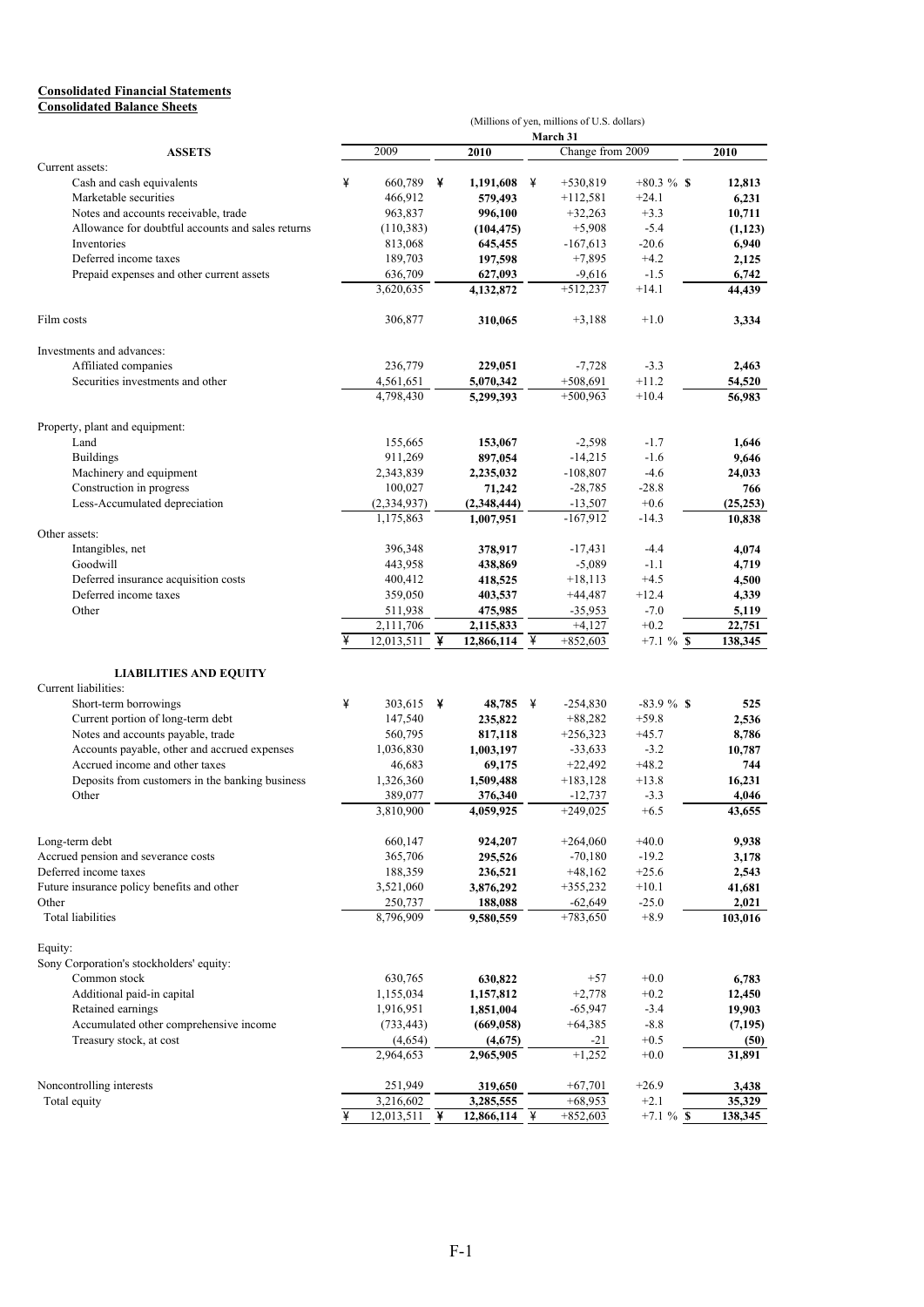## **Consolidated Statements of Income**

(Millions of yen, millions of U.S. dollars, except per share amounts)

|                                                                                                          | <b>Fiscal year ended March 31</b> |                        |   |                        |   |                      |               |      |                  |  |  |
|----------------------------------------------------------------------------------------------------------|-----------------------------------|------------------------|---|------------------------|---|----------------------|---------------|------|------------------|--|--|
|                                                                                                          |                                   | 2009                   |   | 2010                   |   | Change from 2009     |               | 2010 |                  |  |  |
| Sales and operating revenue:                                                                             |                                   |                        |   |                        |   |                      |               |      |                  |  |  |
| Net sales                                                                                                | ¥                                 | 7,110,053              | ¥ | 6,293,005              | ¥ | $-817,048$           | $-11.5 \%$ \$ |      | 67,667           |  |  |
| Financial service revenue                                                                                |                                   | 523,307                |   | 838,300                |   | $+314,993$           | $+60.2$       |      | 9,014            |  |  |
| Other operating revenue                                                                                  |                                   | 96,633                 |   | 82,693                 |   | $-13,940$            | $-14.4$       |      | 889              |  |  |
|                                                                                                          |                                   | 7,729,993              |   | 7,213,998              |   | $-515,995$           | $-6.7$        |      | 77,570           |  |  |
| <b>Costs and expenses:</b>                                                                               |                                   |                        |   |                        |   |                      |               |      |                  |  |  |
| Cost of sales                                                                                            |                                   | 5,660,504              |   | 4,892,563              |   | $-767,941$           | $-13.6$       |      | 52,608           |  |  |
| Selling, general and administrative                                                                      |                                   | 1,686,030              |   | 1,544,890              |   | $-141,140$           | $-8.4$        |      | 16,612           |  |  |
| Financial service expenses                                                                               |                                   | 547,825                |   | 671,550                |   | $+123,725$           | $+22.6$       |      | 7,221            |  |  |
| (Gain) loss on sale, disposal or impairment of assets, net                                               |                                   | 38,308                 |   | 42,988                 |   | $+4,680$             | $+12.2$       |      | 462              |  |  |
|                                                                                                          |                                   | 7,932,667              |   | 7,151,991              |   | $-780,676$           | $-9.8$        |      | 76,903           |  |  |
| Equity in net loss of affiliated companies                                                               |                                   | (25,109)               |   | (30, 235)              |   | $-5,126$             |               |      | (325)            |  |  |
| <b>Operating income (loss)</b>                                                                           |                                   | (227, 783)             |   | 31,772                 |   | $+259,555$           |               |      | 342              |  |  |
| Other income:                                                                                            |                                   |                        |   |                        |   |                      |               |      |                  |  |  |
| Interest and dividends                                                                                   |                                   | 22,317                 |   | 13,191                 |   | $-9,126$             | $-40.9$       |      | 142              |  |  |
| Gain on sale of securities investments, net                                                              |                                   | 1,281                  |   | 9,953                  |   | $+8,672$             | $+677.0$      |      | 107              |  |  |
| Foreign exchange gain, net                                                                               |                                   | 48,568                 |   |                        |   | $-48,568$            |               |      |                  |  |  |
| Other                                                                                                    |                                   | 26,659                 |   | 20,690                 |   | $-5,969$             | $-22.4$       |      | 222              |  |  |
|                                                                                                          |                                   | 98,825                 |   | 43,834                 |   | $-54,991$            | $-55.6$       |      | 471              |  |  |
| Other expenses:                                                                                          |                                   |                        |   |                        |   |                      |               |      |                  |  |  |
| Interest                                                                                                 |                                   | 24,376                 |   | 22,505                 |   | $-1,871$             | $-7.7$        |      | 242              |  |  |
| Loss on devaluation of securities investments                                                            |                                   | 4,427                  |   | 2,946                  |   | $-1,481$             | $-33.5$       |      | 32               |  |  |
| Foreign exchange loss, net                                                                               |                                   |                        |   | 10,876                 |   | $+10,876$            |               |      | 117              |  |  |
| Other                                                                                                    |                                   | 17,194                 |   | 12,367                 |   | $-4,827$             | $-28.1$       |      | 133              |  |  |
|                                                                                                          |                                   | 45,997                 |   | 48,694                 |   | $+2,697$             | $+5.9$        |      | 524              |  |  |
| Income (loss) before income taxes                                                                        |                                   | (174, 955)             |   | 26,912                 |   | $+201,867$           |               |      | 289              |  |  |
| Income taxes                                                                                             |                                   | (72, 741)              |   | 13,958                 |   | $+86,699$            |               |      | <b>150</b>       |  |  |
| Net income (loss)                                                                                        |                                   | (102, 214)             |   | 12,954                 |   | $+115,168$           |               |      | 139              |  |  |
| Less - Net income (loss) attributable to noncontrolling<br>interests                                     |                                   | (3,276)                |   | 53,756                 |   | $+57,032$            |               |      | 578              |  |  |
| Net loss attributable to Sony Corporation's<br>stockholders                                              | ¥                                 | $(98,938)$ ¥           |   | $(40,802)$ ¥           |   | $+58,136$            | $-$ % \$      |      | (439)            |  |  |
| Per share data:<br>Net loss attributable to Sony Corporation's<br>stockholders<br>$-$ Basic<br>- Diluted | ¥                                 | $(98.59)$ ¥<br>(98.59) |   | $(40.66)$ ¥<br>(40.66) |   | $+57.93$<br>$+57.93$ | $-$ % \$      |      | (0.44)<br>(0.44) |  |  |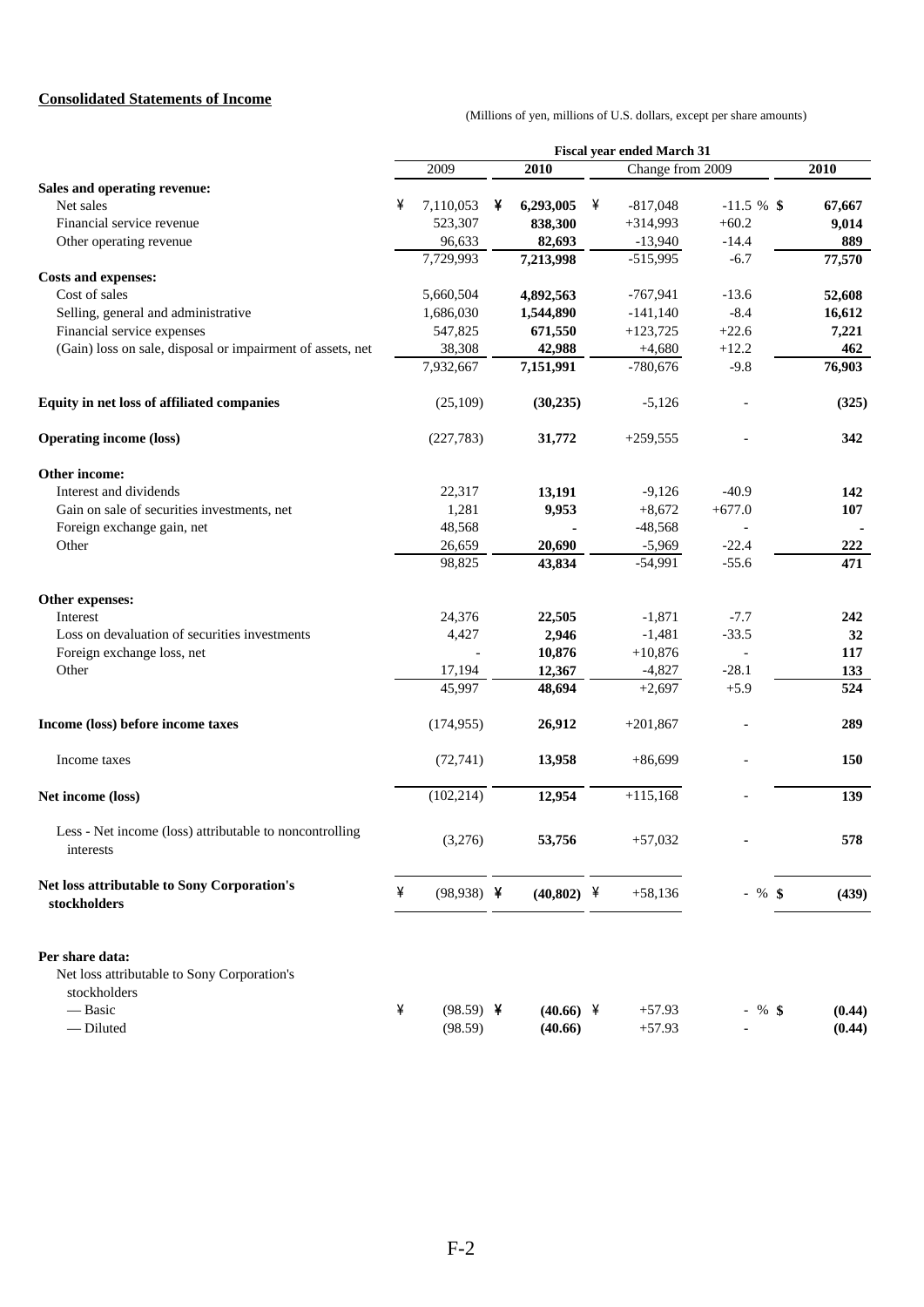(Millions of yen, millions of U.S. dollars, except per share amounts)

|                                                                                                        |   |                          |   |                        |   | <b>Three months ended March 31</b> |          |                  |  |  |
|--------------------------------------------------------------------------------------------------------|---|--------------------------|---|------------------------|---|------------------------------------|----------|------------------|--|--|
|                                                                                                        |   | 2009                     |   | 2010                   |   | Change from 2009                   |          | 2010             |  |  |
| Sales and operating revenue:                                                                           |   |                          |   |                        |   |                                    |          |                  |  |  |
| Net sales                                                                                              | ¥ | 1,355,051                | ¥ | 1,481,178              | ¥ | $+126,127$                         | $+9.3 %$ | 15,927           |  |  |
| Financial service revenue                                                                              |   | 147,898                  |   | 213,062                |   | $+65,164$                          | $+44.1$  | 2,291            |  |  |
| Other operating revenue                                                                                |   | 21,111                   |   | 20,830                 |   | $-281$                             | $-1.3$   | 224              |  |  |
|                                                                                                        |   | 1,524,060                |   | 1,715,070              |   | $+191,010$                         | $+12.5$  | 18,442           |  |  |
| <b>Costs and expenses:</b>                                                                             |   |                          |   |                        |   |                                    |          |                  |  |  |
| Cost of sales                                                                                          |   | 1,213,948                |   | 1,185,478              |   | $-28,470$                          | $-2.3$   | 12,747           |  |  |
| Selling, general and administrative                                                                    |   | 409,990                  |   | 394,145                |   | $-15,845$                          | $-3.9$   | 4,238            |  |  |
| Financial service expenses                                                                             |   | 145,618                  |   | 164,281                |   | $+18,663$                          | $+12.8$  | 1,767            |  |  |
| (Gain) loss on sale, disposal or impairment of assets, net                                             |   | 31,127                   |   | 30,302                 |   | $-825$                             | $-2.7$   | 326              |  |  |
|                                                                                                        |   | 1,800,683                |   | 1,774,206              |   | $-26,477$                          | $-1.5$   | 19,078           |  |  |
| Equity in net income (loss) of affiliated companies                                                    |   | (17,685)                 |   | 3,097                  |   | $+20,782$                          |          | 33               |  |  |
| <b>Operating loss</b>                                                                                  |   | (294, 308)               |   | (56, 039)              |   | $+238,269$                         |          | (603)            |  |  |
| Other income:                                                                                          |   |                          |   |                        |   |                                    |          |                  |  |  |
| Interest and dividends                                                                                 |   | 3,784                    |   | 3,050                  |   | $-734$                             | $-19.4$  | 33               |  |  |
| Gain on sale of securities investments, net                                                            |   | 455                      |   | 7,369                  |   | $+6,914$                           |          | 79               |  |  |
| Foreign exchange gain, net                                                                             |   |                          |   | 2,436                  |   | $+2,436$                           |          | 26               |  |  |
| Other                                                                                                  |   | 2,831                    |   | 4,730                  |   | $+1,899$                           | $+67.1$  | 51               |  |  |
|                                                                                                        |   | 7,070                    |   | 17,585                 |   | $+10,515$                          | $+148.7$ | 189              |  |  |
| Other expenses:                                                                                        |   |                          |   |                        |   |                                    |          |                  |  |  |
| Interest                                                                                               |   | 6,086                    |   | 4,622                  |   | $-1,464$                           | $-24.1$  | 50               |  |  |
| Loss on devaluation of securities investments                                                          |   | 1,627                    |   | 1,806                  |   | $+179$                             | $+11.0$  | 19               |  |  |
| Foreign exchange loss, net                                                                             |   | 11,504                   |   |                        |   | $-11,504$                          |          |                  |  |  |
| Other                                                                                                  |   | 5,180                    |   | 2,101                  |   | $-3,079$                           | $-59.4$  | 22               |  |  |
|                                                                                                        |   | 24,397                   |   | 8,529                  |   | $-15,868$                          | $-65.0$  | 91               |  |  |
| Loss before income taxes                                                                               |   | (311, 635)               |   | (46,983)               |   | $+264,652$                         |          | (505)            |  |  |
| Income taxes                                                                                           |   | (147,202)                |   | (5,399)                |   | $+141,803$                         |          | (58)             |  |  |
| <b>Net loss</b>                                                                                        |   | (164, 433)               |   | (41, 584)              |   | $+122,849$                         |          | (447)            |  |  |
| Less - Net income attributable to noncontrolling<br>interests                                          |   | 707                      |   | 14,984                 |   | $+14,277$                          |          | 161              |  |  |
| Net loss attributable to Sony Corporation's<br>stockholders                                            | ¥ | $(165, 140)$ ¥           |   | $(56,568)$ ¥           |   | $+108,572$                         | - % \$   | (608)            |  |  |
| Per share data:<br>Net loss attributable to Sony Corporation's<br>stockholders<br>— Basic<br>- Diluted | ¥ | $(164.56)$ ¥<br>(164.56) |   | $(56.37)$ ¥<br>(56.37) |   | $+108.19$<br>$+108.19$             | $-$ % \$ | (0.61)<br>(0.61) |  |  |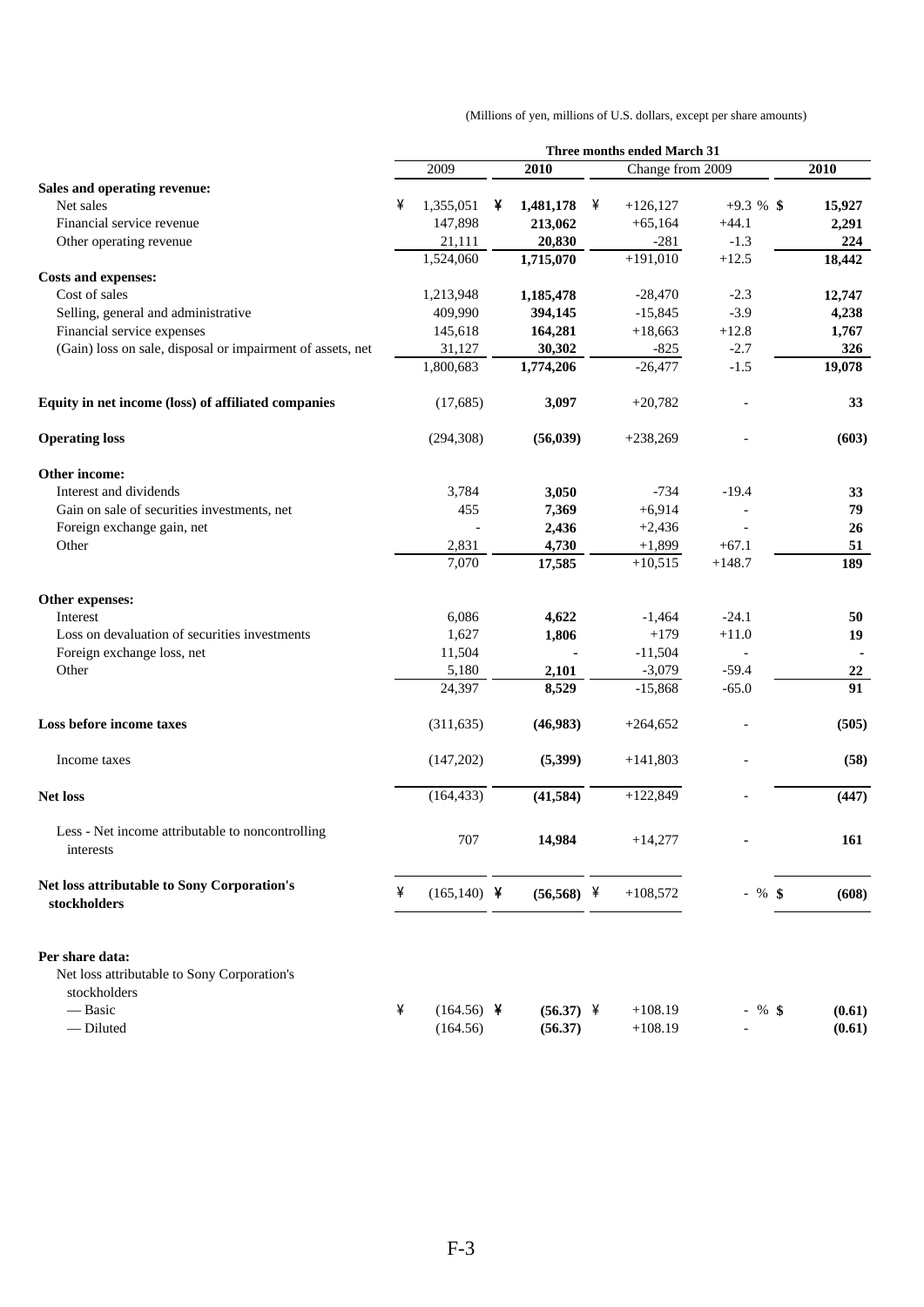## **Consolidated Statements of Changes in Stockholders' Equity**

|                                                                                                                                                                                                                                                                                |   | Common<br>stock |   | Additional<br>paid-in capital |   | Retained<br>earnings      |   | Accumulated<br>other<br>comprehensive<br>income |   | Treasury<br>stock, at cost |   | Sony<br>Corporation's<br>stockholders'<br>equity                         |   | Noncontrolling<br>interests                                   |   | Total equity                                                            |
|--------------------------------------------------------------------------------------------------------------------------------------------------------------------------------------------------------------------------------------------------------------------------------|---|-----------------|---|-------------------------------|---|---------------------------|---|-------------------------------------------------|---|----------------------------|---|--------------------------------------------------------------------------|---|---------------------------------------------------------------|---|-------------------------------------------------------------------------|
| Balance at March 31, 2008<br>Exercise of stock acquisition rights<br>Stock based compensation                                                                                                                                                                                  | ¥ | 630,576<br>189  | ¥ | 1.151.447<br>189<br>3,423     | ¥ | 2,059,361                 | ¥ | (371, 527)                                      | ¥ | (4,768)                    | ¥ | 3,465,089<br>378<br>3,423                                                | ¥ | 276,849<br>18                                                 | ¥ | 3.741.938<br>396<br>3,423                                               |
| Comprehensive income:<br>Net loss<br>Other comprehensive income, net of tax<br>Unrealized losses on securities<br>Unrealized gains on derivative instruments<br>Pension liability adjustment<br>Foreign currency translation adjustments<br>Total comprehensive loss           |   |                 |   |                               |   | (98, 938)                 |   | (40, 859)<br>1.787<br>(74, 517)<br>(247, 697)   |   |                            |   | (98, 938)<br>(40, 859)<br>1,787<br>(74, 517)<br>(247, 697)<br>(460, 224) |   | (3,276)<br>(15,992)<br>(548)<br>797<br>(19,019)               |   | (102, 214)<br>(56, 851)<br>1.787<br>(75,065)<br>(246,900)<br>(479, 243) |
| Stock issue costs, net of tax<br>Dividends declared<br>Purchase of treasury stock<br>Reissuance of treasury stock<br>Transactions with noncontrolling interests<br>shareholders and other                                                                                      |   |                 |   | (25)                          |   | (4)<br>(42, 648)<br>(152) |   |                                                 |   | (302)<br>416               |   | (4)<br>(42, 648)<br>(302)<br>239                                         |   | (6,056)<br>157                                                |   | (4)<br>(48, 704)<br>(302)<br>239<br>157                                 |
| Effects of changing the pension<br>plan measurement date<br>Balance at March 31, 2009                                                                                                                                                                                          | ¥ | 630.765         | ¥ | 1,155,034                     | ¥ | (668)<br>1,916,951        |   | (630)<br>(733, 443)                             | ¥ | (4,654)                    |   | (1,298)<br>2,964,653                                                     | ¥ | 251,949                                                       |   | (1,298)<br>3,216,602                                                    |
| Balance at March 31, 2009<br>Exercise of stock acquisition rights<br>Stock based compensation                                                                                                                                                                                  | ¥ | 630,765<br>57   |   | 1.155,034<br>57<br>2,174      | ¥ | 1,916,951                 |   | (733, 443)                                      | ¥ | (4,654)                    |   | 2,964,653<br>114<br>2,174                                                | ¥ | 251,949<br>6                                                  | ¥ | 3,216,602<br>120<br>2,174                                               |
| Comprehensive income:<br>Net income (loss)<br>Other comprehensive income, net of tax<br>Unrealized gains on securities<br>Unrealized gains on derivative instruments<br>Pension liability adjustment<br>Foreign currency translation adjustments<br>Total comprehensive income |   |                 |   |                               |   | (40, 802)                 |   | 32,267<br>1,548<br>23,720<br>6,850              |   |                            |   | (40, 802)<br>32,267<br>1,548<br>23,720<br>6,850<br>23,583                |   | 53,756<br>16,527<br>$\overline{2}$<br>(27)<br>(343)<br>69,915 |   | 12,954<br>48,794<br>1,550<br>23,693<br>6,507<br>93,498                  |
| Dividends declared<br>Purchase of treasury stock<br>Reissuance of treasury stock<br>Transactions with noncontrolling interests                                                                                                                                                 |   |                 |   |                               |   | (25,088)<br>(57)          |   |                                                 |   | (139)<br>118               |   | (25,088)<br>(139)<br>61                                                  |   | (5,399)                                                       |   | (30, 487)<br>(139)<br>61                                                |
| shareholders and other<br>Balance at March 31, 2010                                                                                                                                                                                                                            |   | 630.822         |   | 547<br>1.157.812              |   | 1.851.004                 |   | (669.058)                                       | ¥ | (4,675)                    |   | 547<br>2,965,905                                                         |   | 3,179<br>319,650                                              |   | 3,726<br>3.285.555                                                      |
|                                                                                                                                                                                                                                                                                |   |                 |   |                               |   |                           |   |                                                 |   |                            |   |                                                                          |   |                                                               |   |                                                                         |

(Millions of yen)

(Millions of U.S. dollars)

|                                                                                      | Common<br>stock | Additional<br>paid-in capital | Retained<br>earnings | Accumulated<br>other<br>comprehensive<br>income |    | Treasury<br>stock, at cost |    | Sony<br>Corporation's<br>stockholders'<br>equity | Noncontrolling<br>interests | Total equity |
|--------------------------------------------------------------------------------------|-----------------|-------------------------------|----------------------|-------------------------------------------------|----|----------------------------|----|--------------------------------------------------|-----------------------------|--------------|
| Balance at March 31, 2009                                                            | 6,782           | 12,420                        | \$<br>20,612         | \$<br>(7,886)                                   | \$ | (50)                       | \$ | 31,878                                           | \$<br>2,709                 | 34,587       |
| Exercise of stock acquisition rights                                                 |                 |                               |                      |                                                 |    |                            |    |                                                  | $_{0}$                      |              |
| Stock based compensation                                                             |                 | 23                            |                      |                                                 |    |                            |    | 23                                               |                             | 23           |
| Comprehensive income:<br>Net income (loss)<br>Other comprehensive income, net of tax |                 |                               | (439)                |                                                 |    |                            |    | (439)                                            | 578                         | 139          |
| Unrealized gains on securities                                                       |                 |                               |                      | 347                                             |    |                            |    | 347                                              | 178                         | 525          |
| Unrealized gains on derivative instruments                                           |                 |                               |                      | 16                                              |    |                            |    | 16                                               | $\mathbf{0}$                | 16           |
| Pension liability adjustment                                                         |                 |                               |                      | 255                                             |    |                            |    | 255                                              | (0)                         | 255          |
| Foreign currency translation adjustments                                             |                 |                               |                      | 73                                              |    |                            |    | 73                                               | (4)                         | 69           |
| Total comprehensive income                                                           |                 |                               |                      |                                                 |    |                            |    | 252                                              | 752                         | 1,004        |
| Dividends declared                                                                   |                 |                               | (270)                |                                                 |    |                            |    | (270)                                            | (58)                        | (328)        |
| Purchase of treasury stock                                                           |                 |                               |                      |                                                 |    | (1)                        |    | $\bf(1)$                                         |                             | (1)          |
| Reissuance of treasury stock                                                         |                 |                               | (0)                  |                                                 |    | 1                          |    |                                                  |                             |              |
| Transactions with noncontrolling interests<br>shareholders and other                 |                 | 6                             |                      |                                                 |    |                            |    | 6                                                | 35                          | 41           |
| Balance at March 31, 2010                                                            | 6,783           | 12,450                        | 19,903               | (7, 195)                                        | S  | (50)                       | S  | 31,891                                           | 3,438                       | 35,329       |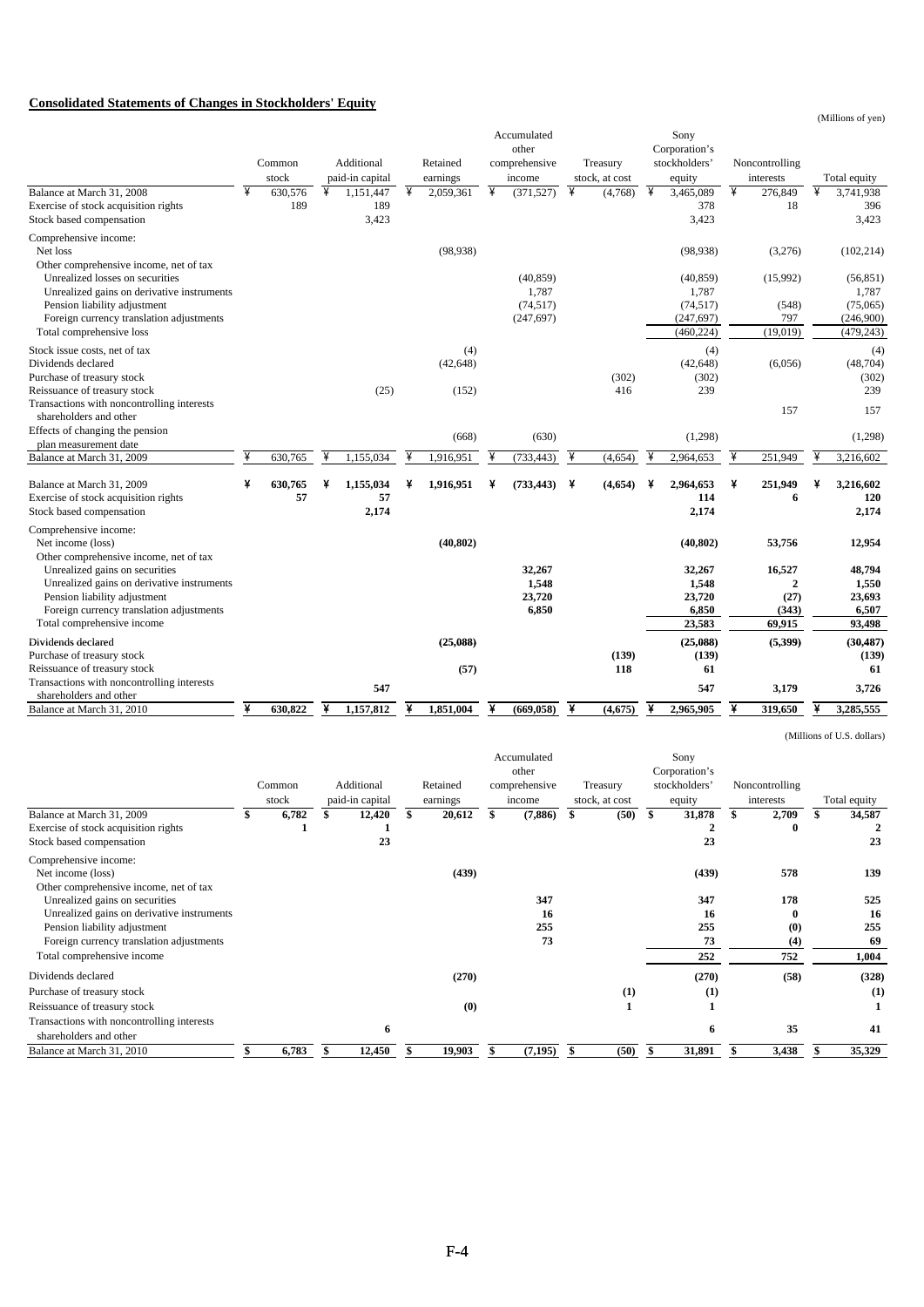## **Consolidated Statements of Cash Flows**

(Millions of yen, millions of U.S. dollars)

|                                                                                    |                 | <b>Fiscal year ended March 31</b> |              |  |  |
|------------------------------------------------------------------------------------|-----------------|-----------------------------------|--------------|--|--|
|                                                                                    | 2009            | 2010                              | 2010         |  |  |
| Cash flows from operating activities:                                              |                 |                                   |              |  |  |
| Net income (loss)                                                                  | ¥<br>(102, 214) | ¥<br>12,954                       | \$<br>139    |  |  |
| Adjustments to reconcile net income (loss) to net cash provided by                 |                 |                                   |              |  |  |
| operating activities-                                                              |                 |                                   |              |  |  |
| Depreciation and amortization, including amortization of                           |                 |                                   |              |  |  |
| deferred insurance acquisition costs                                               | 405,443         | 371,004                           | 3,989        |  |  |
| Amortization of film costs                                                         | 255,713         | 277,665                           | 2,986        |  |  |
| Stock-based compensation expense                                                   | 3,446           | 2,202                             | 24           |  |  |
| Accrual for pension and severance costs, less payments                             | 16,654          | (9,763)                           | (105)        |  |  |
| Loss on sale, disposal or impairment of assets, net                                | 38,308          | 42,988                            | 462          |  |  |
| (Gain) loss on sale or devaluation of securities investments, net                  | 3,146           | (7,007)                           | (75)         |  |  |
| (Gain) loss on revaluation of marketable securities held in the financial          |                 |                                   |              |  |  |
| service business for trading purpose, net                                          | 77,952          | (49, 837)                         | (536)        |  |  |
| (Gain) loss on revaluation or impairment of securities investments held            |                 |                                   |              |  |  |
| in the financial service business, net                                             | 101,114         | (53,984)                          | (580)        |  |  |
| Deferred income taxes                                                              | (153,262)       | (34,740)                          | (374)        |  |  |
| Equity in net (income) losses of affiliated companies, net of dividends            | 65,470          | 36,183                            | 389          |  |  |
| Changes in assets and liabilities:                                                 |                 |                                   |              |  |  |
| (Increase) decrease in notes and accounts receivable, trade                        | 218,168         | (53,306)                          |              |  |  |
| Decrease in inventories                                                            |                 |                                   | (573)        |  |  |
|                                                                                    | 160,432         | 148,584                           | 1,598        |  |  |
| Increase in film costs                                                             | (264, 412)      | (296, 819)                        | (3,192)      |  |  |
| Increase (decrease) in notes and accounts payable, trade                           | (375, 842)      | 262,032                           | 2,818        |  |  |
| Increase (decrease) in accrued income and other taxes                              | (163,200)       | 63,619                            | 684          |  |  |
| Increase in future insurance policy benefits and other                             | 174,549         | 284,972                           | 3,064        |  |  |
| Increase in deferred insurance acquisition costs                                   | (68, 666)       | (71,999)                          | (774)        |  |  |
| Increase in marketable securities held in the financial service                    | (26,088)        | (8,335)                           | (90)         |  |  |
| business for trading purpose<br>(Increase) decrease in other current assets        |                 |                                   |              |  |  |
|                                                                                    | 134,175         | (32, 405)                         | (348)        |  |  |
| Increase (decrease) in other current liabilities                                   | (105, 155)      | 5,321                             | 57           |  |  |
| Other                                                                              | 11,422          | 23,578                            | 253          |  |  |
| Net cash provided by operating activities                                          | 407,153         | 912,907                           | 9,816        |  |  |
| Cash flows from investing activities:                                              |                 |                                   |              |  |  |
| Payments for purchases of fixed assets                                             | (496, 125)      | (338,050)                         | (3,635)      |  |  |
| Proceeds from sales of fixed assets                                                | 153,439         | 15,671                            | 169          |  |  |
| Payments for investments and advances by financial service business                | (2,496,783)     | (1,581,841)                       | (17,009)     |  |  |
| Payments for investments and advances (other than financial service business)      | (178, 335)      | (41, 838)                         | (450)        |  |  |
| Proceeds from maturities of marketable securities, sales of securities investments |                 |                                   |              |  |  |
| and collections of advances by financial service business                          | 1,923,264       | 1,128,500                         | 12,134       |  |  |
| Proceeds from maturities of marketable securities, sales of securities investments |                 |                                   |              |  |  |
| and collections of advances (other than financial service business)                | 11,569          | 54,324                            | 584          |  |  |
| Other                                                                              | 1,629           | 17,230                            | 185          |  |  |
| Net cash used in investing activities                                              | (1,081,342)     | (746, 004)                        | (8,022)      |  |  |
|                                                                                    |                 |                                   |              |  |  |
| Cash flows from financing activities:                                              |                 |                                   |              |  |  |
| Proceeds from issuance of long-term debt                                           | 72,188          | 510,128                           | 5,485        |  |  |
| Payments of long-term debt                                                         | (264, 467)      | (144, 105)                        | (1,550)      |  |  |
| Increase (decrease) in short-term borrowings, net                                  | 244,584         | (250, 252)                        | (2,691)      |  |  |
| Increase in deposits from customers in the financial service business, net         | 261,619         | 276,454                           | 2,973        |  |  |
| Dividends paid                                                                     | (42, 594)       | (25,085)                          | (270)        |  |  |
| Proceeds from issuance of shares under stock-based compensation plans              | 378             | 114                               | 1            |  |  |
| Other                                                                              | (4,250)         | (2,240)                           | (23)         |  |  |
| Net cash provided by financing activities                                          | 267,458         | 365,014                           | 3,925        |  |  |
| Effect of exchange rate changes on cash and cash equivalents                       | (18, 911)       | (1,098)                           | (11)         |  |  |
|                                                                                    |                 |                                   |              |  |  |
| Net increase (decrease) in cash and cash equivalents                               | (425, 642)      | 530,819                           | 5,708        |  |  |
| Cash and cash equivalents at beginning of the fiscal year                          | 1,086,431       | 660,789                           | 7,105        |  |  |
| Cash and cash equivalents at end of the fiscal year                                | ¥<br>660,789    | ¥<br>1,191,608                    | \$<br>12,813 |  |  |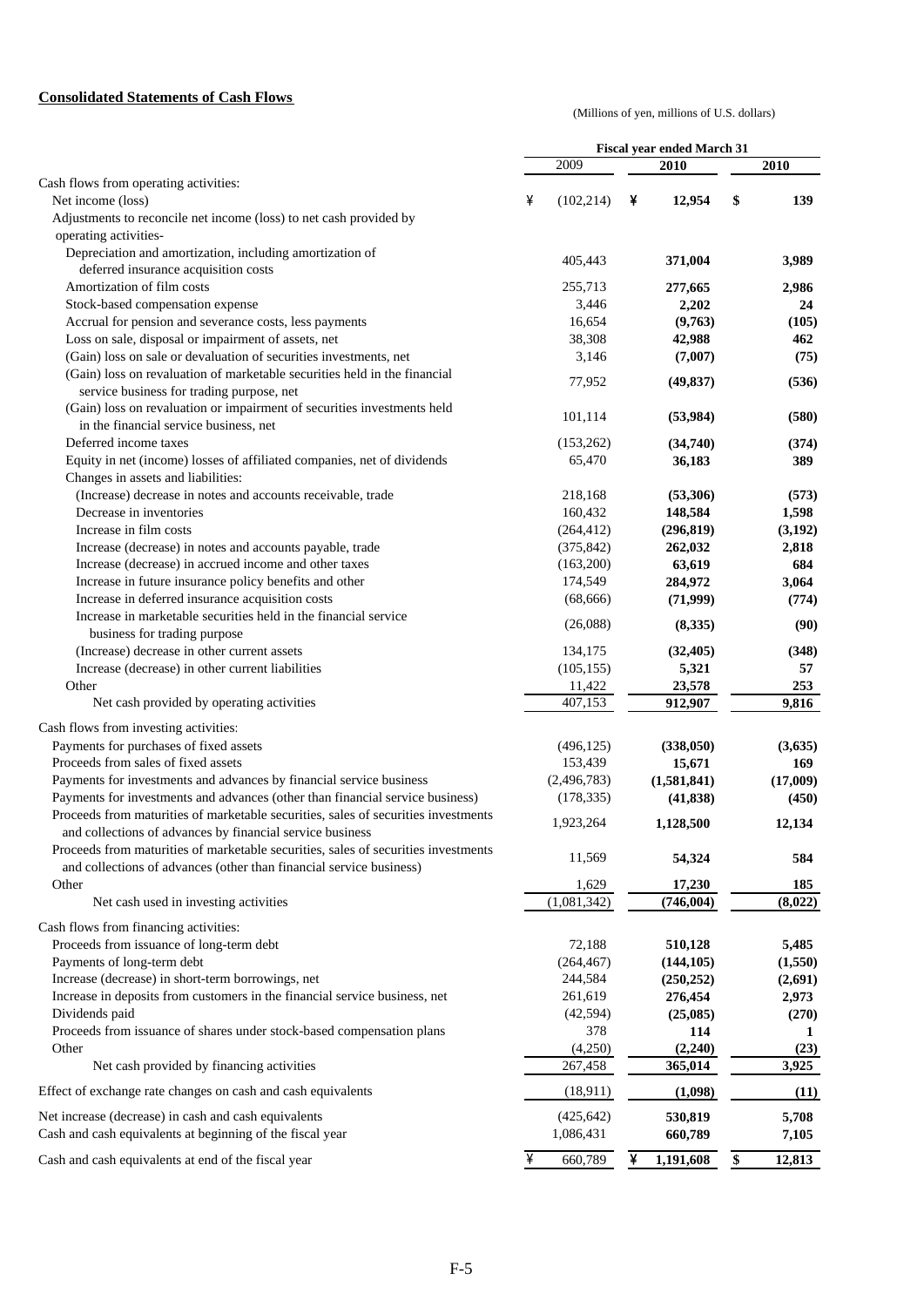## **Business Segment Information**

|                               | (Millions of yen, millions of U.S. dollars)<br><b>Fiscal year ended March 31</b> |                |          |              |  |  |  |  |  |  |  |  |
|-------------------------------|----------------------------------------------------------------------------------|----------------|----------|--------------|--|--|--|--|--|--|--|--|
| Sales and operating revenue   | 2009                                                                             | 2010           | Change   | 2010         |  |  |  |  |  |  |  |  |
| Consumer Products & Devices   |                                                                                  |                |          |              |  |  |  |  |  |  |  |  |
| Customers                     | 3,597,233<br>¥                                                                   | 2,921,403<br>¥ | $-18.8%$ | \$<br>31,413 |  |  |  |  |  |  |  |  |
| Intersegment                  | 434,250                                                                          | 306,309        |          | 3,294        |  |  |  |  |  |  |  |  |
| Total                         | 4,031,483                                                                        | 3,227,712      | $-19.9$  | 34,707       |  |  |  |  |  |  |  |  |
| Networked Products & Services |                                                                                  |                |          |              |  |  |  |  |  |  |  |  |
| Customers                     | 1,684,758                                                                        | 1,511,615      | $-10.3$  | 16,254       |  |  |  |  |  |  |  |  |
| Intersegment                  | 70,885                                                                           | 64,232         |          | 691          |  |  |  |  |  |  |  |  |
| Total                         | 1,755,643                                                                        | 1,575,847      | $-10.2$  | 16,945       |  |  |  |  |  |  |  |  |
| B2B & Disc Manufacturing      |                                                                                  |                |          |              |  |  |  |  |  |  |  |  |
| Customers                     | 464,321                                                                          | 404,114        | $-13.0$  | 4,345        |  |  |  |  |  |  |  |  |
| Intersegment                  | 95,672                                                                           | 100,119        |          | 1,077        |  |  |  |  |  |  |  |  |
| Total                         | 559,993                                                                          | 504,233        | $-10.0$  | 5,422        |  |  |  |  |  |  |  |  |
| Pictures                      |                                                                                  |                |          |              |  |  |  |  |  |  |  |  |
| Customers                     | 717,513                                                                          | 705,237        | $-1.7$   | 7,583        |  |  |  |  |  |  |  |  |
| Intersegment                  |                                                                                  |                |          |              |  |  |  |  |  |  |  |  |
| Total                         | 717,513                                                                          | 705,237        | $-1.7$   | 7,583        |  |  |  |  |  |  |  |  |
| Music                         |                                                                                  |                |          |              |  |  |  |  |  |  |  |  |
| Customers                     | 363,074                                                                          | 511,097        | $+40.8$  | 5,496        |  |  |  |  |  |  |  |  |
| Intersegment                  | 23,979                                                                           | 11,519         |          | 124          |  |  |  |  |  |  |  |  |
| Total                         | 387,053                                                                          | 522,616        | $+35.0$  | 5,620        |  |  |  |  |  |  |  |  |
| <b>Financial Services</b>     |                                                                                  |                |          |              |  |  |  |  |  |  |  |  |
| Customers                     | 523,307                                                                          | 838,300        | $+60.2$  | 9,014        |  |  |  |  |  |  |  |  |
| Intersegment                  | 14,899                                                                           | 13,096         |          | 141          |  |  |  |  |  |  |  |  |
| Total                         | 538,206                                                                          | 851,396        | $+58.2$  | 9,155        |  |  |  |  |  |  |  |  |
| All Other                     |                                                                                  |                |          |              |  |  |  |  |  |  |  |  |
| Customers                     | 318,422                                                                          | 261,851        | $-17.8$  | 2,816        |  |  |  |  |  |  |  |  |
| Intersegment                  |                                                                                  |                |          |              |  |  |  |  |  |  |  |  |
| Total                         | 318,422                                                                          | 261,851        | $-17.8$  | 2,816        |  |  |  |  |  |  |  |  |
| Corporate and elimination     | (578, 320)                                                                       | (434, 894)     |          | (4,678)      |  |  |  |  |  |  |  |  |
| Consolidated total            | ¥<br>7,729,993                                                                   | ¥<br>7,213,998 | $-6.7%$  | \$<br>77,570 |  |  |  |  |  |  |  |  |

Consumer Products & Devices ("CPD") intersegment amounts primarily consist of transactions with the Networked Products & Services ("NPS") segment.

NPS intersegment amounts primarily consist of transactions with the CPD segment.

B2B & Disc Manufacturing intersegment amounts primarily consist of transactions with the NPS, Pictures and Music segments.

Corporate and elimination includes certain brand, patent and royalty income.

| <b>Operating income (loss)</b>      |   | 2009      | 2010      | Change  | 2010        |
|-------------------------------------|---|-----------|-----------|---------|-------------|
| Consumer Products & Devices         | ¥ | (115,078) | (46, 475) | $-$ %   | \$<br>(500) |
| Networked Products & Services       |   | (87, 428) | (83,077)  |         | (893)       |
| B2B & Disc Manufacturing            |   | 6.480     | (7,216)   |         | (78)        |
| <b>Pictures</b>                     |   | 29.916    | 42,814    | $+43.1$ | 460         |
| Music                               |   | 27,843    | 36.513    | $+31.1$ | 393         |
| <b>Financial Services</b>           |   | (31, 157) | 162,492   |         | 1,747       |
| Equity in net loss of Sony Ericsson |   | (30, 255) | (34, 514) |         | (371)       |
| All Other                           |   | (4,241)   | (4,807)   |         | (51)        |
| Total                               |   | (203,920) | 65,730    |         | 707         |
| Corporate and elimination           |   | (23, 863) | (33,958)  |         | (365)       |
| Consolidated total                  | ¥ | (227.783) | 31,772    | $-$ %   | 342         |

The 2009 segment disclosure above has been restated to reflect the change in business segment classification discussed in Note 5. Operating income (loss) is Sales and operating revenue less Costs and expenses, and includes Equity in net income (loss) of affiliated companies.

Corporate and elimination includes certain restructuring costs and other corporate expenses, which are related principally to headquarters and are not allocated to each segment.

As a result of a modification of internal management reporting during the fiscal year ended March 31, 2010, certain amounts previously included within corporate and elimination have been reclassified into the segment operating income (loss) for all periods presented. The revision had no impact on the consolidated results.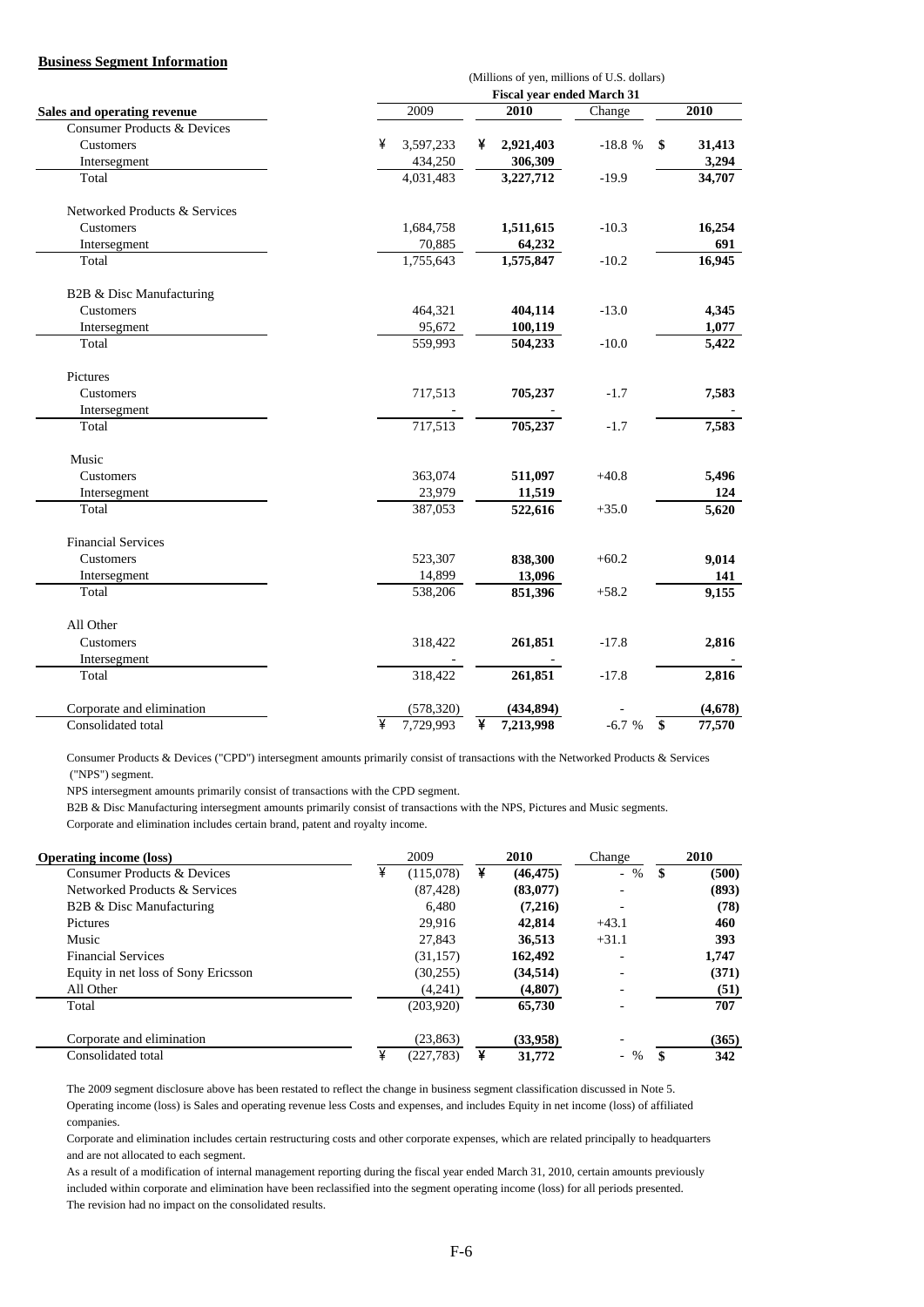|                               | Three months ended March 31 |           |   |           |          |                 |        |  |  |  |  |
|-------------------------------|-----------------------------|-----------|---|-----------|----------|-----------------|--------|--|--|--|--|
| Sales and operating revenue   |                             | 2009      |   | 2010      | Change   |                 | 2010   |  |  |  |  |
| Consumer Products & Devices   |                             |           |   |           |          |                 |        |  |  |  |  |
| Customers                     | ¥                           | 596,238   | ¥ | 643,172   | $+7.9%$  | \$              | 6,916  |  |  |  |  |
| Intersegment                  |                             | 24,636    |   | 41,487    |          |                 | 446    |  |  |  |  |
| Total                         |                             | 620,874   |   | 684,659   | $+10.3$  |                 | 7,362  |  |  |  |  |
| Networked Products & Services |                             |           |   |           |          |                 |        |  |  |  |  |
| Customers                     |                             | 293,830   |   | 356,476   | $+21.3$  |                 | 3,833  |  |  |  |  |
| Intersegment                  |                             | 7,319     |   | 13,773    |          |                 | 148    |  |  |  |  |
| Total                         |                             | 301,149   |   | 370,249   | $+22.9$  |                 | 3,981  |  |  |  |  |
| B2B & Disc Manufacturing      |                             |           |   |           |          |                 |        |  |  |  |  |
| <b>Customers</b>              |                             | 98,140    |   | 105,071   | $+7.1$   |                 | 1,130  |  |  |  |  |
| Intersegment                  |                             | 24,293    |   | 32,042    |          |                 | 344    |  |  |  |  |
| Total                         |                             | 122,433   |   | 137,113   | $+12.0$  |                 | 1,474  |  |  |  |  |
| Pictures                      |                             |           |   |           |          |                 |        |  |  |  |  |
| Customers                     |                             | 186,679   |   | 195,591   | $+4.8$   |                 | 2,103  |  |  |  |  |
| Intersegment                  |                             |           |   |           |          |                 |        |  |  |  |  |
| Total                         |                             | 186,679   |   | 195,591   | $+4.8$   |                 | 2,103  |  |  |  |  |
| Music                         |                             |           |   |           |          |                 |        |  |  |  |  |
| Customers                     |                             | 114,555   |   | 122,484   | $+6.9$   |                 | 1,317  |  |  |  |  |
| Intersegment                  |                             | 6,352     |   | 3,358     |          |                 | 36     |  |  |  |  |
| Total                         |                             | 120,907   |   | 125,842   | $+4.1$   |                 | 1,353  |  |  |  |  |
| <b>Financial Services</b>     |                             |           |   |           |          |                 |        |  |  |  |  |
| Customers                     |                             | 147,898   |   | 213,062   | $+44.1$  |                 | 2,291  |  |  |  |  |
| Intersegment                  |                             | 3,496     |   | 3,074     |          |                 | 33     |  |  |  |  |
| Total                         |                             | 151,394   |   | 216,136   | $+42.8$  |                 | 2,324  |  |  |  |  |
| All Other                     |                             |           |   |           |          |                 |        |  |  |  |  |
| Customers                     |                             | 77,833    |   | 60,493    | $-22.3$  |                 | 650    |  |  |  |  |
| Intersegment                  |                             |           |   |           |          |                 |        |  |  |  |  |
| Total                         |                             | 77,833    |   | 60,493    | $-22.3$  |                 | 650    |  |  |  |  |
| Corporate and elimination     |                             | (57,209)  |   | (75, 013) |          |                 | (805)  |  |  |  |  |
| Consolidated total            | ¥                           | 1,524,060 | ¥ | 1,715,070 | $+12.5%$ | $\overline{\$}$ | 18,442 |  |  |  |  |

(Millions of yen, millions of U.S. dollars)

Consumer Products & Devices ("CPD") intersegment amounts primarily consist of transactions with the Networked Products & Services ("NPS") segment.

NPS intersegment amounts primarily consist of transactions with the CPD segment.

B2B & Disc Manufacturing intersegment amounts primarily consist of transactions with the NPS, Pictures and Music segments.

Corporate and elimination includes certain brand, patent and royalty income.

| <b>Operating income (loss)</b>               |   | 2009       | 2010       | Change   | 2010    |
|----------------------------------------------|---|------------|------------|----------|---------|
| Consumer Products & Devices                  | ¥ | (205,050)  | (100, 774) | $-$ %    | (1,084) |
| Networked Products & Services                |   | (40.811)   | (7,011)    |          | (75)    |
| B2B & Disc Manufacturing                     |   | (21,401)   | (1,576)    |          | (17)    |
| <b>Pictures</b>                              |   | 14.242     | 33,271     | $+133.6$ | 358     |
| Music                                        |   | 745        | (608)      |          | (7)     |
| <b>Financial Services</b>                    |   | 944        | 46,436     |          | 499     |
| Equity in net income (loss) of Sony Ericsson |   | (17,805)   | 1.056      |          | 11      |
| All Other                                    |   | (9,599)    | (6,128)    |          | (65)    |
| Total                                        |   | (278, 735) | (35,334)   |          | (380)   |
| Corporate and elimination                    |   | (15,573)   | (20,705)   |          | (223)   |
| Consolidated total                           | ¥ | (294.308)  | (56, 039)  | $-$ %    | (603)   |

The 2009 segment disclosure above has been restated to reflect the change in business segment classification discussed in Note 5. Operating income (loss) is Sales and operating revenue less Costs and expenses, and includes Equity in net income (loss) of affiliated companies.

Corporate and elimination includes certain restructuring costs and other corporate expenses, which are related principally to headquarters and are not allocated to each segment.

As a result of a modification of internal management reporting during the fiscal year ended March 31, 2010, certain amounts previously included within corporate and elimination have been reclassified into the segment operating income (loss) for all periods presented. The revision had no impact on the consolidated results.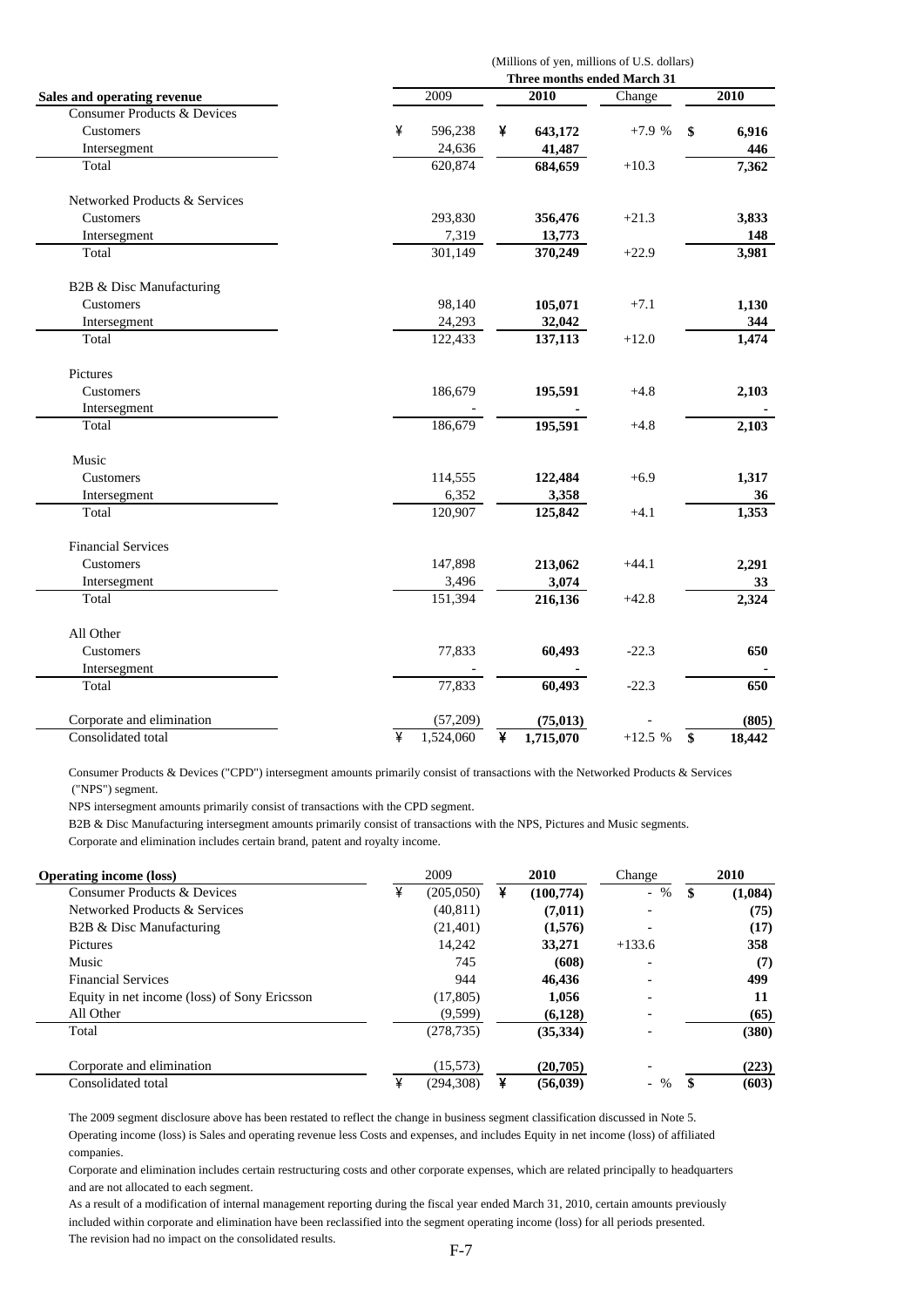### **Sales to Customers by Product Category**

|                                                     |   |           |   |                                   | (Millions of yen, millions of U.S. dollars) |              |
|-----------------------------------------------------|---|-----------|---|-----------------------------------|---------------------------------------------|--------------|
|                                                     |   |           |   | <b>Fiscal year ended March 31</b> |                                             |              |
| Sales and operating revenue (to external customers) |   | 2009      |   | 2010                              | Change                                      | 2010         |
| Consumer Products & Devices                         |   |           |   |                                   |                                             |              |
| Televisions                                         | ¥ | 1,275,692 | ¥ | 1,005,773                         | $-21.2%$                                    | \$<br>10,815 |
| Digital Imaging                                     |   | 863,837   |   | 679,225                           | $-21.4$                                     | 7,303        |
| Audio and Video                                     |   | 555,706   |   | 469,606                           | $-15.5$                                     | 5,050        |
| Semiconductors                                      |   | 267,167   |   | 277,885                           | $+4.0$                                      | 2,988        |
| Components                                          |   | 623,931   |   | 479,145                           | $-23.2$                                     | 5,152        |
| Other                                               |   | 10,900    |   | 9,769                             | $-10.4$                                     | 105          |
| Total                                               |   | 3,597,233 |   | 2,921,403                         | $-18.8$                                     | 31,413       |
| Networked Products & Services                       |   |           |   |                                   |                                             |              |
| Game                                                |   | 984,855   |   | 840,711                           | $-14.6$                                     | 9,040        |
| PC and Other Networked Businesses                   |   | 699,903   |   | 670,904                           | $-4.1$                                      | 7,214        |
| Total                                               |   | 1,684,758 |   | 1,511,615                         | $-10.3$                                     | 16,254       |
| B2B & Disc Manufacturing                            |   | 464,321   |   | 404,114                           | $-13.0$                                     | 4,345        |
| Pictures                                            |   | 717,513   |   | 705,237                           | $-1.7$                                      | 7,583        |
| Music                                               |   | 363,074   |   | 511,097                           | $+40.8$                                     | 5,496        |
| <b>Financial Services</b>                           |   | 523,307   |   | 838,300                           | $+60.2$                                     | 9,014        |
| All Other                                           |   | 318,422   |   | 261,851                           | $-17.8$                                     | 2,816        |
| Corporate                                           |   | 61,365    |   | 60,381                            | $-1.6$                                      | 649          |
| Consolidated total                                  | ¥ | 7,729,993 | ¥ | 7,213,998                         | $-6.7%$                                     | \$<br>77,570 |

(Millions of yen, millions of U.S. dollars)

|                                                     |   | Three months ended March 31 |      |           |          |    |        |  |  |  |  |
|-----------------------------------------------------|---|-----------------------------|------|-----------|----------|----|--------|--|--|--|--|
| Sales and operating revenue (to external customers) |   | 2009                        | 2010 |           | Change   |    | 2010   |  |  |  |  |
| Consumer Products & Devices                         |   |                             |      |           |          |    |        |  |  |  |  |
| Televisions                                         | ¥ | 227,012                     | ¥    | 202,721   | $-10.7%$ | \$ | 2,180  |  |  |  |  |
| Digital Imaging                                     |   | 126,748                     |      | 135,731   | $+7.1$   |    | 1,459  |  |  |  |  |
| Audio and Video                                     |   | 95,191                      |      | 95,698    | $+0.5$   |    | 1,029  |  |  |  |  |
| Semiconductors                                      |   | 40,027                      |      | 79,267    | $+98.0$  |    | 852    |  |  |  |  |
| Components                                          |   | 104,820                     |      | 125,338   | $+19.6$  |    | 1,348  |  |  |  |  |
| Other                                               |   | 2,440                       |      | 4,417     | $+81.0$  |    | 48     |  |  |  |  |
| Total                                               |   | 596,238                     |      | 643,172   | $+7.9$   |    | 6,916  |  |  |  |  |
| Networked Products & Services                       |   |                             |      |           |          |    |        |  |  |  |  |
| Game                                                |   | 154,827                     |      | 178,161   | $+15.1$  |    | 1,916  |  |  |  |  |
| PC and Other Networked Businesses                   |   | 139,003                     |      | 178,315   | $+28.3$  |    | 1,917  |  |  |  |  |
| Total                                               |   | 293,830                     |      | 356,476   | $+21.3$  |    | 3,833  |  |  |  |  |
| B2B & Disc Manufacturing                            |   | 98,140                      |      | 105,071   | $+7.1$   |    | 1,130  |  |  |  |  |
| Pictures                                            |   | 186,679                     |      | 195,591   | $+4.8$   |    | 2,103  |  |  |  |  |
| Music                                               |   | 114,555                     |      | 122,484   | $+6.9$   |    | 1,317  |  |  |  |  |
| <b>Financial Services</b>                           |   | 147,898                     |      | 213,062   | $+44.1$  |    | 2,291  |  |  |  |  |
| All Other                                           |   | 77,833                      |      | 60,493    | $-22.3$  |    | 650    |  |  |  |  |
| Corporate                                           |   | 8,887                       |      | 18,721    | $+110.7$ |    | 202    |  |  |  |  |
| Consolidated total                                  | ¥ | 1,524,060                   | ¥    | 1,715,070 | $+12.5%$ | \$ | 18,442 |  |  |  |  |

The above table includes a breakdown of CPD segment and NPS segment sales and operating revenue to customers in the Business Segment Information on page F-6 and F-7.

Sony management views the CPD segment and the NPS segment as single operating segments. However, Sony believes that the breakdown of CPD segment and NPS segment sales and operating revenue to customers in this table is useful to investors in understanding sales by the product category in these business segments. Additionally, Sony realigned its product category configuration from the first quarter of the fiscal year ending March 31, 2010 to reflect the segment reclassification. In connection with the realignment, all prior period sales amounts by product category in the table above have been restated to conform to the current presentation. In the CPD segment Televisions includes LCD televisions; Digital Imaging includes compact digital cameras, digital SLR cameras and video cameras; Audio and Video includes home audio, Blu-ray disc players and recorders; Semiconductors includes image sensors and small and medium sized LCD panels; and Components includes batteries, recording media and data recording systems. In the NPS segment Game includes game consoles and software; PC and Other Networked Businesses includes personal computers and memory-based portable audio devices.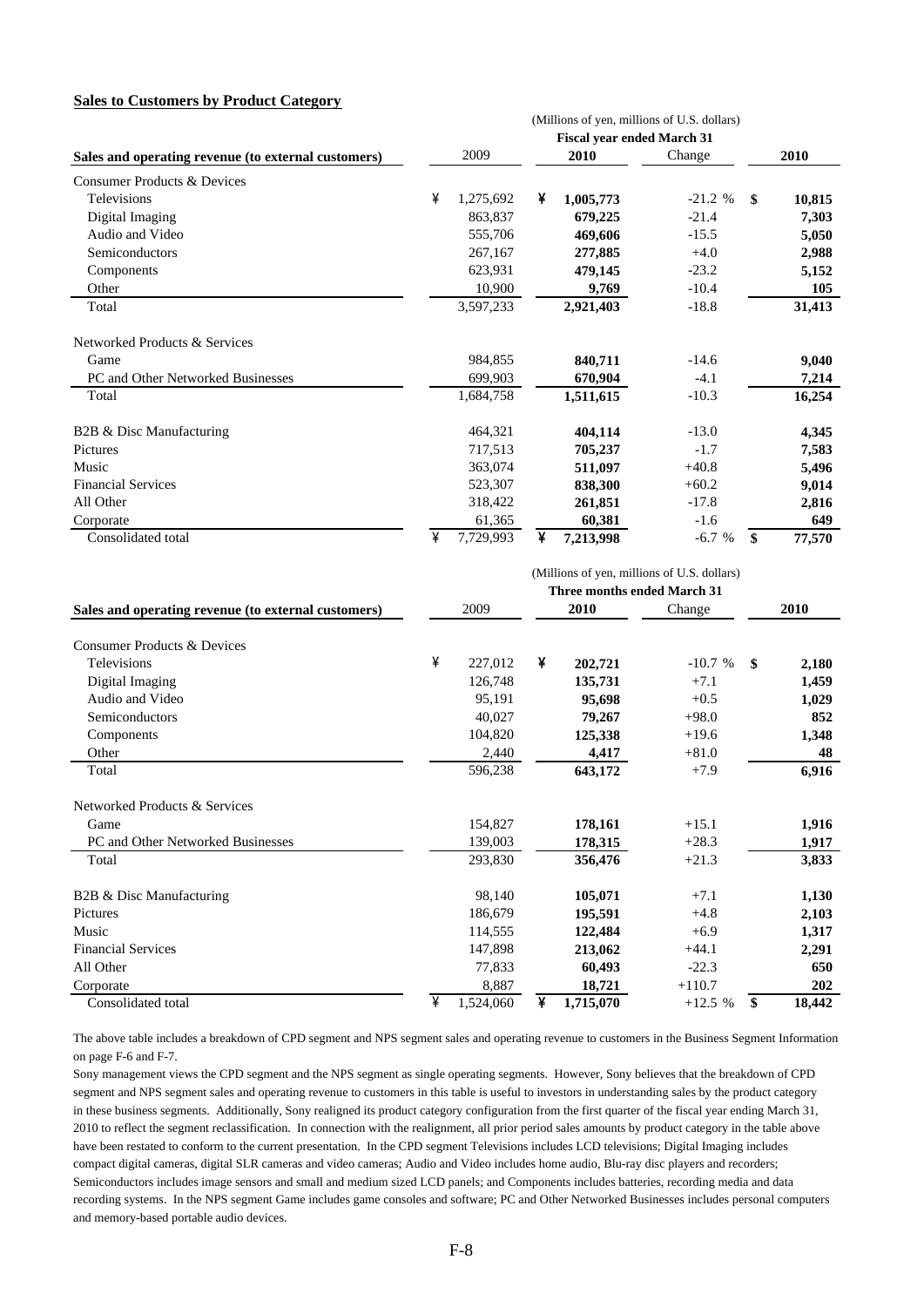## **Geographic Information**

|                                                     |           |                                   |           | (Millions of yen, millions of U.S. dollars) |      |        |
|-----------------------------------------------------|-----------|-----------------------------------|-----------|---------------------------------------------|------|--------|
| Sales and operating revenue (to external customers) |           | <b>Fiscal year ended March 31</b> |           |                                             |      |        |
|                                                     | 2009      | 2010                              |           | Change                                      | 2010 |        |
| Japan                                               | 1,873,219 |                                   | 2.099.297 | $+12.1%$                                    | \$   | 22,573 |
| <b>United States</b>                                | 1,827,812 |                                   | 1,595,016 | $-12.7$                                     |      | 17,151 |
| Europe                                              | 1.987.692 |                                   | 1,644,698 | $-17.3$                                     |      | 17,685 |
| Other Areas                                         | 2.041.270 |                                   | 1,874,987 | $-8.1$                                      |      | 20,161 |
| Total                                               | 7.729.993 |                                   | 7,213,998 | $-6.7%$                                     |      | 77.570 |

### (Millions of yen, millions of U.S. dollars)

|                                                     | Three months ended March 31 |          |  |                  |          |      |        |  |  |  |  |
|-----------------------------------------------------|-----------------------------|----------|--|------------------|----------|------|--------|--|--|--|--|
| Sales and operating revenue (to external customers) |                             | 2009     |  | 2010             | Change   | 2010 |        |  |  |  |  |
| Japan                                               |                             | 452,405  |  | 528,607          | $+16.8%$ | S    | 5.684  |  |  |  |  |
| <b>United States</b>                                |                             | 356,285  |  | 365,931          | $+2.7$   |      | 3,935  |  |  |  |  |
| Europe                                              |                             | 351.972  |  | 358,933          | $+2.0$   |      | 3,859  |  |  |  |  |
| Other Areas                                         |                             | 363.398  |  | 461,599          | $+27.0$  |      | 4.964  |  |  |  |  |
| Total                                               |                             | .524.060 |  | <b>1.715.070</b> | $+12.5%$ |      | 18.442 |  |  |  |  |

Classification of Geographic Information shows sales and operating revenue recognized by location of customers.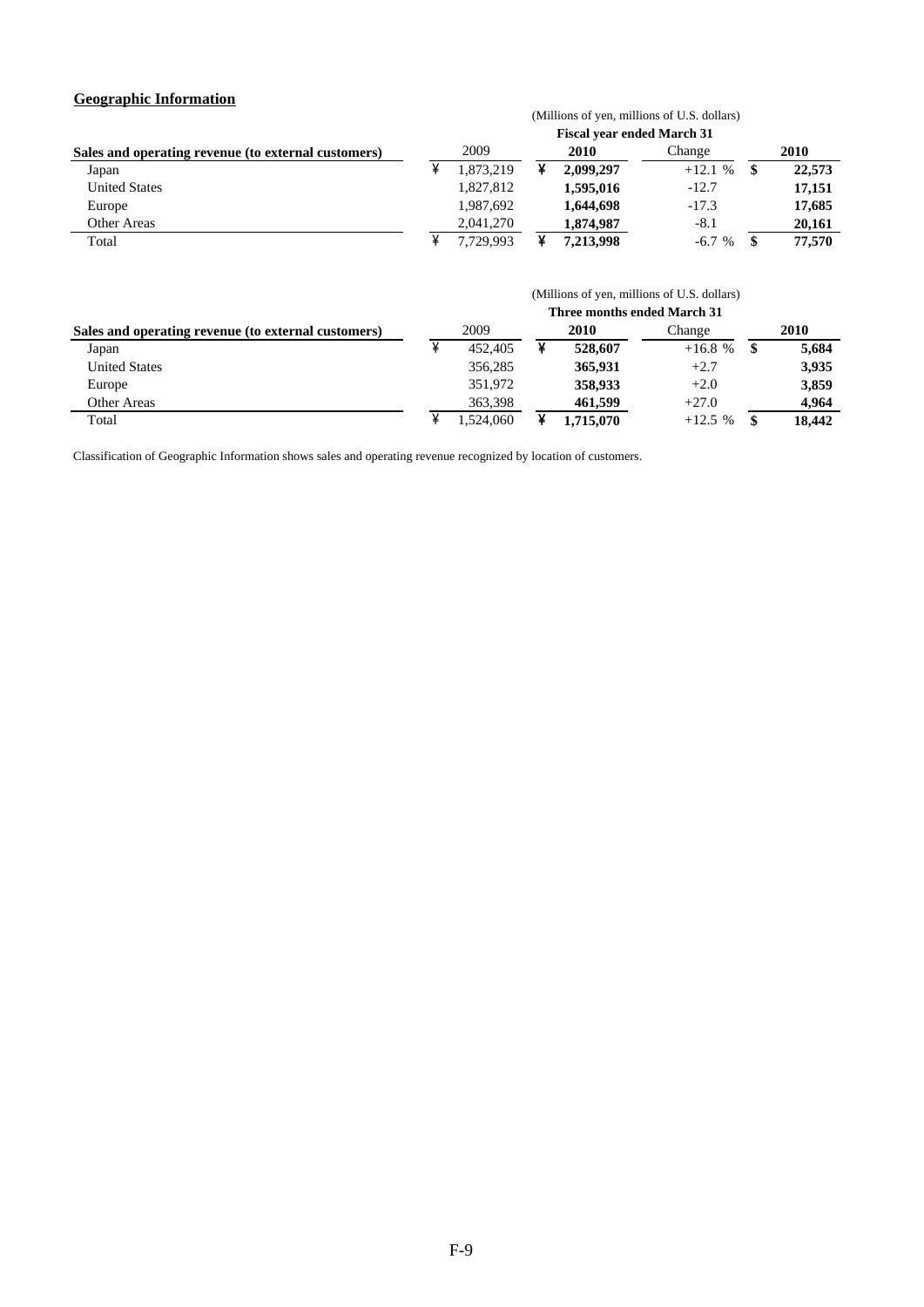## **Condensed Financial Services Financial Statements**

The results of the Financial Services segment are included in Sony's consolidated financial statements. The following schedules show unaudited condensed financial statements for the Financial Services segment and all other segments excluding Financial Services. These presentations are not in accordance with U.S. GAAP, which is used by Sony to prepare its consolidated financial statements. However, because the Financial Services segment is different in nature from Sony's other segments, Sony believes that a comparative presentation may be useful in understanding and analyzing Sony's consolidated financial statements. Transactions between the Financial Services segment and Sony without Financial Services are eliminated in the consolidated figures shown below.

## **Condensed Balance Sheet**

| onachbea Dunnee Bheet                           |   |           |   |           |                | (Millions of yen, millions of U.S. dollars) |              |
|-------------------------------------------------|---|-----------|---|-----------|----------------|---------------------------------------------|--------------|
| <b>Financial Services</b>                       |   |           |   | March 31  |                |                                             |              |
| <b>ASSETS</b>                                   |   | 2009      |   | 2010      |                | Change                                      | 2010         |
| Current assets:                                 |   |           |   |           |                |                                             |              |
| Cash and cash equivalents                       | ¥ | 95,794    | ¥ | 206,742   | ¥              | $+110,948$                                  | \$<br>2,223  |
| Marketable securities                           |   | 463,809   |   | 576,129   |                | $+112,320$                                  | 6,195        |
| Other                                           |   | 271,542   |   | 265,465   |                | $-6,077$                                    | 2,854        |
|                                                 |   | 831,145   |   | 1,048,336 |                | $+217,191$                                  | 11,272       |
| Investments and advances                        |   | 4,510,668 |   | 4,967,125 |                | $+456,457$                                  | 53,410       |
| Property, plant and equipment                   |   | 30,778    |   | 34,725    |                | $+3,947$                                    | 373          |
| Other assets:                                   |   |           |   |           |                |                                             |              |
| Deferred insurance acquisition costs            |   | 400,412   |   | 418,525   |                | $+18,113$                                   | 4,500        |
| Other                                           |   | 132,654   |   | 108,421   |                | $-24,233$                                   | 1,167        |
|                                                 |   | 533,066   |   | 526,946   |                | $-6,120$                                    | 5,667        |
|                                                 |   | 5,905,657 | ¥ | 6,577,132 | $\overline{4}$ | $+671,475$                                  | \$<br>70,722 |
| <b>LIABILITIES AND EQUITY</b>                   |   |           |   |           |                |                                             |              |
| Current liabilities:                            |   |           |   |           |                |                                             |              |
| Short-term borrowings                           | ¥ | 65,636    | ¥ | 86,102    | ¥              | $+20,466$                                   | \$<br>926    |
| Notes and accounts payable, trade               |   | 16,855    |   | 13,709    |                | $-3,146$                                    | 147          |
| Deposits from customers in the banking business |   | 1,326,360 |   | 1,509,488 |                | $+183,128$                                  | 16,231       |
| Other                                           |   | 143,781   |   | 164,545   |                | $+20,764$                                   | 1,770        |
|                                                 |   | 1,552,632 |   | 1,773,844 |                | $+221,212$                                  | 19,074       |
| Long-term debt                                  |   | 97,296    |   | 42,536    |                | $-54,760$                                   | 457          |
| Future insurance policy benefits and other      |   | 3,521,060 |   | 3,876,292 |                | $+355,232$                                  | 41,681       |
| Other                                           |   | 168,409   |   | 201,825   |                | $+33,416$                                   | 2,170        |
| <b>Total liabilities</b>                        |   | 5,339,397 |   | 5,894,497 |                | $+555,100$                                  | 63,382       |
| Equity:                                         |   |           |   |           |                |                                             |              |
| Sony Corporation's stockholders' equity         |   | 565,135   |   | 681,500   |                | $+116,365$                                  | 7,328        |
| Noncontrolling interests                        |   | 1,125     |   | 1,135     |                | $+10$                                       | 12           |
| Total equity                                    |   | 566,260   |   | 682,635   |                | $+116,375$                                  | 7,340        |
|                                                 | ¥ | 5,905,657 | ¥ | 6,577,132 | ¥              | $+671,475$                                  | \$<br>70.722 |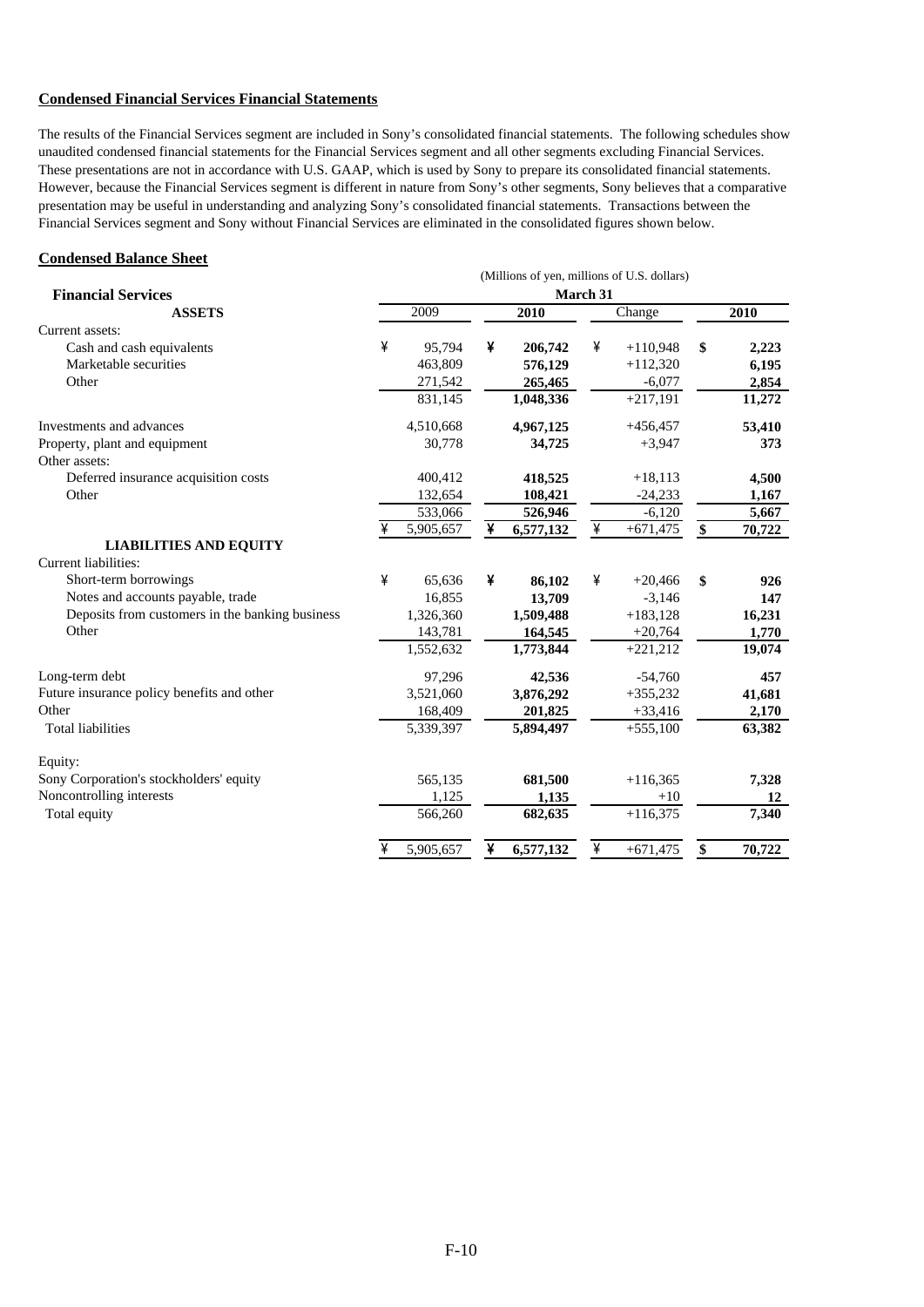|                                            | (Millions of yen, millions of U.S. dollars) |           |   |           |          |            |    |        |  |  |  |
|--------------------------------------------|---------------------------------------------|-----------|---|-----------|----------|------------|----|--------|--|--|--|
| <b>Sony without Financial Services</b>     |                                             |           |   |           | March 31 |            |    |        |  |  |  |
| <b>ASSETS</b>                              |                                             | 2009      |   | 2010      |          | Change     |    | 2010   |  |  |  |
| Current assets:                            |                                             |           |   |           |          |            |    |        |  |  |  |
| Cash and cash equivalents                  | ¥                                           | 564,995   | ¥ | 984,866   | ¥        | $+419.871$ | \$ | 10,590 |  |  |  |
| Marketable securities                      |                                             | 3,103     |   | 3,364     |          | $+261$     |    | 36     |  |  |  |
| Notes and accounts receivable, trade       |                                             | 847,214   |   | 887,694   |          | $+40,480$  |    | 9,545  |  |  |  |
| Other                                      |                                             | 1,426,045 |   | 1,243,345 |          | $-182,700$ |    | 13,370 |  |  |  |
|                                            |                                             | 2,841,357 |   | 3,119,269 |          | $+277,912$ |    | 33,541 |  |  |  |
| Film costs                                 |                                             | 306,877   |   | 310,065   |          | $+3,188$   |    | 3,334  |  |  |  |
| Investments and advances                   |                                             | 339,389   |   | 376,669   |          | $+37,280$  |    | 4,050  |  |  |  |
| Investments in Financial Services, at cost |                                             | 116,843   |   | 116,843   |          |            |    | 1,256  |  |  |  |
| Property, plant and equipment              |                                             | 1,145,085 |   | 973,226   |          | $-171,859$ |    | 10,465 |  |  |  |
| Other assets                               |                                             | 1,621,396 |   | 1,626,764 |          | $+5,368$   |    | 17,492 |  |  |  |
|                                            | ¥                                           | 6,370,947 | ¥ | 6,522,836 | ¥        | $+151,889$ | \$ | 70,138 |  |  |  |
| <b>LIABILITIES AND EQUITY</b>              |                                             |           |   |           |          |            |    |        |  |  |  |
| Current liabilities:                       |                                             |           |   |           |          |            |    |        |  |  |  |
| Short-term borrowings                      | ¥                                           | 431,536   | ¥ | 230,631   | ¥        | $-200,905$ | \$ | 2,480  |  |  |  |
| Notes and accounts payable, trade          |                                             | 546,125   |   | 804,336   |          | $+258.211$ |    | 8,649  |  |  |  |
| Other                                      |                                             | 1,336,947 |   | 1,291,481 |          | $-45,466$  |    | 13,887 |  |  |  |
|                                            |                                             | 2,314,608 |   | 2,326,448 |          | $+11,840$  |    | 25,016 |  |  |  |
| Long-term debt                             |                                             | 585,636   |   | 893,418   |          | $+307,782$ |    | 9,607  |  |  |  |
| Accrued pension and severance costs        |                                             | 354,817   |   | 283,382   |          | $-71,435$  |    | 3,047  |  |  |  |
| Other                                      |                                             | 348,684   |   | 299,808   |          | $-48,876$  |    | 3,223  |  |  |  |
| <b>Total liabilities</b>                   |                                             | 3,603,745 |   | 3,803,056 |          | $+199,311$ |    | 40,893 |  |  |  |
| Equity:                                    |                                             |           |   |           |          |            |    |        |  |  |  |
| Sony Corporation's stockholders' equity    |                                             | 2,727,562 |   | 2,662,712 |          | $-64,850$  |    | 28,631 |  |  |  |
| Noncontrolling interests                   |                                             | 39,640    |   | 57,068    |          | $+17,428$  |    | 614    |  |  |  |
| Total equity                               |                                             | 2,767,202 |   | 2,719,780 |          | $-47,422$  |    | 29,245 |  |  |  |
|                                            | ¥                                           | 6,370,947 | ¥ | 6,522,836 | ¥        | $+151,889$ | \$ | 70,138 |  |  |  |

(Millions of yen, millions of U.S. dollars)

| <b>Consolidated</b>                             | March 31 |            |   |            |   |            |    |         |  |  |  |  |
|-------------------------------------------------|----------|------------|---|------------|---|------------|----|---------|--|--|--|--|
| <b>ASSETS</b>                                   |          | 2009       |   | 2010       |   | Change     |    | 2010    |  |  |  |  |
| Current assets:                                 |          |            |   |            |   |            |    |         |  |  |  |  |
| Cash and cash equivalents                       | ¥        | 660,789    | ¥ | 1,191,608  | ¥ | $+530,819$ | \$ | 12,813  |  |  |  |  |
| Marketable securities                           |          | 466,912    |   | 579,493    |   | $+112,581$ |    | 6,231   |  |  |  |  |
| Notes and accounts receivable, trade            |          | 853,454    |   | 891,625    |   | $+38,171$  |    | 9,588   |  |  |  |  |
| Other                                           |          | 1,639,480  |   | 1,470,146  |   | $-169,334$ |    | 15,807  |  |  |  |  |
|                                                 |          | 3,620,635  |   | 4,132,872  |   | $+512,237$ |    | 44,439  |  |  |  |  |
| Film costs                                      |          | 306,877    |   | 310,065    |   | $+3,188$   |    | 3,334   |  |  |  |  |
| Investments and advances                        |          | 4,798,430  |   | 5,299,393  |   | $+500,963$ |    | 56,983  |  |  |  |  |
| Property, plant and equipment                   |          | 1,175,863  |   | 1,007,951  |   | $-167,912$ |    | 10,838  |  |  |  |  |
| Other assets:                                   |          |            |   |            |   |            |    |         |  |  |  |  |
| Deferred insurance acquisition costs            |          | 400,412    |   | 418,525    |   | $+18,113$  |    | 4,500   |  |  |  |  |
| Other                                           |          | 1,711,294  |   | 1,697,308  |   | $-13,986$  |    | 18,251  |  |  |  |  |
|                                                 |          | 2,111,706  |   | 2,115,833  |   | $+4,127$   |    | 22,751  |  |  |  |  |
|                                                 | ¥        | 12,013,511 |   | 12,866,114 | ¥ | $+852,603$ | \$ | 138,345 |  |  |  |  |
| <b>LIABILITIES AND EQUITY</b>                   |          |            |   |            |   |            |    |         |  |  |  |  |
| Current liabilities:                            |          |            |   |            |   |            |    |         |  |  |  |  |
| Short-term borrowings                           | ¥        | 451,155    | ¥ | 284,607    | ¥ | $-166,548$ | \$ | 3,061   |  |  |  |  |
| Notes and accounts payable, trade               |          | 560,795    |   | 817,118    |   | $+256,323$ |    | 8,786   |  |  |  |  |
| Deposits from customers in the banking business |          | 1,326,360  |   | 1,509,488  |   | $+183,128$ |    | 16,231  |  |  |  |  |
| Other                                           |          | 1,472,590  |   | 1,448,712  |   | $-23,878$  |    | 15,577  |  |  |  |  |
|                                                 |          | 3,810,900  |   | 4,059,925  |   | $+249,025$ |    | 43,655  |  |  |  |  |
| Long-term debt                                  |          | 660,147    |   | 924,207    |   | $+264,060$ |    | 9,938   |  |  |  |  |
| Accrued pension and severance costs             |          | 365,706    |   | 295,526    |   | $-70,180$  |    | 3,178   |  |  |  |  |
| Future insurance policy benefits and other      |          | 3,521,060  |   | 3,876,292  |   | $+355,232$ |    | 41,681  |  |  |  |  |
| Other                                           |          | 439,096    |   | 424,609    |   | $-14,487$  |    | 4,564   |  |  |  |  |
| <b>Total liabilities</b>                        |          | 8,796,909  |   | 9,580,559  |   | $+783,650$ |    | 103,016 |  |  |  |  |
| Equity:                                         |          |            |   |            |   |            |    |         |  |  |  |  |
| Sony Corporation's stockholders' equity         |          | 2,964,653  |   | 2,965,905  |   | $+1,252$   |    | 31,891  |  |  |  |  |
| Noncontrolling interests                        |          | 251,949    |   | 319,650    |   | $+67,701$  |    | 3,438   |  |  |  |  |
| Total equity                                    |          | 3,216,602  |   | 3,285,555  |   | $+68,953$  |    | 35,329  |  |  |  |  |
|                                                 |          | 12,013,511 | ¥ | 12,866,114 | ¥ | $+852,603$ | \$ | 138,345 |  |  |  |  |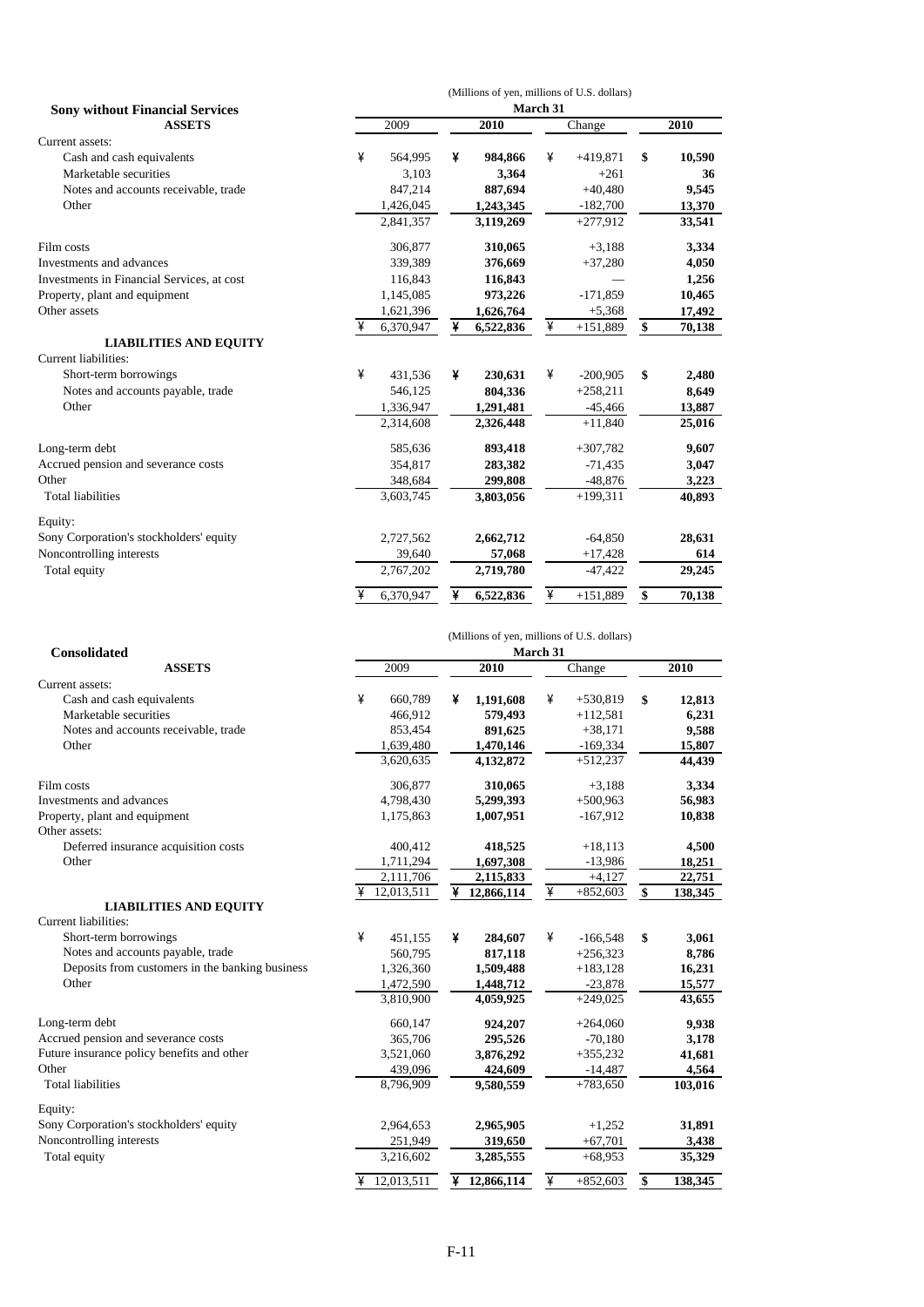## **Condensed Statements of Income**

|                                                                      |                                   |           |   |         | (Millions of yen, millions of U.S. dollars) |    |             |  |  |  |
|----------------------------------------------------------------------|-----------------------------------|-----------|---|---------|---------------------------------------------|----|-------------|--|--|--|
| <b>Financial Services</b>                                            | <b>Fiscal year ended March 31</b> |           |   |         |                                             |    |             |  |  |  |
|                                                                      |                                   | 2009      |   | 2010    | Change                                      |    | <b>2010</b> |  |  |  |
| Financial service revenue                                            | ¥                                 | 538,206   | ¥ | 851,396 | $+58.2%$                                    | \$ | 9,155       |  |  |  |
| Financial service expenses                                           |                                   | 567.567   |   | 687,559 | $+21.1$                                     |    | 7,394       |  |  |  |
| Equity in net loss of affiliated companies                           |                                   | (1,796)   |   | (1,345) |                                             |    | (14)        |  |  |  |
| <b>Operating income (loss)</b>                                       |                                   | (31, 157) |   | 162,492 |                                             |    | 1.747       |  |  |  |
| Other income (expenses), net                                         |                                   | 28        |   | (966)   |                                             |    | (10)        |  |  |  |
| Imcome (loss) before income taxes                                    |                                   | (31, 129) |   | 161,526 |                                             |    | 1,737       |  |  |  |
| Income taxes and other                                               |                                   | (6,922)   |   | 54,721  |                                             |    | 589         |  |  |  |
| Net income (loss) attributable to Sony Corporation's<br>stockholders | ¥                                 | (24,207)  | ¥ | 106,805 | $-$ %                                       | S  | 1,148       |  |  |  |

|                                                             | (Millions of yen, millions of U.S. dollars)<br><b>Fiscal year ended March 31</b> |            |   |            |                                  |     |           |  |  |  |
|-------------------------------------------------------------|----------------------------------------------------------------------------------|------------|---|------------|----------------------------------|-----|-----------|--|--|--|
| <b>Sony without Financial Services</b>                      |                                                                                  |            |   |            |                                  |     |           |  |  |  |
|                                                             |                                                                                  | 2009       |   | 2010       | Change                           |     | 2010      |  |  |  |
| Net sales and operating revenue.                            | ¥                                                                                | 7.212.492  | ¥ | 6,381,094  | $-11.5%$                         | -SS | 68,614    |  |  |  |
| Costs and expenses                                          |                                                                                  | 7.387.236  |   | 6,484,642  | $-12.2$                          |     | 69,727    |  |  |  |
| Equity in net loss of affiliated companies                  |                                                                                  | (23,313)   |   | (28, 890)  |                                  |     | (311)     |  |  |  |
| <b>Operating loss</b>                                       |                                                                                  | (198, 057) |   | (132, 438) |                                  |     | (1,424)   |  |  |  |
| Other income (expenses), net                                |                                                                                  | 58,254     |   | 1,836      | $-96.8$                          |     | <b>20</b> |  |  |  |
| Loss before income taxes                                    |                                                                                  | (139, 803) |   | (130,602)  |                                  |     | (1, 404)  |  |  |  |
| Income taxes and other                                      |                                                                                  | (61,219)   |   | (34,081)   |                                  |     | (366)     |  |  |  |
| Net loss attributable to Sony Corporation's<br>stockholders | ¥                                                                                | (78, 584)  | ¥ | (96, 521)  | $\%$<br>$\overline{\phantom{0}}$ | S   | (1,038)   |  |  |  |

|                                                                    | (Millions of yen, millions of U.S. dollars) |            |   |                                   |           |    |             |  |  |
|--------------------------------------------------------------------|---------------------------------------------|------------|---|-----------------------------------|-----------|----|-------------|--|--|
| <b>Consolidated</b>                                                |                                             |            |   | <b>Fiscal year ended March 31</b> |           |    |             |  |  |
|                                                                    |                                             | 2009       |   | 2010                              | Change    |    | <b>2010</b> |  |  |
| Financial service revenue                                          | ¥                                           | 523,307    | ¥ | 838.300                           | $+60.2 %$ | -S | 9,014       |  |  |
| Net sales and operating revenue.                                   |                                             | 7,206,686  |   | 6,375,698                         | $-11.5$   |    | 68,556      |  |  |
|                                                                    |                                             | 7,729,993  |   | 7,213,998                         | $-6.7$    |    | 77,570      |  |  |
| Costs and expenses                                                 |                                             | 7,932,667  |   | 7,151,991                         | $-9.8$    |    | 76,903      |  |  |
| Equity in net loss of affiliated companies                         |                                             | (25,109)   |   | (30, 235)                         |           |    | (325)       |  |  |
| <b>Operating income (loss)</b>                                     |                                             | (227, 783) |   | 31,772                            |           |    | 342         |  |  |
| Other income (expenses), net                                       |                                             | 52,828     |   | (4,860)                           |           |    | (53)        |  |  |
| Imcome (loss) before income taxes                                  |                                             | (174, 955) |   | 26,912                            |           |    | 289         |  |  |
| Income taxes and other                                             |                                             | (76, 017)  |   | 67,714                            |           |    | 728         |  |  |
| <b>Net loss attributable to Sony Corporation's</b><br>stockholders | ¥                                           | (98, 938)  | ¥ | (40, 802)                         | $-$ %     | -S | (439)       |  |  |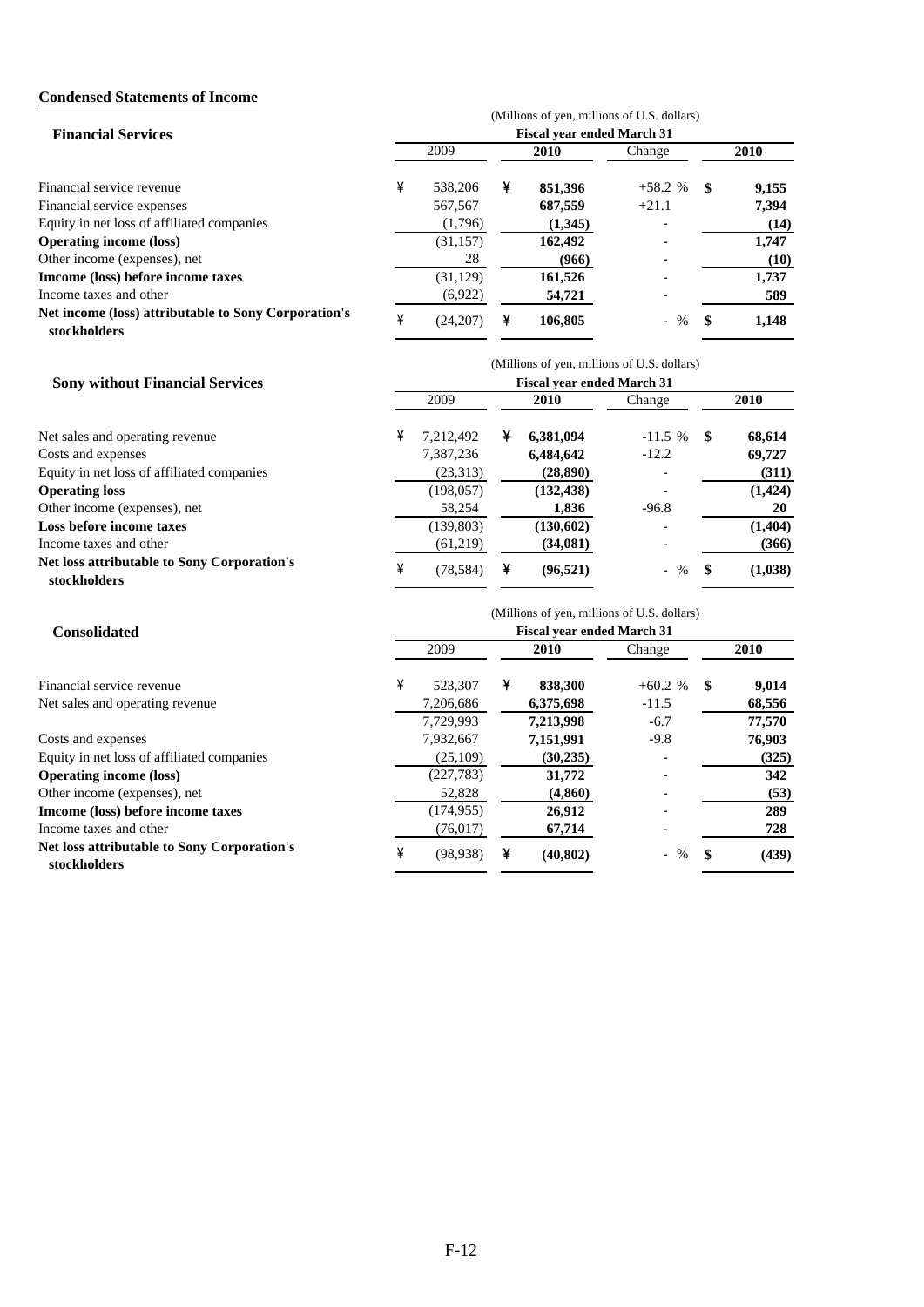| <b>Financial Services</b>                                            | (Millions of yen, millions of U.S. dollars)<br>Three months ended March 31 |         |   |         |          |      |       |  |  |  |
|----------------------------------------------------------------------|----------------------------------------------------------------------------|---------|---|---------|----------|------|-------|--|--|--|
|                                                                      |                                                                            | 2009    |   | 2010    | Change   |      | 2010  |  |  |  |
| Financial service revenue                                            | ¥                                                                          | 151.394 | ¥ | 216,136 | $+42.8%$ | S    | 2.324 |  |  |  |
| Financial service expenses                                           |                                                                            | 150,069 |   | 169,305 | $+12.8$  |      | 1,821 |  |  |  |
| Equity in net loss of affiliated companies                           |                                                                            | (381)   |   | (395)   |          |      | (4)   |  |  |  |
| <b>Operating income</b>                                              |                                                                            | 944     |   | 46,436  |          |      | 499   |  |  |  |
| Other income (expenses), net                                         |                                                                            | (89)    |   | (103)   |          |      | (1)   |  |  |  |
| Income before income taxes                                           |                                                                            | 855     |   | 46,333  |          |      | 498   |  |  |  |
| Income taxes and other                                               |                                                                            | 3,857   |   | 14,997  | $+288.8$ |      | 161   |  |  |  |
| Net income (loss) attributable to Sony Corporation's<br>stockholders | ¥                                                                          | (3,002) | ¥ | 31,336  | $-$ %    | - \$ | 337   |  |  |  |

|                                                             | (Millions of yen, millions of U.S. dollars)<br>Three months ended March 31 |            |   |           |                          |      |         |  |  |  |
|-------------------------------------------------------------|----------------------------------------------------------------------------|------------|---|-----------|--------------------------|------|---------|--|--|--|
| <b>Sony without Financial Services</b>                      |                                                                            |            |   |           |                          |      |         |  |  |  |
|                                                             |                                                                            | 2009       |   | 2010      | Change                   |      | 2010    |  |  |  |
| Net sales and operating revenue                             | ¥                                                                          | 1.377.970  | ¥ | 1,502,326 | $+9.0%$                  | S    | 16,154  |  |  |  |
| Costs and expenses                                          |                                                                            | 1,656,315  |   | 1,608,811 | $-2.9$                   |      | 17,298  |  |  |  |
| Equity in net income (loss) of affiliated companies         |                                                                            | (17, 304)  |   | 3,492     | $\overline{\phantom{0}}$ |      | 37      |  |  |  |
| <b>Operating loss</b>                                       |                                                                            | (295, 649) |   | (102,993) |                          |      | (1,107) |  |  |  |
| Other income (expenses), net                                |                                                                            | (16, 841)  |   | 9,677     |                          |      | 104     |  |  |  |
| Loss before income taxes                                    |                                                                            | (312, 490) |   | (93,316)  |                          |      | (1,003) |  |  |  |
| Income taxes and other                                      |                                                                            | (150, 879) |   | (18, 665) |                          |      | (200)   |  |  |  |
| Net loss attributable to Sony Corporation's<br>stockholders | ¥                                                                          | (161, 611) | ¥ | (74, 651) | $-$ %                    | - \$ | (803)   |  |  |  |

|                                                             | (Millions of yen, millions of U.S. dollars)<br>Three months ended March 31 |            |   |           |                |     |             |  |  |  |
|-------------------------------------------------------------|----------------------------------------------------------------------------|------------|---|-----------|----------------|-----|-------------|--|--|--|
| <b>Consolidated</b>                                         |                                                                            |            |   |           |                |     |             |  |  |  |
|                                                             |                                                                            | 2009       |   | 2010      | Change         |     | <b>2010</b> |  |  |  |
| Financial service revenue                                   | ¥                                                                          | 147,898    | ¥ | 213,062   | $+44.1%$       | -\$ | 2,291       |  |  |  |
| Net sales and operating revenue.                            |                                                                            | 1,376,162  |   | 1,502,008 | $+9.1$         |     | 16,151      |  |  |  |
|                                                             |                                                                            | 1,524,060  |   | 1,715,070 | $+12.5$        |     | 18,442      |  |  |  |
| Costs and expenses                                          |                                                                            | 1,800,683  |   | 1,774,206 | $-1.5$         |     | 19,078      |  |  |  |
| Equity in net income (loss) of affiliated companies         |                                                                            | (17,685)   |   | 3,097     |                |     | 33          |  |  |  |
| <b>Operating loss</b>                                       |                                                                            | (294, 308) |   | (56, 039) |                |     | (603)       |  |  |  |
| Other income (expenses), net                                |                                                                            | (17, 327)  |   | 9,056     |                |     | 98          |  |  |  |
| Loss before income taxes                                    |                                                                            | (311, 635) |   | (46,983)  |                |     | (505)       |  |  |  |
| Income taxes and other                                      |                                                                            | (146, 495) |   | 9,585     |                |     | 103         |  |  |  |
| Net loss attributable to Sony Corporation's<br>stockholders | ¥                                                                          | (165, 140) | ¥ | (56, 568) | $\%$<br>$\sim$ | S   | (608)       |  |  |  |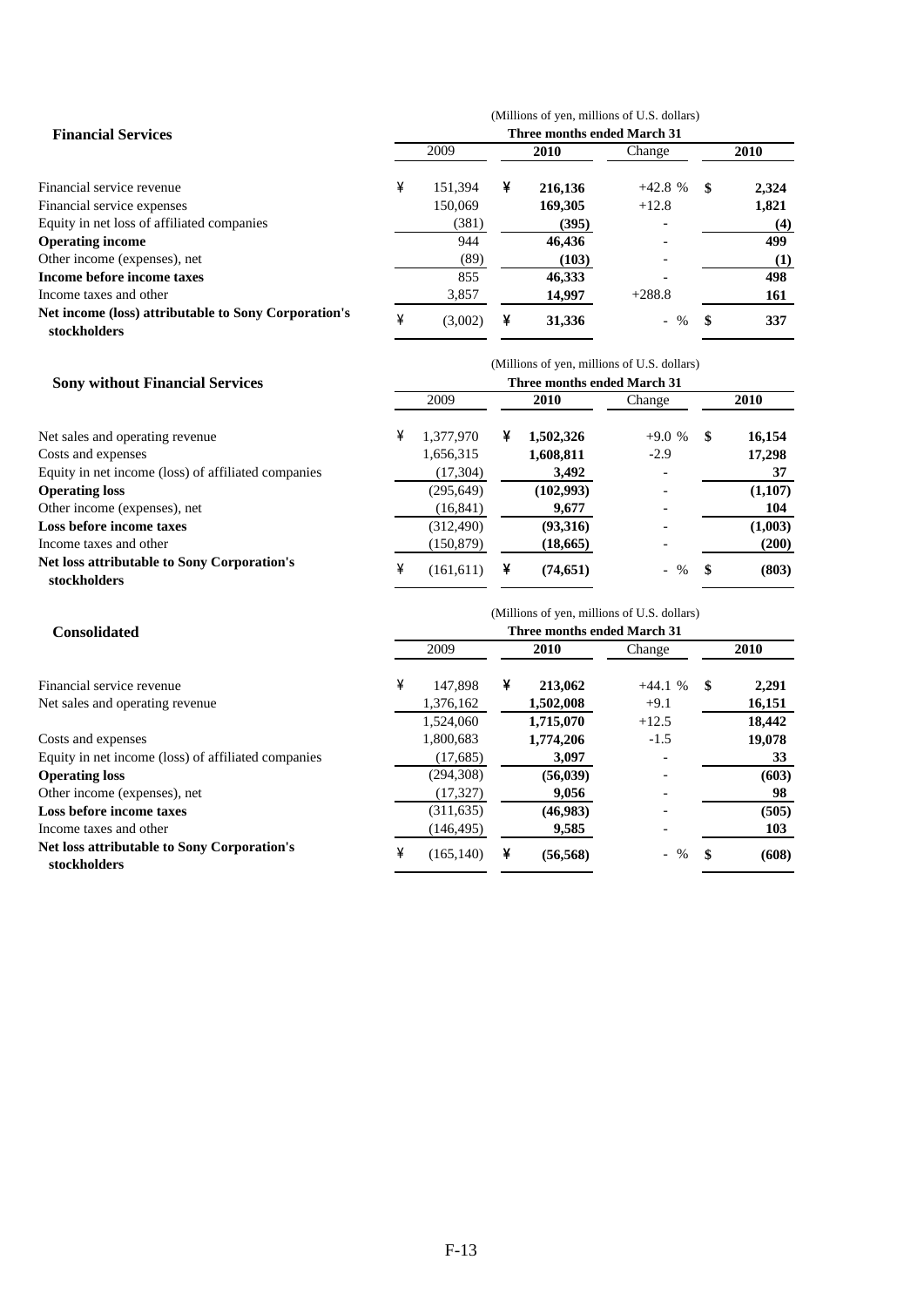## **Condensed Statements of Cash Flows**

| <b>Financial Services</b>                                    | (Millions of yen, millions of U.S. dollars)<br><b>Fiscal year ended March 31</b> |            |      |                                             |      |          |  |  |
|--------------------------------------------------------------|----------------------------------------------------------------------------------|------------|------|---------------------------------------------|------|----------|--|--|
|                                                              |                                                                                  |            | 2010 | 2010                                        |      |          |  |  |
| Net cash provided by operating activities                    | ¥                                                                                | 300,096    | ¥    | 348,033                                     | \$   | 3,742    |  |  |
| Net cash used in investing activities                        |                                                                                  | (602, 368) |      | (475, 720)                                  |      | (5, 115) |  |  |
| Net cash provided by financing activities                    |                                                                                  | 260,345    |      | 238,635                                     |      | 2,566    |  |  |
| Net increase (decrease) in cash and cash equivalents         |                                                                                  | (41, 927)  |      | 110,948                                     |      | 1,193    |  |  |
| Cash and cash equivalents at beginning of the fiscal year    |                                                                                  | 137,721    |      | 95,794                                      |      | 1,030    |  |  |
| Cash and cash equivalents at end of the fiscal year          | ¥                                                                                | 95,794     | ¥    | 206,742                                     | \$   | 2,223    |  |  |
| <b>Sony without Financial Services</b>                       | (Millions of yen, millions of U.S. dollars)<br><b>Fiscal year ended March 31</b> |            |      |                                             |      |          |  |  |
|                                                              |                                                                                  | 2009       |      | 2010                                        | 2010 |          |  |  |
|                                                              |                                                                                  |            |      |                                             |      |          |  |  |
| Net cash provided by operating activities                    | ¥                                                                                | 112,695    | ¥    | 570,222                                     | \$   | 6,131    |  |  |
| Net cash used in investing activities                        |                                                                                  | (487, 446) |      | (247, 897)                                  |      | (2,666)  |  |  |
| Net cash provided by financing activities                    |                                                                                  | 9,947      |      | 98,644                                      |      | 1,061    |  |  |
| Effect of exchange rate changes on cash and cash equivalents |                                                                                  | (18,911)   |      | (1,098)                                     |      | (11)     |  |  |
| Net increase (decrease) in cash and cash equivalents         |                                                                                  | (383, 715) |      | 419,871                                     |      | 4,515    |  |  |
| Cash and cash equivalents at beginning of the fiscal year    |                                                                                  | 948,710    |      | 564,995                                     |      | 6,075    |  |  |
| Cash and cash equivalents at end of the fiscal year          | ¥                                                                                | 564,995    | ¥    | 984,866                                     | \$   | 10,590   |  |  |
|                                                              |                                                                                  |            |      | (Millions of yen, millions of U.S. dollars) |      |          |  |  |
| <b>Consolidated</b>                                          | <b>Fiscal year ended March 31</b>                                                |            |      |                                             |      |          |  |  |
|                                                              |                                                                                  | 2009       | 2010 |                                             | 2010 |          |  |  |
| Net cash provided by operating activities                    | ¥                                                                                | 407,153    | ¥    | 912,907                                     | \$   | 9,816    |  |  |

Net cash used in investing activities (1,081,342) **(8,022) (746,004)**  Net cash provided by financing activities 267,458 **3,925 365,014**  Effect of exchange rate changes on cash and cash equivalents (18,911) (1,098) (11) Net increase (decrease) in cash and cash equivalents (425,642) **530,819 5,708** Cash and cash equivalents at beginning of the fiscal year 1,086,431 **660,789 7,105** Cash and cash equivalents at end of the fiscal year  $\overline{4}$   $\overline{660,789}$   $\overline{4}$  1,191,608  $\overline{8}$  12,813

F-14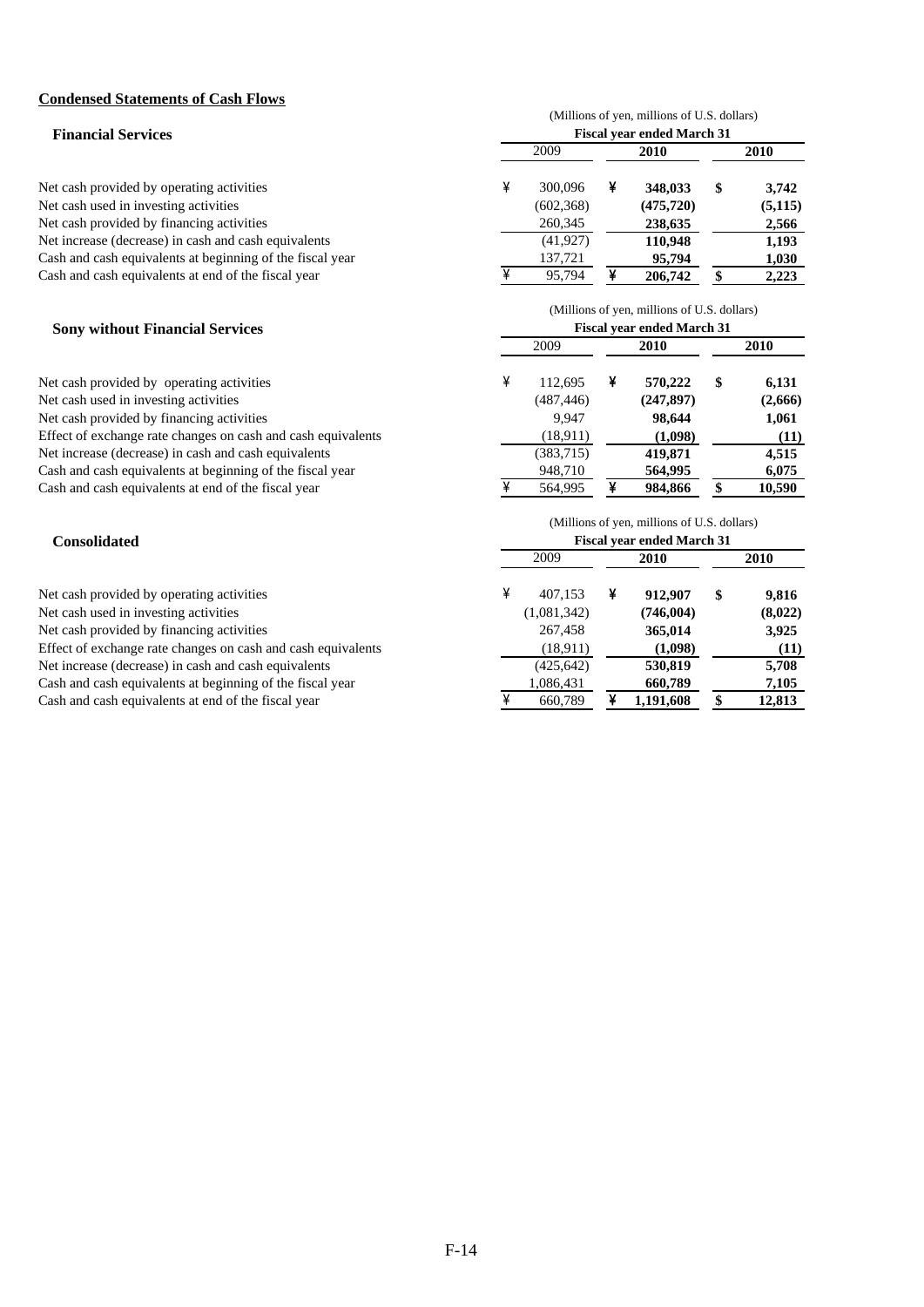(Notes)

- 1. U.S. dollar amounts have been translated from yen, for convenience only, at the rate of  $\frac{1}{2}93 = U.S.$  \$1, the approximate Tokyo foreign exchange market rate as of March 31, 2010.
- 2. As of March 31, 2010, Sony had 1,266 consolidated subsidiaries (including variable interest entities). It has applied the equity accounting method for 73 affiliated companies.
- 3. The weighted-average number of outstanding shares used for computation of earnings per share of common stock are as follows. The dilutive effect in the weighted-average number of outstanding shares mainly resulted from convertible bonds. potentially dilutive shares have been excluded from the number of shares used in the computation of diluted earnings per share, because Sony incurred a net loss attributable to Sony Corporation's stockholders and their inclusion would be anti-dilutive.

| Weighted-average number of outstanding shares |                                   | (Thousands of shares) |  |  |  |
|-----------------------------------------------|-----------------------------------|-----------------------|--|--|--|
|                                               | <b>Fiscal year ended March 31</b> |                       |  |  |  |
|                                               | 2009                              | <b>2010</b>           |  |  |  |
| Net loss attributable to Sony Corporation's   |                                   |                       |  |  |  |
| stockholders                                  |                                   |                       |  |  |  |
| — Basic                                       | 1,003,499                         | 1,003,520             |  |  |  |
| — Diluted                                     | 1,003,499                         | 1,003,520             |  |  |  |
| Weighted-average number of outstanding shares | (Thousands of shares)             |                       |  |  |  |
|                                               | Three months ended March 31       |                       |  |  |  |
|                                               | 2009                              | 2010                  |  |  |  |
| Net loss attributable to Sony Corporation's   |                                   |                       |  |  |  |
| stockholders                                  |                                   |                       |  |  |  |
| — Basic                                       | 1,003,521                         | 1,003,513             |  |  |  |
| — Diluted                                     | 1,003,521                         | 1,003,513             |  |  |  |
|                                               |                                   |                       |  |  |  |

### 4. Newly adopted accounting pronouncements

#### Fair value measurements -

In September 2006, the Financial Accounting Standards Board ("FASB") issued new accounting guidance for fair value measurements. This guidance establishes a framework for measuring fair value, clarifies the definition of fair value, and expands disclosures about the use of fair value measurements. This guidance is applicable to other accounting guidance that requires or permits fair value measurements and does not require any new fair value measurements. In February 2008, the FASB issued supplemental guidance that partially delayed the effective date of the guidance for fair value measurements for Sony until April 1, 2009 for certain nonfinancial assets and liabilities and removed certain leasing transactions from the scope of the guidance. In addition, in October 2008, the FASB issued guidance which clarify the application of fair value measurements in a market that is not active, and was effective upon issuance. On April 1, 2008, Sony adopted the new accounting guidance for fair value measurements with regards to financial assets and liabilities and nonfinancial assets and liabilities that are recognized or disclosed at fair value in the financial statements on a recurring basis. The adoption of the guidance for fair value measurements did not have a material impact on Sony's results of operations and financial position.

#### Accounting for collaborative arrangements -

In December 2007, the FASB issued new accounting guidance for collaborative arrangements, which defines collaborative arrangements and establishes accounting and reporting requirements for transactions between participants in the arrangement and third parties. A collaborative arrangement is defined as a contractual arrangement that involved a joint operating activity. Sony adopted the provisions of this guidance, which are being applied retrospectively to all periods presented, for all collaborative arrangements on April 1, 2009. The adoption of this guidance did not have a material impact on Sony's results of operations and financial position.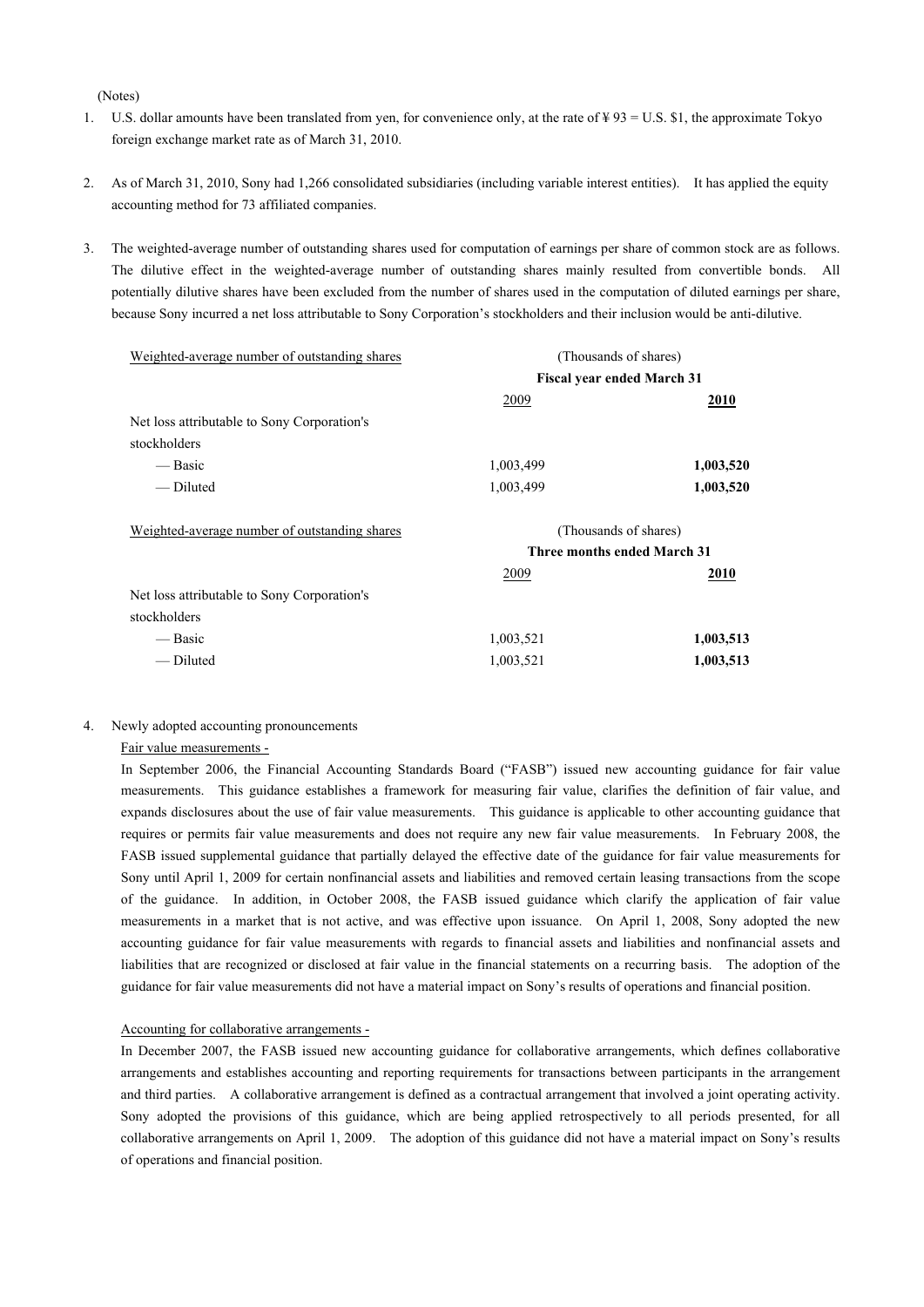### Business combinations -

In December 2007, the FASB issued new accounting guidance for business combinations, which principally applies prospectively to business combinations for which the acquisition date is on or after April 1, 2009. This guidance requires that the acquisition method of accounting be applied to a broader range of business combinations, amends the definition of a business combination, provides a definition of a business, requires an acquirer to recognize an acquired business at its fair value at the acquisition date, and requires the assets acquired and liabilities assumed in a business combination to be measured and recognized at their fair values as of the acquisition date, with limited exceptions. Also, under this guidance, changes in deferred tax asset valuation allowances and acquired income tax uncertainties after the acquisition date generally will affect income tax expense in periods subsequent to the acquisition date. Adjustments made to valuation allowances of deferred taxes and acquired tax contingencies associated with acquisitions that closed prior to April 1, 2009 would also apply the provisions of this guidance with adjustments reflected through the results of operations. The adoption of this guidance did not have a material impact on Sony's results of operations and financial position.

In April 2009, the FASB issued new accounting guidance for assets acquired and liabilities assumed in a business combination that arise from contingencies. This guidance addresses the initial recognition, measurement and subsequent accounting for assets and liabilities arising from contingencies in a business combination, and requires that such assets acquired or liabilities assumed be initially recognized at fair value at the acquisition date if fair value can be determined during the measurement period. If the acquisition-date fair value cannot be determined, the asset acquired or liability assumed arising from a contingency is recognized only if certain criteria are met. For Sony, this guidance is effective for assets acquired or liabilities assumed arising from contingencies in business combinations for which the acquisition date is on or after April 1, 2009. The adoption of this guidance did not have a material impact on Sony's results of operations and financial position.

#### Noncontrolling interests in consolidated financial statements -

In December 2007, the FASB issued new accounting guidance for noncontrolling interests in consolidated financial statements. This guidance requires that the noncontrolling interests in the equity of a subsidiary be accounted for and reported as equity, provides revised guidance on the treatment of net income and losses attributable to the noncontrolling interests and changes in ownership interests in a subsidiary and requires additional disclosures that identify and distinguish between the interests of the controlling and noncontrolling owners. As required, Sony adopted this guidance on April 1, 2009, via retrospective application of the financial statement presentation and related disclosure requirements. Upon the adoption of this guidance, noncontrolling interests, which were previously referred to as minority interest and classified between total liabilities and stockholders' equity on the consolidated balance sheets, are now included as a separate component of total equity. In addition, the net income (loss) on the consolidated statements of income now includes the net income (loss) attributable to noncontrolling interests. Consistent with the retrospective application required by this guidance, the prior year amounts in the consolidated financial statements have been reclassified or adjusted to conform to the current presentation. As a result of the reclassifications, the stockholders' equity on the consolidated balance sheets for the fiscal year ended at March 31, 2009 has increased by 251,949 million yen and the net loss on the consolidated statements of income for the fiscal year ended March 31, 2009 has increased by 3,276 million yen.

In January 2010, the FASB issued supplemental guidance clarifying the accounting for decreases in ownership interests and expanding the disclosure requirements about the deconsolidation of a subsidiary or deconsolidation of a group of assets. The adoption of this guidance did not have a material impact on Sony's results of operations and financial position.

### Determination of the useful life of intangible assets -

In April 2008, the FASB issued new accounting guidance for the determination of the useful life of intangible assets, which amends the list of factors an entity should consider in developing renewal or extension assumptions used in determining the useful life of recognized intangible assets. This new guidance applies to (1) intangible assets that are acquired individually or with a group of other assets and (2) intangible assets acquired in both business combinations and asset acquisitions. Under this new guidance, entities estimating the useful life of a recognized intangible asset must consider their historical experience in renewing or extending similar arrangements or, in the absence of historical experience, must consider assumptions that market participants would use about renewal or extension. For Sony, this new guidance applies to intangible assets acquired after March 31, 2009. The adoption of this guidance did not have a material impact on Sony's results of operations and financial position.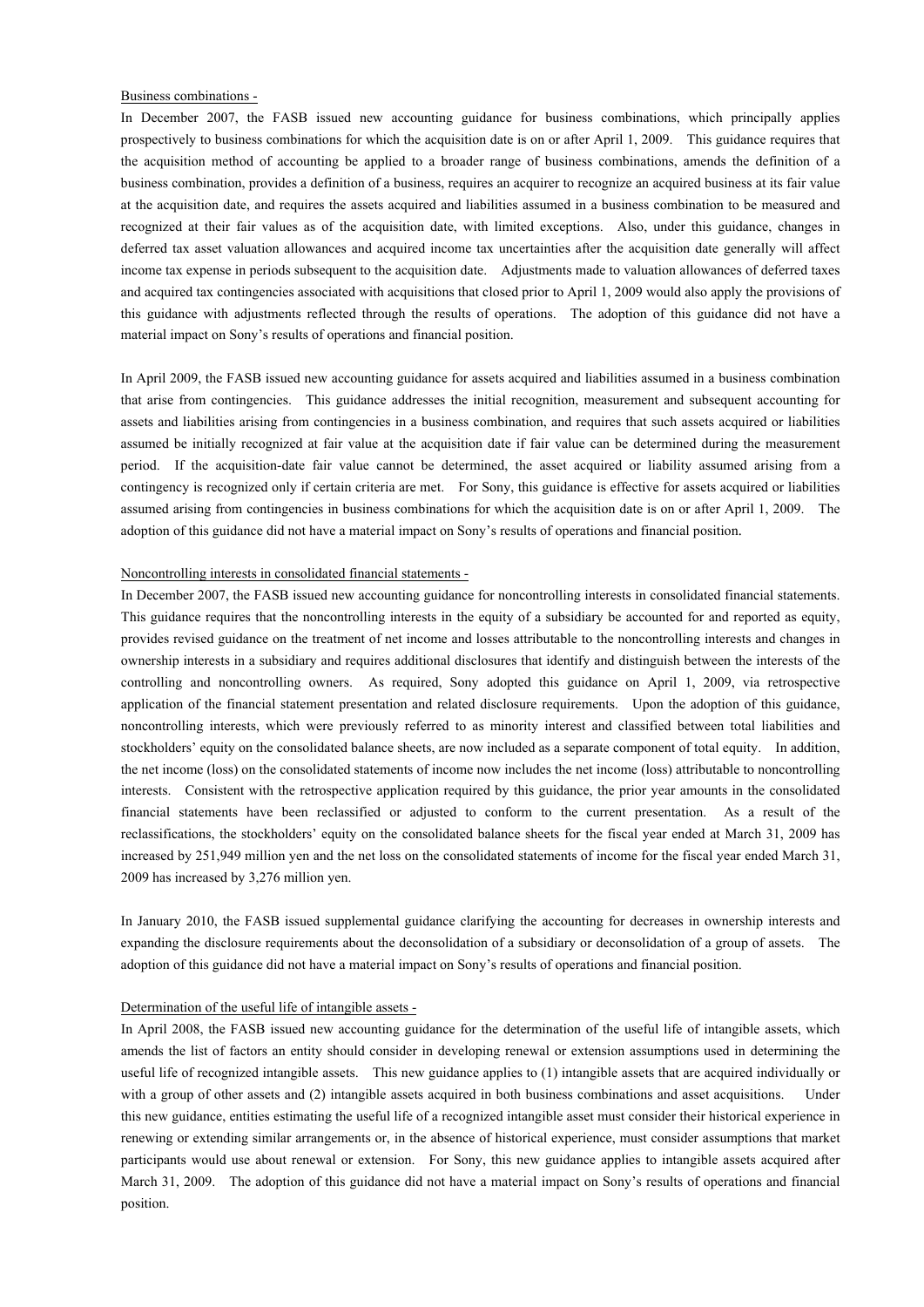### Equity method investment accounting considerations -

In November 2008, the FASB issued new accounting guidance, which addresses certain effects that the guidance for business combinations and noncontrolling interests in consolidated financial statements has on an entity's accounting for equity-method investments. This guidance indicates, among other things, that transaction costs for an investment should be included in the cost of the equity-method investment (and not expensed) and shares subsequently issued by the equity-method investee that reduce the investor's ownership percentage should be accounted for as if the investor had sold a proportionate share of its investment, with gains or losses recorded through earnings. Sony adopted this guidance on April 1, 2009. The adoption of this guidance did not have a material impact on Sony's results of operations and financial position.

#### Recognition and presentation of other-than-temporary impairments for debt securities -

In April 2009, the FASB issued new accounting guidance for the recognition and presentation of other-than-temporary impairments for debt securities. This guidance is intended to provide greater clarity to investors about the credit and noncredit component of an other-than-temporary impairment event and to more effectively communicate when an other-than-temporary impairment event has occurred. This guidance requires the separate display of losses related to credit deterioration and losses related to other market factors. When an entity does not intend to sell a debt security and it is more likely than not that the entity will not have to sell the debt security before recovery of its cost basis, it must recognize the credit component of an other-than-temporary impairment in earnings and the remaining portion in other comprehensive income. In addition, upon the adoption of this guidance, an entity is required to record a cumulative-effect adjustment as of the beginning of the period of adoption to reclassify the noncredit component of a previously recognized other-than-temporary impairment from retained earnings to accumulated other comprehensive income. Sony adopted this guidance on April 1, 2009. The adoption of this guidance did not have a material impact on Sony's results of operations and financial position.

### Fair value measurements when there is no active market -

In April 2009, the FASB issued new accounting guidance for determining fair value when there is no active market for an asset or when the pricing inputs used in determining the fair value of an asset represent a distressed sale. This guidance also reaffirms that the objective of fair value measurement is to reflect an asset's sale price in an orderly transaction at the date of the financial statements. This guidance was effective for Sony as of April 1, 2009, and was applied prospectively. The adoption of this guidance did not have a material impact on Sony's results of operations and financial position.

#### Accounting Standards Codification -

In June 2009, the FASB issued the FASB Accounting Standards Codification (the "Codification"). The Codification became the single source for all authoritative accounting principles generally accepted in the United States of America ("U.S. GAAP") recognized by the FASB. The Codification is effective for financial statements issued for periods ending after September 15, 2009. The Codification does not change U.S. GAAP and did not have an affect on Sony's results of operations and financial position.

### Measuring liabilities at fair value -

In August 2009, the FASB issued new accounting guidance for measuring liabilities at fair value. This guidance clarifies how the fair value measurement principles should be applied to measuring liabilities carried at fair value. This guidance describes how to measure liabilities at fair value when quoted prices for identical liabilities in active markets are not available and clarifies that an entity should not make an adjustment to fair value for a restriction that prevents the transfer of the liability. This guidance was effective for interim and annual periods beginning after issuance. The adoption of this guidance did not have a material impact on Sony's results of operations and financial position.

#### Investments in certain entities that calculate net asset value per share (or its equivalent) -

In September 2009, the FASB issued new accounting guidance for investments in certain entities that calculate net asset value per share (or its equivalent). This guidance permits, as a practical expedient, an entity to measure the fair value of an investment using the net asset value per share of the investment (or its equivalent) provided by the investee without further adjustment if the investment companies do not have readily determinable fair values as is the case with certain alternative investment funds. This guidance was effective for interim and annual periods ending after December 15, 2009. The adoption of this guidance did not have a material impact on Sony's results of operations and financial position.